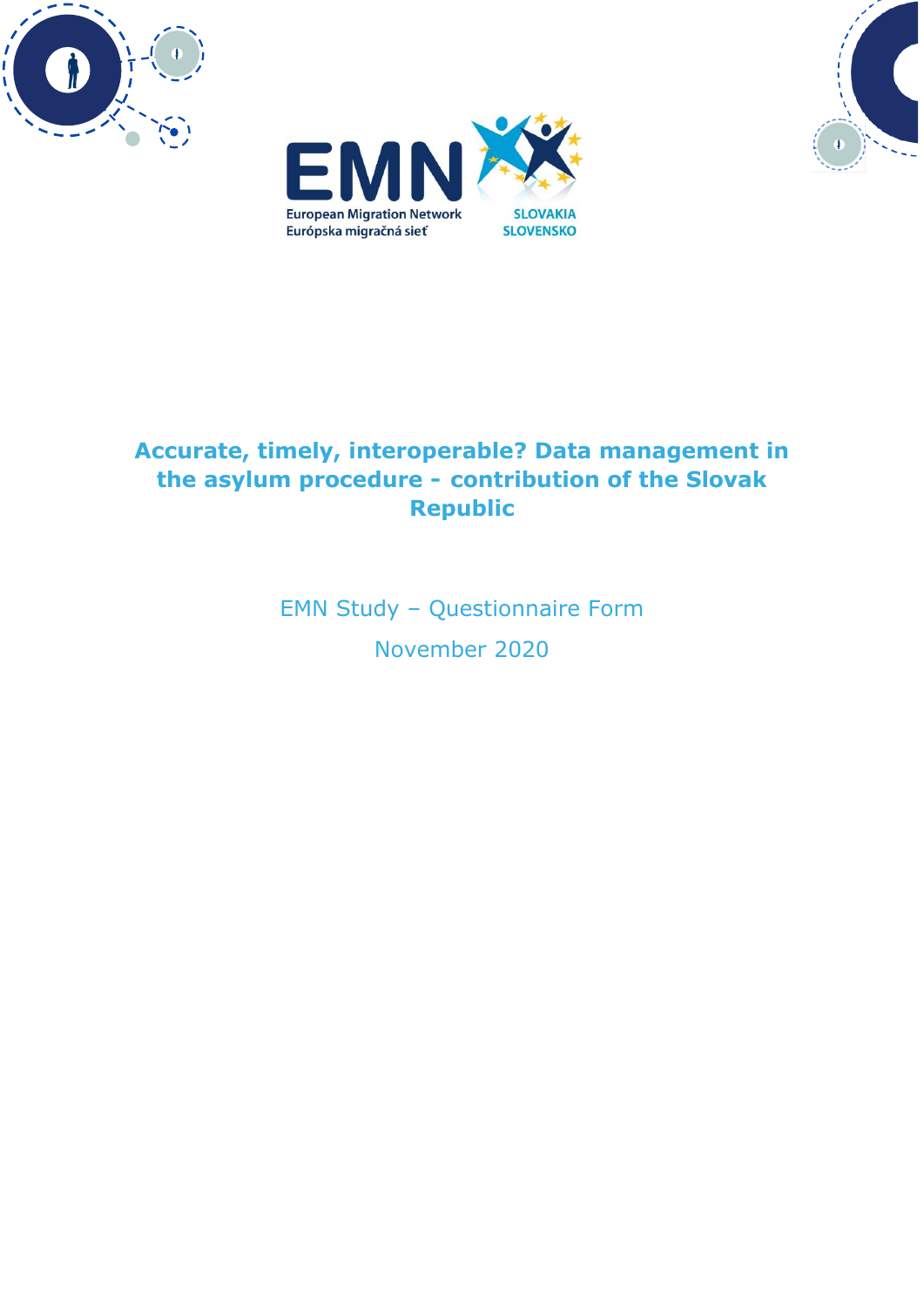

This study was prepared within the activities of the European Migration Network (EMN) which provides up-to-date, objective, reliable and comparable information on migration and asylum in order to support policymaking in EU and its Member States. EMN is funded by the European Union and the Ministry of Interior of the Slovak Republic.

EMN activities are focused on topics related to migration of third-country nationals. The activities are implemented through national contact points in all EU Member States and Norway in coordination with the European Commission (Directorate-General for Migration and Home Affairs).

Elaboration of the study was conducted by the International Organization for Migration (IOM) Bratislava as the coordinator of the EMN National Contact Point for the Slovak Republic. The Slovak EMN National Contact Point comprises of the Ministry of Interior of the Slovak Republic (the Bureau of Border and Foreign Police of the Police Force Presidium, the Migration Office, the Department of Foreign and European Affairs of the Office of the Minister of Interior), the Ministry of Labour, Social Affairs and Family of the Slovak Republic (the Department of International Relations and European Affairs), the Statistical Office of the Slovak Republic (the Section of Social Statistics and Demography) and IOM.

This study - in the form of questionnaire - was produced with the financial assistance by the European Union. The views expressed herein can in no way be taken to reflect the official opinion of the European Union. Equally, the opinions presented herein do not necessarily represent the opinions of the Government of the Slovak Republic or of the IOM.

Elaborated by: Peter Halás

Except for the questionnaire specification, the text of the study is an unofficial translation prepared by IOM Bratislava as the coordinator of the EMN National Contact Point for the Slovak Republic provided for reference only. In the event of any ambiguity about the meaning of certain translated terms or of any discrepancy between the Slovak version and the translation, the Slovak version shall prevail. Users are advised to consult the original Slovak language version of the study.

National Contact Point of the European Migration Network for the Slovak Republic International Organization for Migration (IOM) – Office in the Slovak Republic. Address: Grösslingová 35, 811 09 Bratislava, Slovakia E-mail: ncpslovakia@iom.int Tel.: +421 2 52 62 33 35 Web: www.emn.sk, www.ec.europa.eu/emn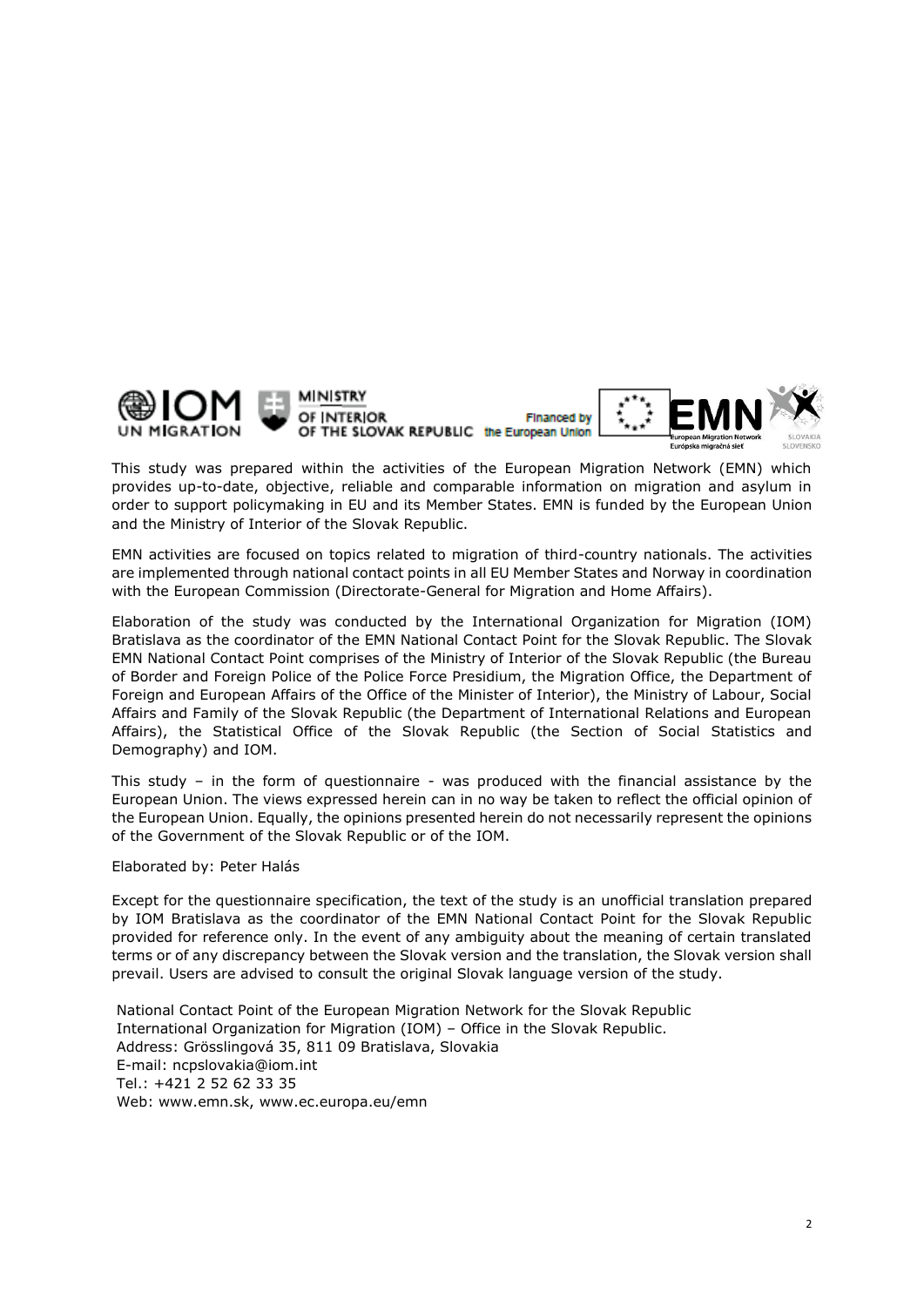# Preface

The study aims to examine the ways data are managed in various phases of the asylum procedure and identify the newest trends or changes to the established procedures in order to improve common utilization of the data by various authorities, not merely by asylum authorities. The study also aims to map the challenges that EU Member States are facing, as well as best practices in the field of data management, which can serve as an inspiration. The study refers to the collection of data in various phases of the asylum procedure, from the moment a person expresses an intent to apply for asylum, until the first instance decision is taken.

Methodology for the preparation of the study is mainly based on the examination, comparison and evaluation of the statistics from official statistical sources of the Migration Office, legislative and other informative documents relating to the topic in question. Face-to-face consultations of the author with the staff of the Procedural Department of the Migration Office were also used as a source of information.

Based on the questionnaires from each EU Member State, the European Commission prepares a synthesis report covering the main findings. The questionnaire form of the study from the Slovak Republic in Slovak and English language (and later on the synthesis report) are available on the Slovak EMN National Contact Point website [www.emn.sk.](http://www.emn.sk/)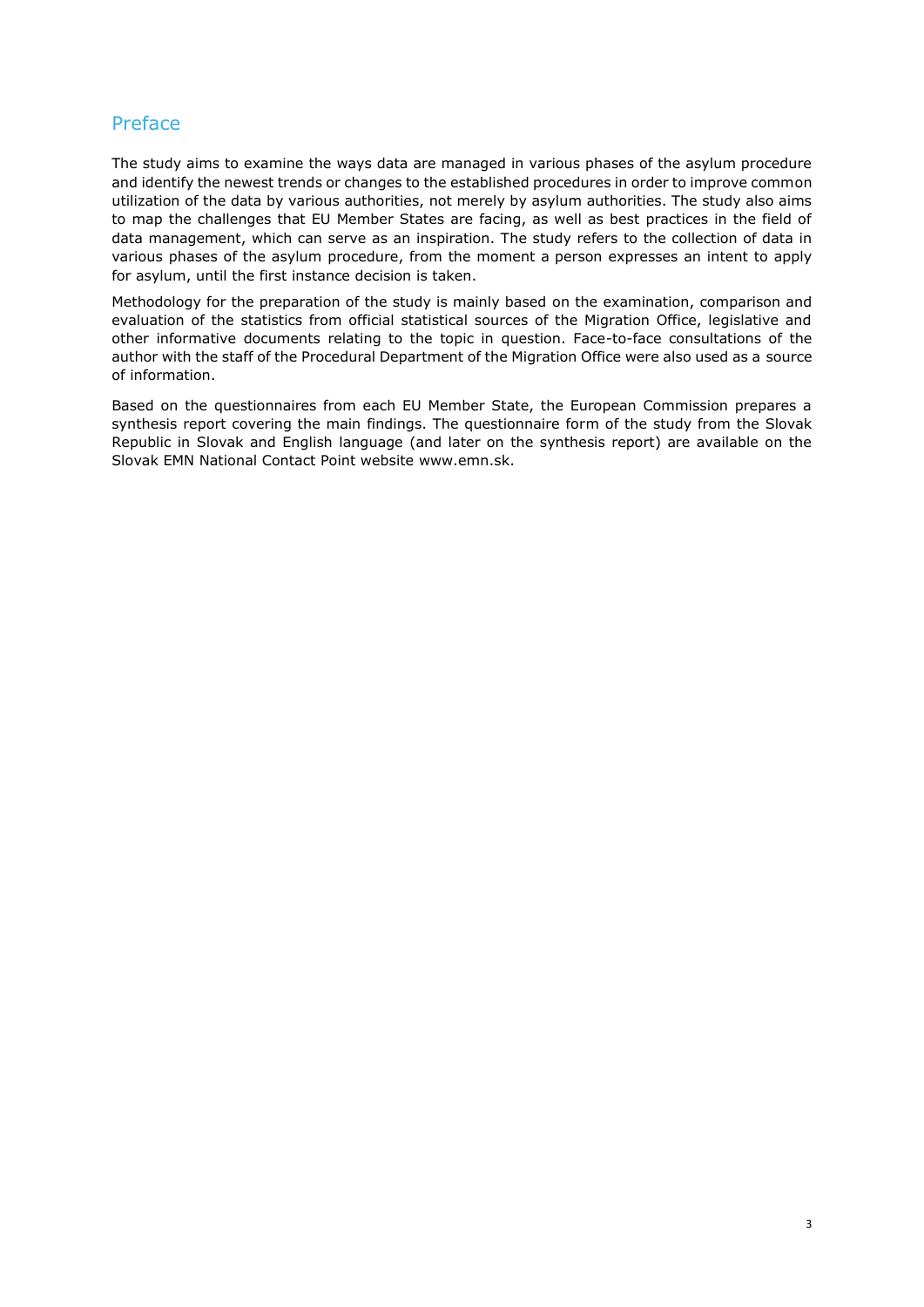# List of abbreviations

**Coll.** – Collection of Laws **EC** – European Commission **EMN** – European Migration Network **EU** – European Union **GDPR** – General Data Protection Regulation **IOM** –International Organization for Migration **IS** – Information System **MI** – Military Intelligence **NA** – not applicable/not available **NGO** – non-governmental organisation **SIS** – Slovak Information Service/Schengen Information System **SR** – Slovak Republic **VIS** – Visa Information System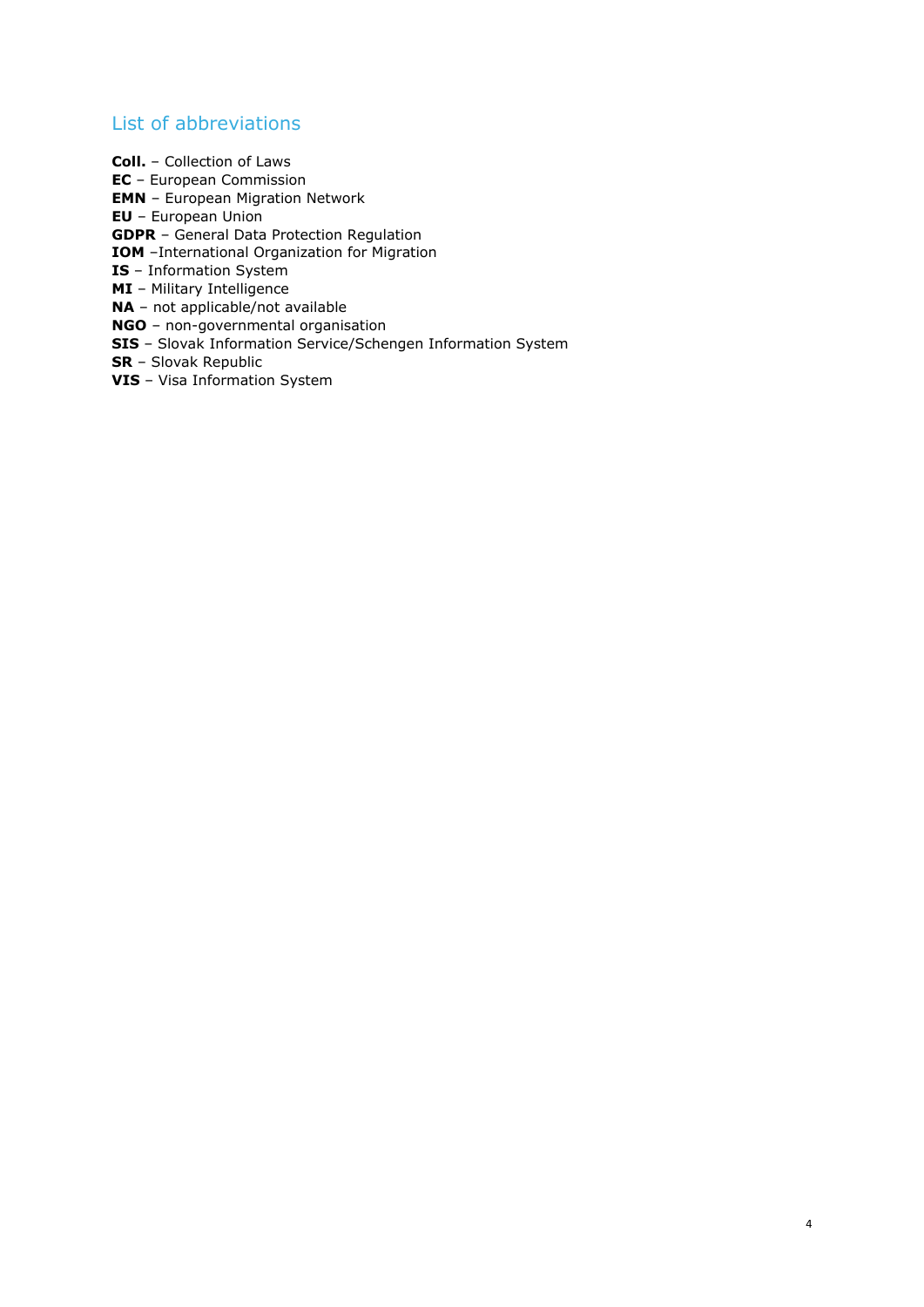# **Summary**

The European Migration Network (EMN) study "Accurate, timely, interoperable? Data management in the asylum procedure" was selected for elaboration by the EMN Steering Board as part of its 2020 work programme. Each EU Member State prepares its national report based on common specifications – the questions below. Based on the national studies the European Commission (EC) subsequently prepares a synthesis report, summarizing the main findings from EU Member States.

The Slovak Republic study, prepared in this questionnaire form, follows the specifications common for all EU Member States. It will be used in the drafting of the Europe-wide synthesis report drawing on the national reports of EU Member States.

Below is the overview of the main findings from individual sections of the study.

Section 0 looks at the changes to the data management caused by the Covid-19 pandemics. The Slovak Republic continues to follow a standard asylum procedure, which has not changed due to the Covid-19 pandemics. Similarly, processing and collection of data necessary for the asylum procedure remain unchanged.

Section 1 examines the asylum procedure in the Slovak Republic, phases of the procedure, as well as the division of the procedures and relevant timeframes. At the same time, it looks at the division of tasks in the collection of data concerning asylum seekers.

The first acquisition of information about a person and about the reason for their applying for asylum takes place at the moment the person declares their wish to apply for asylum (make an asylum application). The declaration is recorded on a specified form, which forms an annex of the Act on Asylum, and the minutes, acquiring further detailed information, is made with the person in addition to the abovementioned form. At the same time, the person's fingerprints and photograph are taken. The person's information is checked against international SIS, VIS, EURODAC, IS INBO and INTERPOL databases, as well as against the national Register of Citizens REGOB, the national information system for recording information on foreigners who have been granted residence permit in the Slovak Republic (IS ECU) and in the national information system on migration and international protection (IS MIGRA) and if they were not registered in the IS MIGRA in the past the information on the person and their application is registered there. This is the only national information system where applicant's personal data is recorded. The applicant is informed about this in a language they understand through an interpreter, who is present during all of the abovementioned acts.

By this act the asylum procedure is initiated and the time period for the issuance of the decision starts to run. Thus, the authorities competent to receive the asylum application and register the person in the information systems are the Police Force Departments, and the subsequent asylum procedure is carried out by the Migration Office of the Ministry of Interior of the Slovak Republic as a body competent to decide in asylum procedure.

Migration Office then instructs the applicants on their rights and obligations within the asylum procedure no later than 15 days after the lodging of an application, with the instruction written in a language understood by the applicant. Information on personal data protection forms a part of the abovementioned instruction.

Later in the procedure, the Migration Office conducts an entry interview with the applicant, which is recorded in form of a written questionnaire, and may subsequently conduct additional interviews. Subsequently, the Migration Office records further information on the person in IS MIGRA. Similarly, all submitted documentary evidence is produced. Most frequently, this concerns personal documents and papers.

Regarding advance collection of data and creation of asylum seekers' profiles, the Migration Office has not been doing so yet, as, in recent years, the situation concerning asylum applications has been quite stable and there has been no increase in the number of applications, and the profiles of asylum seekers are so varied that it is impossible for them to be categorized. Given the number of applications, it is not possible to create larger sets of profiles or information. Moreover, each application is reviewed individually.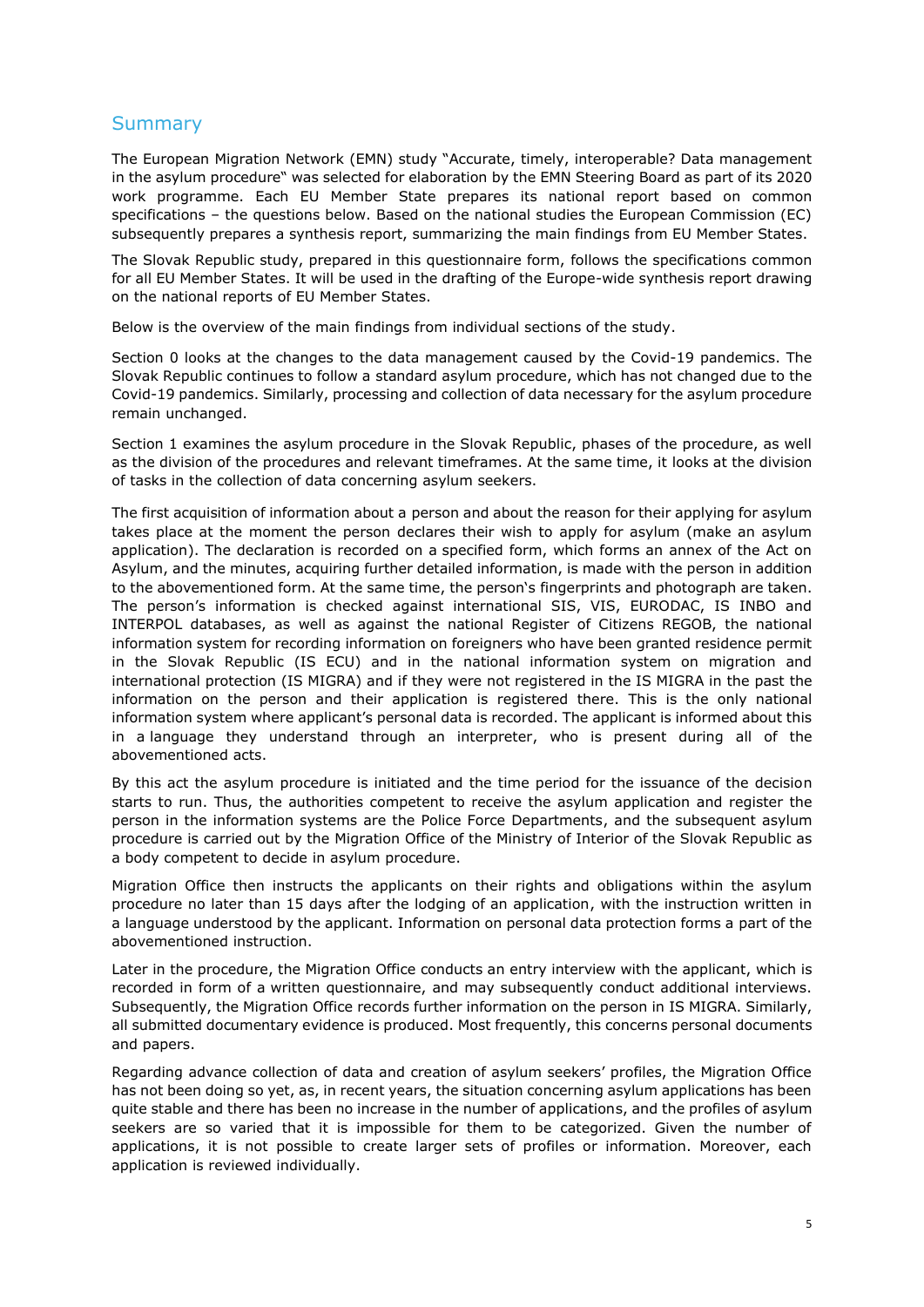Sections 2, 3 and 4 describe individual phases of the asylum procedure. The Slovak Republic does not distinguish between different phases of the asylum procedure: the phase of expressing of an intention to seek asylum ('making of an asylum claim'), 'registering' and 'lodging' phase. All three phases are conducted concurrently as a single phase. Similarly, the information acquired during said phases is the same, collected mostly in one time period by the Border and Foreign Police Departments competent to carry out these phases of the procedure. Thus, the information provided in Sections 2, 3 and 4 are stated in a way which reflects the situation described above.

Section 5 deals with cross-checking of information and data protection in various national and international databases. Each person is checked in the abovementioned databases (see Section 1) with the aim to acquire as much information on the person as possible and compare or crosscheck this with the information provided by said person. Such assessment of the information collected is essential for the review of the person's asylum application, especially in order to ascertain whether the person is trustworthy, and it can also be essential to establish potential security risks and the possibility of excluding of the person from international protection.

Regarding data protection and the obligation to inform an asylum seeker, each applicant is informed of their rights and obligations concerning personal data protection and the procedures to follow in case they feel affected in their personal data protection, in writing.

Section 6 focuses on the system of quality assessment of the data collected during the asylum procedure. The Slovak Republic does not have in place a uniform system for the control and assessment of quality of all data collected during the asylum procedure. If it concerns the information acquired during the asylum procedure recorded in the individual applicants' files, the Migration Office has a uniform system of asylum procedure quality assessment in place, in which, inter alia, timeliness, accuracy and consistency of collected information is assessed and evaluated regularly.

As concerns Section 7, which looks at challenges, the Slovak Republic has not registered any challenges concerning asylum procedure data management in recent years. Similarly, the Slovak Republic has not prepared any measures that would speed-up collection of data or make it easier in case of a sudden increase of the number of asylum seekers.

# Section 0: Impact of COVID-19

Did your (Member) State introduce any major change(s)/reform(s) related to data management due to the COVID-19 pandemic?

☐ Yes

☒ No

If yes, please describe these changes.

## Section 1: The asylum procedure

## 1.1 Overview of the asylum procedure

*Please provide an overview on the regular asylum procedure in your (Member) State by answering the following questions.* 

1. Does your (Member) State clearly distinguish in national legislation among the abovementioned phases of making, registering and lodging of an application? (clear distinction – see the background section 7 - Definitions)

☐ Yes

☒ No

If yes, please elaborate briefly.

If no, please briefly describe the different phases of the asylum procedure in your (Member) State.

See answer to the question 2a).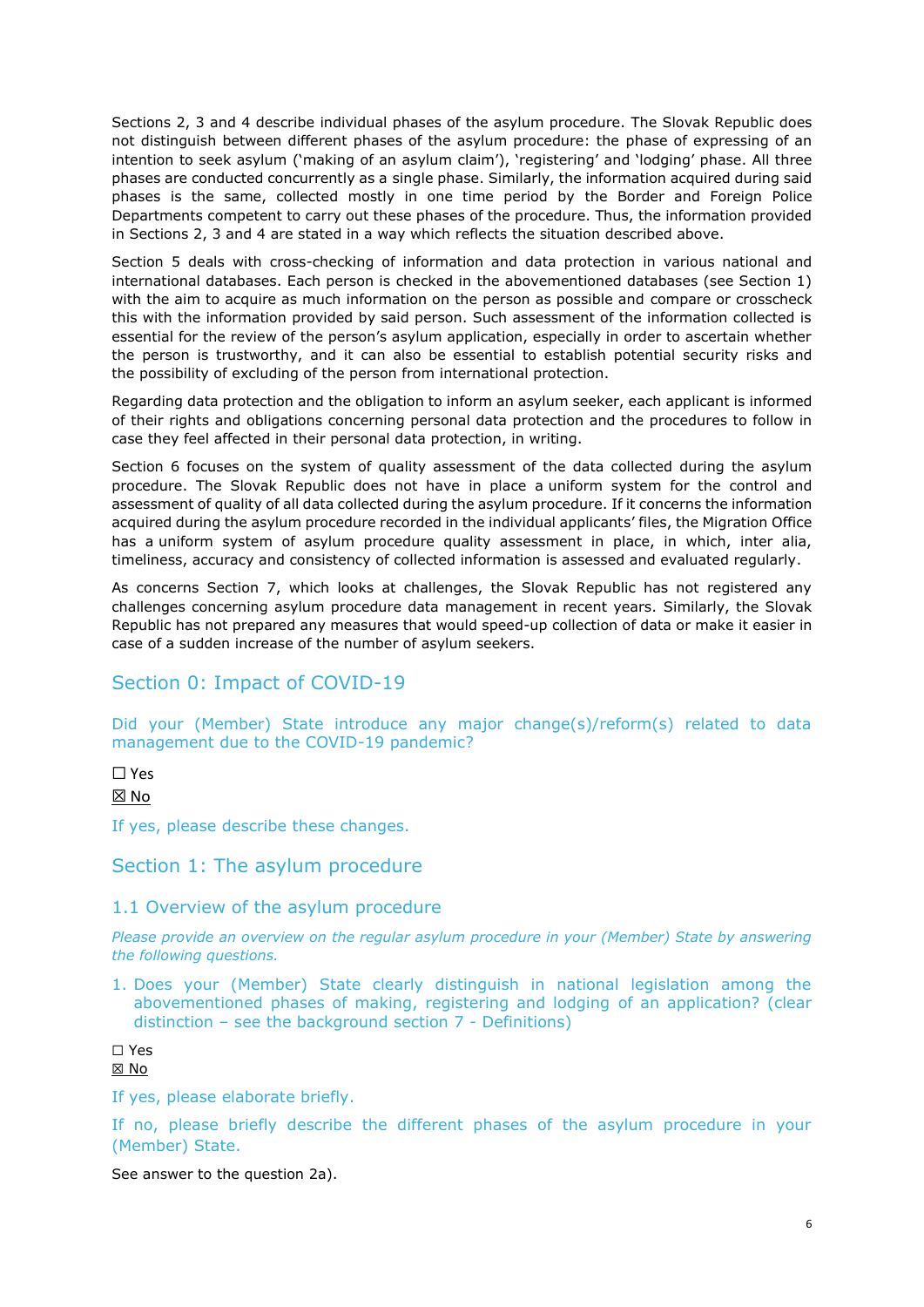2. a) Does your (Member) State clearly distinguish in practice among the abovementioned phases of making, registering and lodging of an application?

☐ Yes

☒ No

#### If no, please briefly describe the different phases of the asylum procedure in your (Member) State specifying whether in practice some of the abovementioned phases are merged/overlapping.

The Slovak Republic takes care to ensure exact, timely and operational acquisition of information throughout the entire asylum procedure. The Slovak Republic has an asylum system in place in which three introductory phases – the expressing of intent to apply for asylum (phase of making an asylum claim), registering an asylum application, and lodging an asylum application – are connected into one phase, i. e. the submission of an asylum application. A foreigner who expresses an intent to apply for asylum is immediately sent to the respective authority while all steps needed to initiate an asylum procedure are performed in one phase. The result is that usually only a couple of hours pass from expressing the intent to apply for asylum to lodging an asylum application. This time is needed to travel to the seat of the authority authorized to receive applications and to obtain interpretation (in the case of unaccompanied minors also a carer must be appointed by the respective court), or for the competent authority to travel to the applicant.

Asylum procedure starts by the foreigner declaring at a respective Police department that they seek asylum or subsidiary protection in the territory of the Slovak Republic. In the case of foreign minors, the declaration is submitted by their legal representative or carer appointed by the court. This declaration therefore entails all three introductory phases of the asylum procedure as distinguished by the European legislation.

Relevant police authority to receive the declaration is:

- In the case of a foreigner seeking asylum or subsidiary protection at entry into the Slovak Republic, the Police department at the border crossing point;
- In the case of a foreigner seeking asylum or subsidiary protection after having entered the Slovak Republic, the Police department established at the asylum facility;
- In the case of a foreigner arriving to the territory of the Slovak Republic by plane while not meeting the conditions for entry, the Police department in the transit area of the international airport;
- In the case of a foreigner placed into a detention facility for foreigners, the Police department established in that facility;
- In the case of a foreigner in institutional healthcare, the Police department according to the place of institutional healthcare facility;
- In the case of a foreigner who is in custody or serving a term of imprisonment, the Police department according to the place of imprisonment or custody facility;
- In the case of a foreigner in a socio-legal protection of children and social guardianship facility, the Police department according to the place of that facility.

If a foreigner makes an asylum or subsidiary protection application to a Police department that is not competent to receive such declaration (asylum application), the Police department shall be obliged to instruct the applicant on which Police department is competent to receive such declaration and, provided the Police department makes no decision on detention of the foreigner and on their placement in a Police Detention Centre for Foreigners, it shall issue a transport document valid for 24 hours to the foreigner. The transport document shall include the identification of the Police department issuing the document, number of the document, validity period of the document, name and surname, date and place of birth, sex and state citizenship of the foreigner, number of the travel document or any other document by which the foreigner proved their identity, address of the Police department at which the foreigner is obliged to appear, place and date of the document issuance, stamp of the Police department, and signature of the officer issuing the document. A foreigner who applies for asylum or subsidiary protection at a Police department that is not competent to receive the declaration shall be considered an applicant for the matters concerning the provision of accommodation, board or boarding-out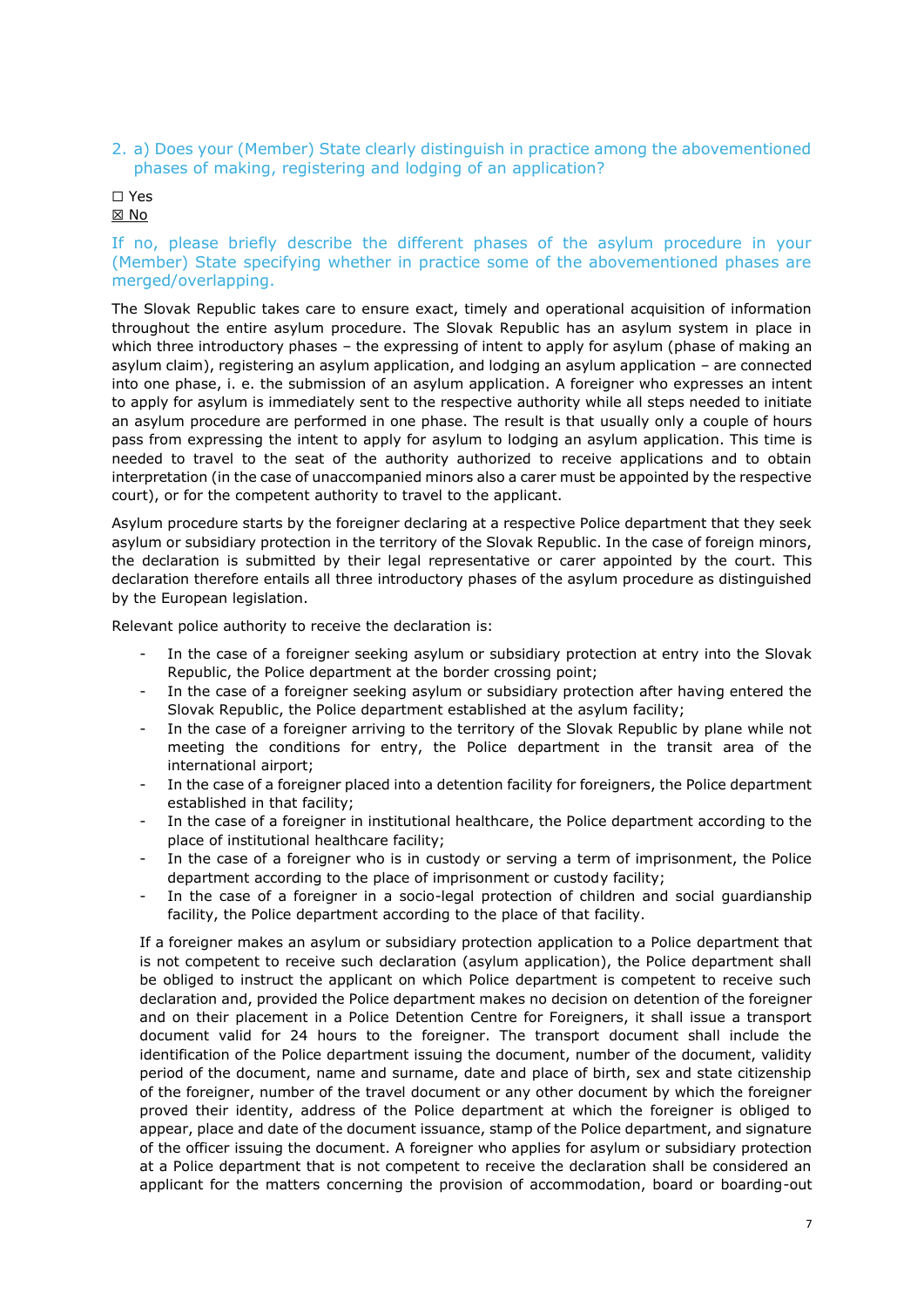allowance, basic sanitary products and other things necessary for living, and for the provision of healthcare under said Act for the period of three days from making of such declaration; and the Police department shall notify the Ministry of Interior of this fact.

b) in practice, are there any differences in the division of the phases based on the different types of entry routes (i.e. land, sea, air)? For Member States implementing the hotspot approach, does this distinction hold in the hotspots?

Asylum procedure phases are the same when crossing borders by land or air. The only particularity within the asylum procedure occurs in the transit centres of international airports where placement of an applicant in such centre or the end of thereof is conditioned as follows:

- The placement of an applicant in a transit centre of an international airport can be ended on humanitarian grounds;
- The placement of an applicant in a transit centre of an international airport is ended by law and the applicant is placed into a reception centre, if:
	- a) their asylum application is not decided upon within seven days following the completion of the questionnaire or
	- b) the court does not decide within thirty days following the delivery of an administrative action against the decision of the Ministry of Interior in the asylum procedure.<sup>1</sup>

Release from the transit centre of international airport based on the above reasons is then considered entry of the applicant into the territory of the Slovak Republic.

Apart from the above restrictions in the transit centres of international airports, the Slovak Republic does not have any procedures at borders or any other specific types of procedures depending on how and where the applicant entered the territory.

3. a) Does 'channelling' of specific caseloads take place in the asylum procedure of your (Member) State?

Channelling:

☒ Yes ☐ No

#### If yes, please elaborate how the asylum procedure is organised, in relation to the single channels/tracks.

Asylum procedures are sorted and channelled by reasons for application stated by the applicant. Based on the reasons, the Slovak Republic distinguishes regular (six-month deadline to issue decision) and shortened (sixty-day deadline to issue decision) procedures. Such channelling of applications occurs only after an introductory interview which is conducted with every seeker of international protection.

Shortened procedures deal with applications in which the applicant states facts or reasons for their seeking asylum other than the following:

- They have well-founded fear of being persecuted in their country of origin on grounds of race, ethnic origin or religion, for reasons of holding certain political opinions or belonging to a certain social group and given these fears they cannot or do not want to return to this country,
- They are persecuted in their country of origin for exercising political rights and freedoms,
- They seek asylum for family reunification purposes with a beneficiary of asylum or subsidiary protection,
- there are serious reasons to think that if returning to their country of origin, they would be exposed to a real threat of serious harm.

Serious harm means:

- imposition of a death penalty or its execution,
- torture or inhuman or degrading treatment or punishment; or

<sup>&</sup>lt;sup>1</sup> Sec. 4 Par. 3 of Act on Asylum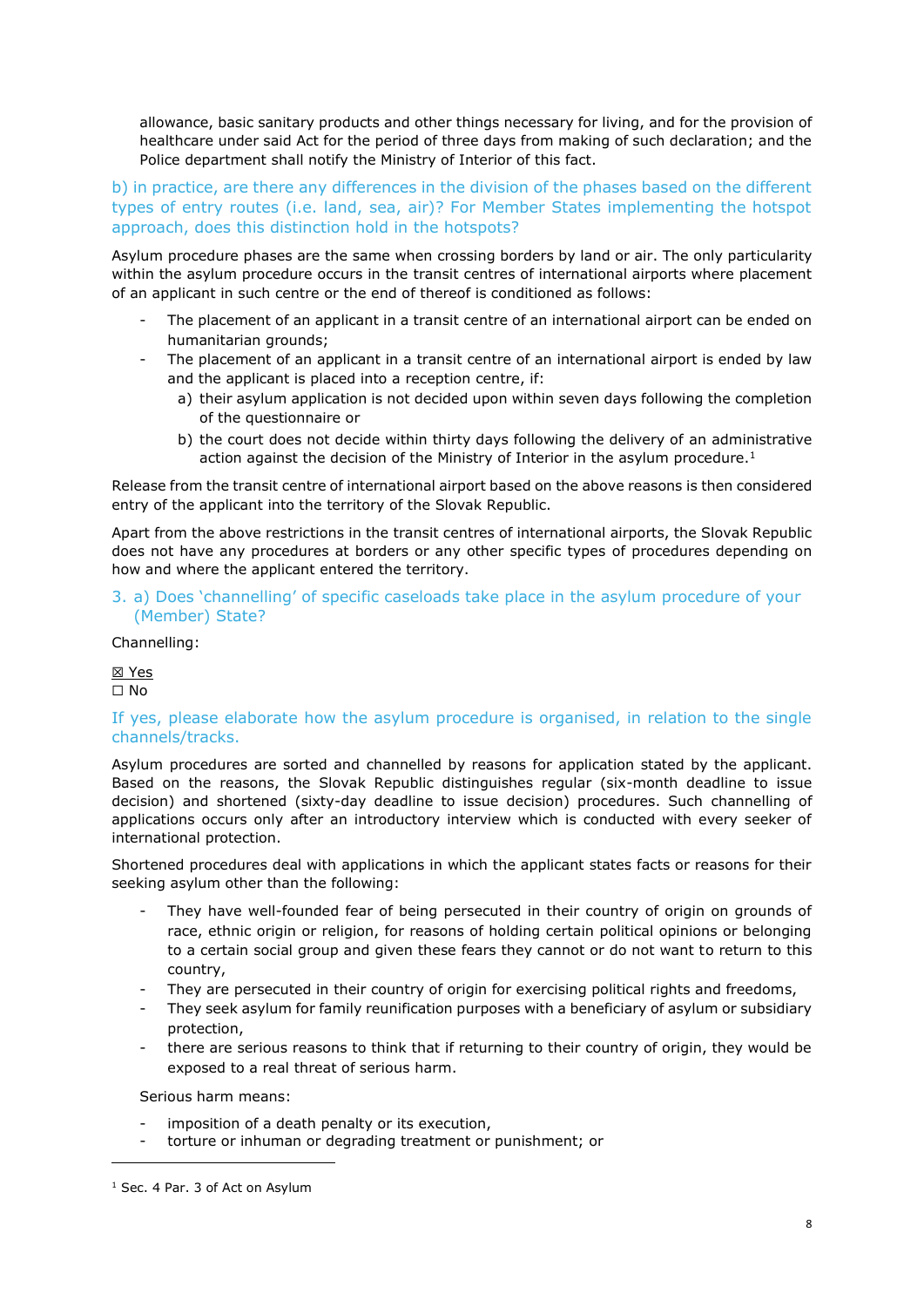serious and individual threat to life or integrity of person by reason of arbitrary violence in situations of international or internal armed conflict.<sup>2</sup>

Shortened procedure applies also to cases when the applicant comes from a safe country of origin, unless in their case this country can not be considered as a safe country of origin.

At the same time applications are processed in a shortened procedure if the applicant does not meet the conditions for granting asylum or subsidiary protection and at the same time:

- entered the territory of the Slovak Republic irregularly and, without having a serious reason, has not applied for international protection immediately after his/her entry;
- has not undergone taking of fingerprints;
- submitted false information or documents, forged or modified documents, or has withheld substantial information or documents significant for the asylum granting procedure with an intention to make the examination of the asylum application difficult;
- justified his/her application for granting asylum by manifestly incoherent, contradictory, untrue or unlikely statements that are in contradiction to the sufficiently verified information concerning his/her country of origin;
- it is likely that he/she has destroyed or got rid of his/her travel document or another identity document with an intention to create a false identity for himself/herself or to make the examination of the application otherwise difficult;
- submitted his/her application for granting asylum merely with the intention to avert an imminent danger of being expelled from the territory of the Slovak Republic;
- the application is a subsequent application for granting asylum and in the asylum procedure it is not possible to decide that it is a subsequent application due to the fact that substantial changes to the facts of the case occurred;
- constitutes a danger to the security of the Slovak Republic;
- constitutes a danger to the society.<sup>3</sup>

An application for asylum of a minor applicant cannot be decided in a shortened procedure.

b) Did your (Member) State introduce any changes on 'channelling' since 2014?

If so, please describe the change(s) and intended purpose. If applicable and feasible, please also refer to findings of studies or evaluations on these changes made.

No.

4. a) Are there any national time frames/limits for each of the single phases (making, registering, lodging and examining a claim) in the context of Article 6 of the recast Asylum Procedures Directive?<sup>4</sup>

# ☒ Yes

☐ No

If yes, please describe and specify the time frames/limits for the phases applicable in your (Member) State.

There are only two time frames to review an application: six months for the standard procedure and sixty days for the shortened procedure.

The phases of expressing the intent to apply for asylum (making an asylum claim), registering an asylum application and lodging an asylum application are connected into one phase in the Slovak legislation. It is called the submission of an asylum application. A foreigner who declares an intent to seek asylum is immediately sent to the respective authority and all steps needed to initiate the asylum procedure are performed in one phase.

b) Did your (Member) State introduce any changes in the national timeframes / limits in the years since 2014?

<sup>2</sup> Section 2 Letter f) of Act on Asylum

<sup>&</sup>lt;sup>3</sup> Sec. 12 Par. 2 of Act on Asylum

<sup>4</sup> Directive 2013/32/EU (NB Denmark and Ireland do not participate in the recast Asylum Procedures Directive).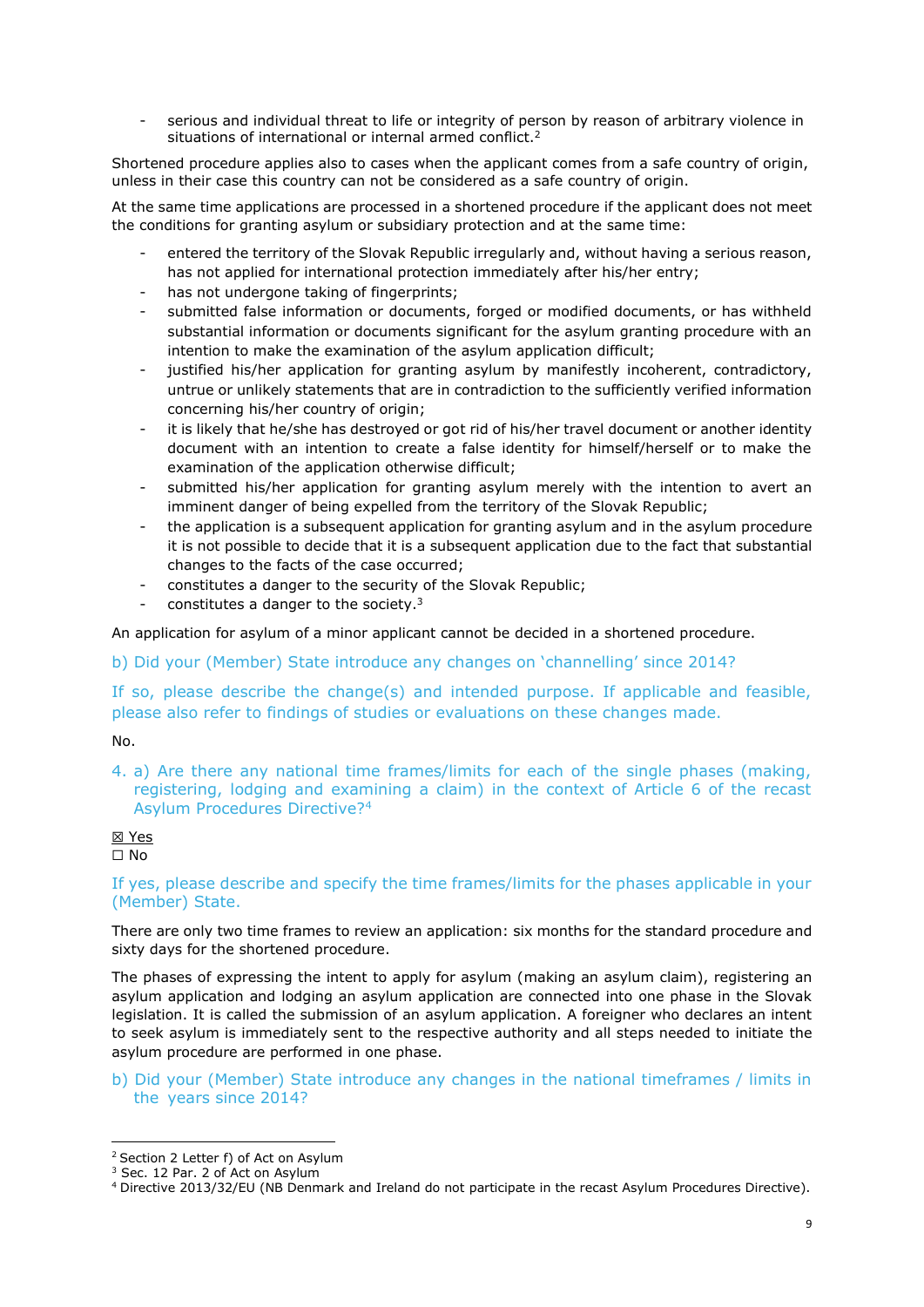#### If so, please describe the change(s) and intended purpose. If applicable and feasible, please also refer to findings of studies or evaluations on these changes made.

Yes, in 2018 the deadline for reviewing application and issuing the decision in standard procedure was prolonged from 90 days to six months. The reason was to aligne national legislation with the European Union legislation.

5. a) In practice, how long does the procedure take from an asylum applicant making an application to lodging the application (average days)?

#### **Table 1**

| Year | Average duration (days) from making to lodging a claim <sup>5</sup> |
|------|---------------------------------------------------------------------|
| 2014 | 1 day (integrated into one phase)                                   |
| 2015 | 1 day (integrated into one phase)                                   |
| 2016 | 1 day (integrated into one phase)                                   |
| 2017 | 1 day (integrated into one phase)                                   |
| 2018 | 1 day (integrated into one phase)                                   |
| 2019 | 1 day (integrated into one phase)                                   |

b) In practice, how long does the procedure take from lodging the application until a first instance decision is made (average days)? If information is not available, please indicate legal time limits and an indication that these are legal limits.

In case your (Member) State applies 'channelling', please specify the average time for each channel.

| Year | From lodging until first time decision |              |             |           |           |  |  |
|------|----------------------------------------|--------------|-------------|-----------|-----------|--|--|
|      | Channel 1<br>Average                   |              | Channel 2   | Channel 3 | Channel 4 |  |  |
|      | days                                   | (standard    | (expedited  | (specify) | (specify) |  |  |
|      |                                        | procedure)   | procedure)  |           |           |  |  |
| 2014 | N/A                                    | max 90 days  | max 60 days |           |           |  |  |
| 2015 | N/A                                    | max 90 days  | max 60 days |           |           |  |  |
| 2016 | N/A                                    | max 90 days  | max 60 days |           |           |  |  |
| 2017 | N/A                                    | max 90 days  | max 60 days |           |           |  |  |
| 2018 | N/A                                    | max 90 days  | max 60 days |           |           |  |  |
| 2019 | N/A                                    | max 6 months | max 60 days |           |           |  |  |

### **Table 2**

The Slovak Republic does not keep statistics on average length of the first instance asylum procedure. It is therefore only possible to state standard legal time limits for issuing decisions. In the case of the standard procedure the deadline might be prolonged in justified cases. Regarding the expedited procedure, the deadline cannot be prolonged and if the case is not decided inside the legal deadline, the application is decided upon in the standard procedure.

The decision-making time limit may be repeatedly extended, by a maximum of 9 months, by the superior of the employee acting in the case, if the decision-making on the application for granting asylum requires examination of complex factual or legal issues or when a high number of applicants have lodged their applications for granting asylum simultaneously and it would be extremely difficult to decide on the case within 6 months from the commencement of the procedure or if it is not possible to decide on the case within 6 months from the commencement of the procedure due to the fact that the applicant fails to cooperate or makes assessing the application for granting asylum difficult in any other way. If it is necessary for the due assessment of an application for granting

<sup>&</sup>lt;sup>5</sup> In case there is no information on the exact average duration, please include estimates about the average duration.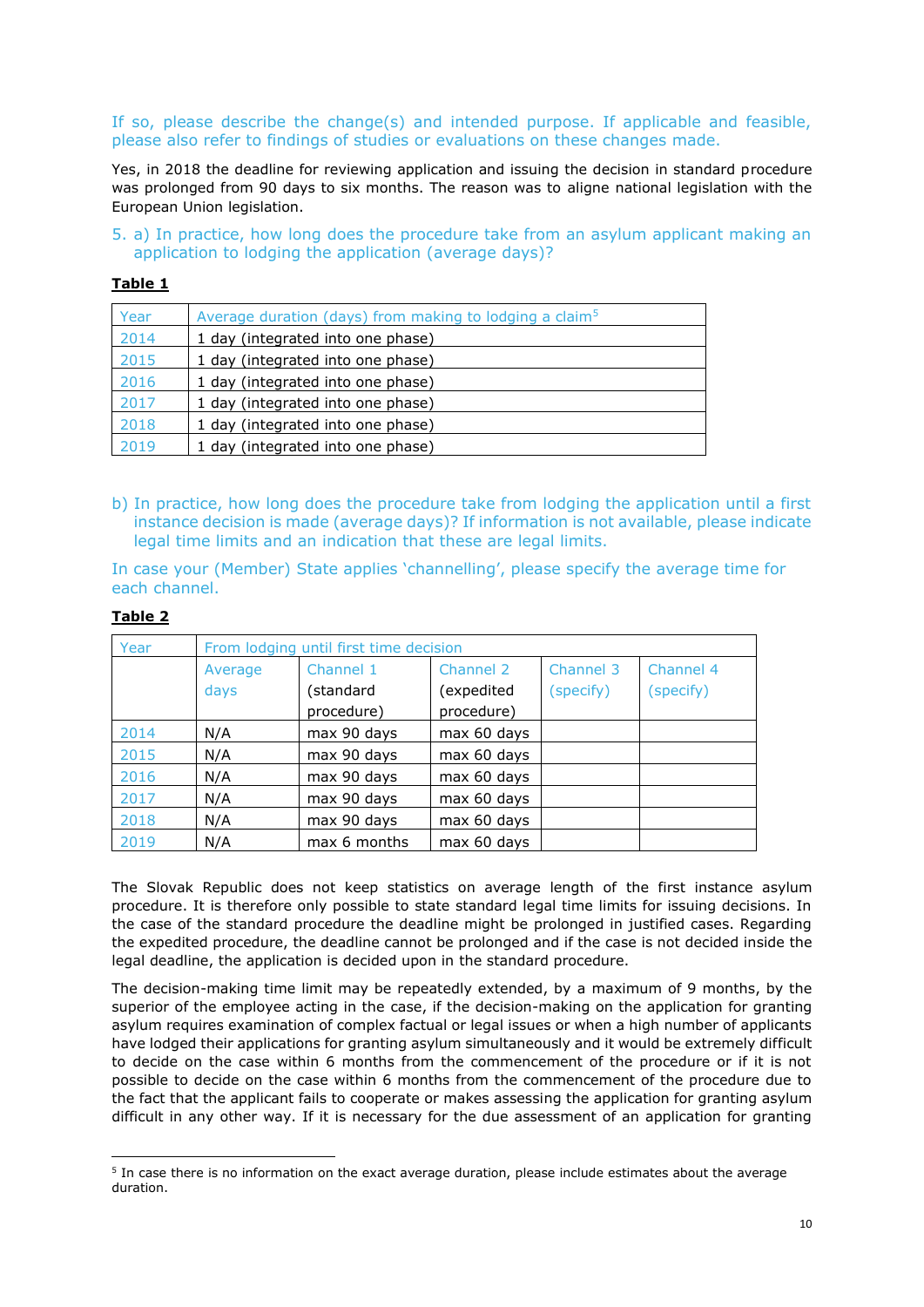asylum, the maximum 9-month time period may be extended further by a maximum of 3 months. The Ministry of Interior shall inform the applicant of the extension of the time limit for the decision on the application for granting asylum in writing. Upon the applicant's request, the Ministry of Interior of the SR shall inform the applicant of the reasons for such extension and of the time when the decision on his/her application can be expected.<sup>6</sup>

## 1.2 Authorities involved in the asylum procedure

6. Which authorities are involved in and responsible for the asylum procedure from making an application to first instance decision?

Please indicate whether those authorities are legally competent for registering an asylum application or not. For those authorities which are not, please also see Section 2.1

| <b>Type of</b><br><b>Authority</b>                             | <b>Specify name of the</b><br>authority involved<br>in making an<br>application                                                                                                                                                                                 | <b>Legally competent for</b><br>registering an asylum<br>application (please)<br>indicate type of<br>authority and specify<br>name)                                                                                                                             | <b>Legally competent</b><br>for lodging an<br>asylum application<br>(please indicate<br>type of authority<br>and specify name)                                                                                                                                  | <b>Legally competent</b><br>for examining an<br>asylum application<br>(please indicate<br>type of authority<br>and specify name) |
|----------------------------------------------------------------|-----------------------------------------------------------------------------------------------------------------------------------------------------------------------------------------------------------------------------------------------------------------|-----------------------------------------------------------------------------------------------------------------------------------------------------------------------------------------------------------------------------------------------------------------|-----------------------------------------------------------------------------------------------------------------------------------------------------------------------------------------------------------------------------------------------------------------|----------------------------------------------------------------------------------------------------------------------------------|
| <b>Border Police</b>                                           | Bureau of Border and<br>Foreign Police of the<br>Police Force Presidium<br>of the Slovak<br>Republic, specifically:<br>Asylum Department,<br>Foreign Police<br>Departments, Border<br>Control Departments,<br><b>Police Detention</b><br>Centres for Foreigners | Bureau of Border and<br>Foreign Police of the<br>Police Force Presidium<br>of the Slovak Republic,<br>specifically:<br>Asylum Department,<br>Foreign Police<br>Departments, Border<br>Control Departments,<br><b>Police Detention</b><br>Centres for Foreigners | Bureau of Border and<br>Foreign Police of the<br>Police Force Presidium<br>of the Slovak<br>Republic, specifically:<br>Asylum Department,<br>Foreign Police<br>Departments, Border<br>Control Departments,<br><b>Police Detention</b><br>Centres for Foreigners |                                                                                                                                  |
| <b>Local Police</b>                                            |                                                                                                                                                                                                                                                                 |                                                                                                                                                                                                                                                                 |                                                                                                                                                                                                                                                                 |                                                                                                                                  |
| (Branch) office for<br><b>Refugees</b>                         |                                                                                                                                                                                                                                                                 |                                                                                                                                                                                                                                                                 |                                                                                                                                                                                                                                                                 |                                                                                                                                  |
| Ministries (Interior,<br>Justice, etc.)                        |                                                                                                                                                                                                                                                                 |                                                                                                                                                                                                                                                                 |                                                                                                                                                                                                                                                                 | Ministry of Interior of<br>the Slovak Republic,<br>Migration Office                                                              |
| <b>Local Citizen's</b><br>Office/Mayor of a<br>local city/town |                                                                                                                                                                                                                                                                 |                                                                                                                                                                                                                                                                 |                                                                                                                                                                                                                                                                 |                                                                                                                                  |
| (Local)<br>immigration office                                  |                                                                                                                                                                                                                                                                 |                                                                                                                                                                                                                                                                 |                                                                                                                                                                                                                                                                 |                                                                                                                                  |
| (Shared)<br>accommodation for<br>refugees                      |                                                                                                                                                                                                                                                                 |                                                                                                                                                                                                                                                                 |                                                                                                                                                                                                                                                                 |                                                                                                                                  |
| <b>EU Agency</b>                                               |                                                                                                                                                                                                                                                                 |                                                                                                                                                                                                                                                                 |                                                                                                                                                                                                                                                                 |                                                                                                                                  |

<sup>6</sup> Sec. 20 Par. 1 of Act on Asylum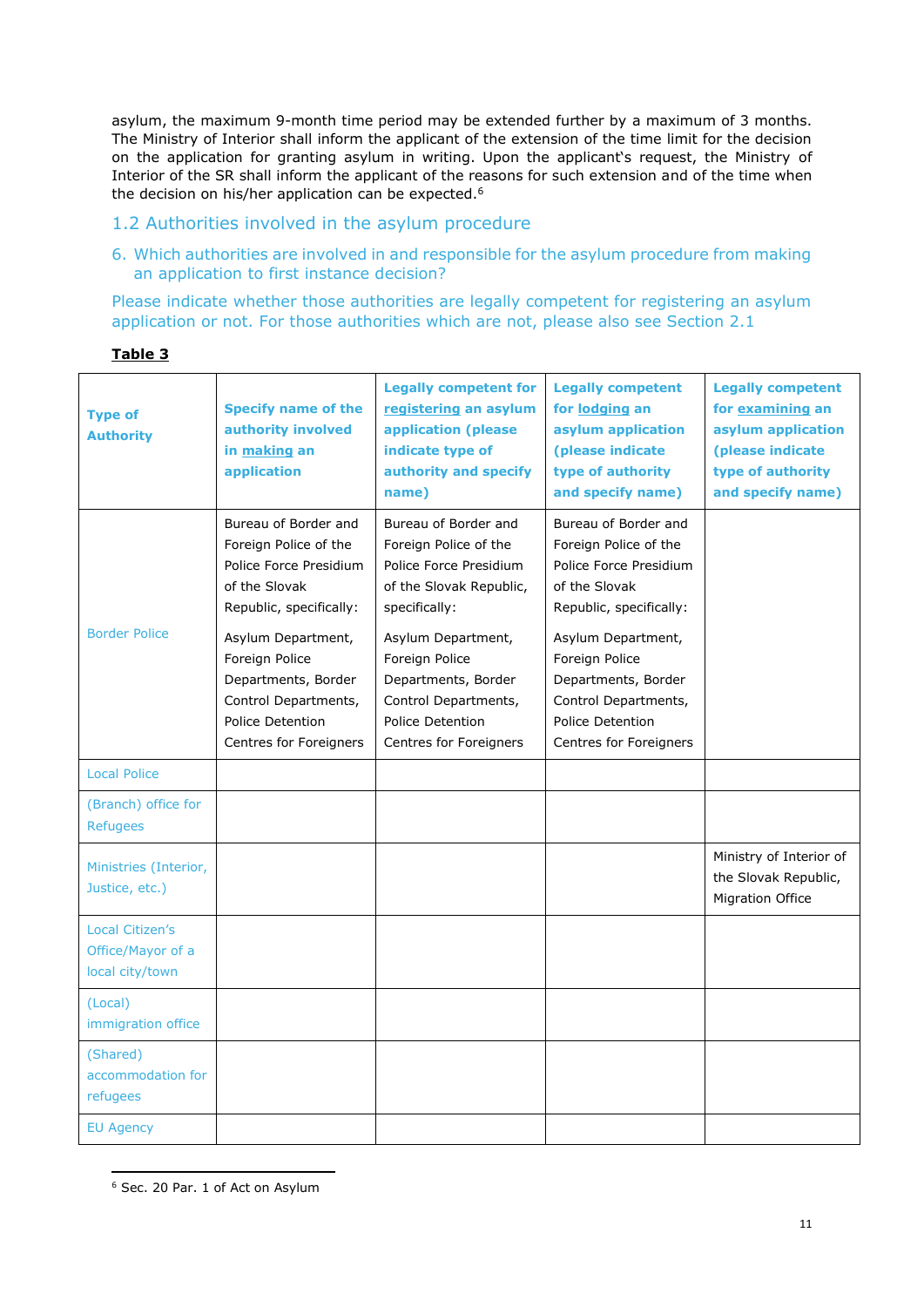| <b>Type of</b><br><b>Authority</b>   | <b>Specify name of the</b><br>authority involved<br>in making an<br>application | <b>Legally competent for</b><br>registering an asylum<br>application (please<br>indicate type of<br>authority and specify<br>name) | <b>Legally competent</b><br>for lodging an<br>asylum application<br>(please indicate<br>type of authority<br>and specify name) | <b>Legally competent</b><br>for examining an<br>asylum application<br>(please indicate)<br>type of authority<br>and specify name) |
|--------------------------------------|---------------------------------------------------------------------------------|------------------------------------------------------------------------------------------------------------------------------------|--------------------------------------------------------------------------------------------------------------------------------|-----------------------------------------------------------------------------------------------------------------------------------|
| <b>International</b><br>Organisation |                                                                                 |                                                                                                                                    |                                                                                                                                |                                                                                                                                   |
| Detention facility                   |                                                                                 |                                                                                                                                    |                                                                                                                                |                                                                                                                                   |
| <b>Reception centre</b>              |                                                                                 |                                                                                                                                    |                                                                                                                                |                                                                                                                                   |
| Others (please)<br>specify)          |                                                                                 |                                                                                                                                    |                                                                                                                                |                                                                                                                                   |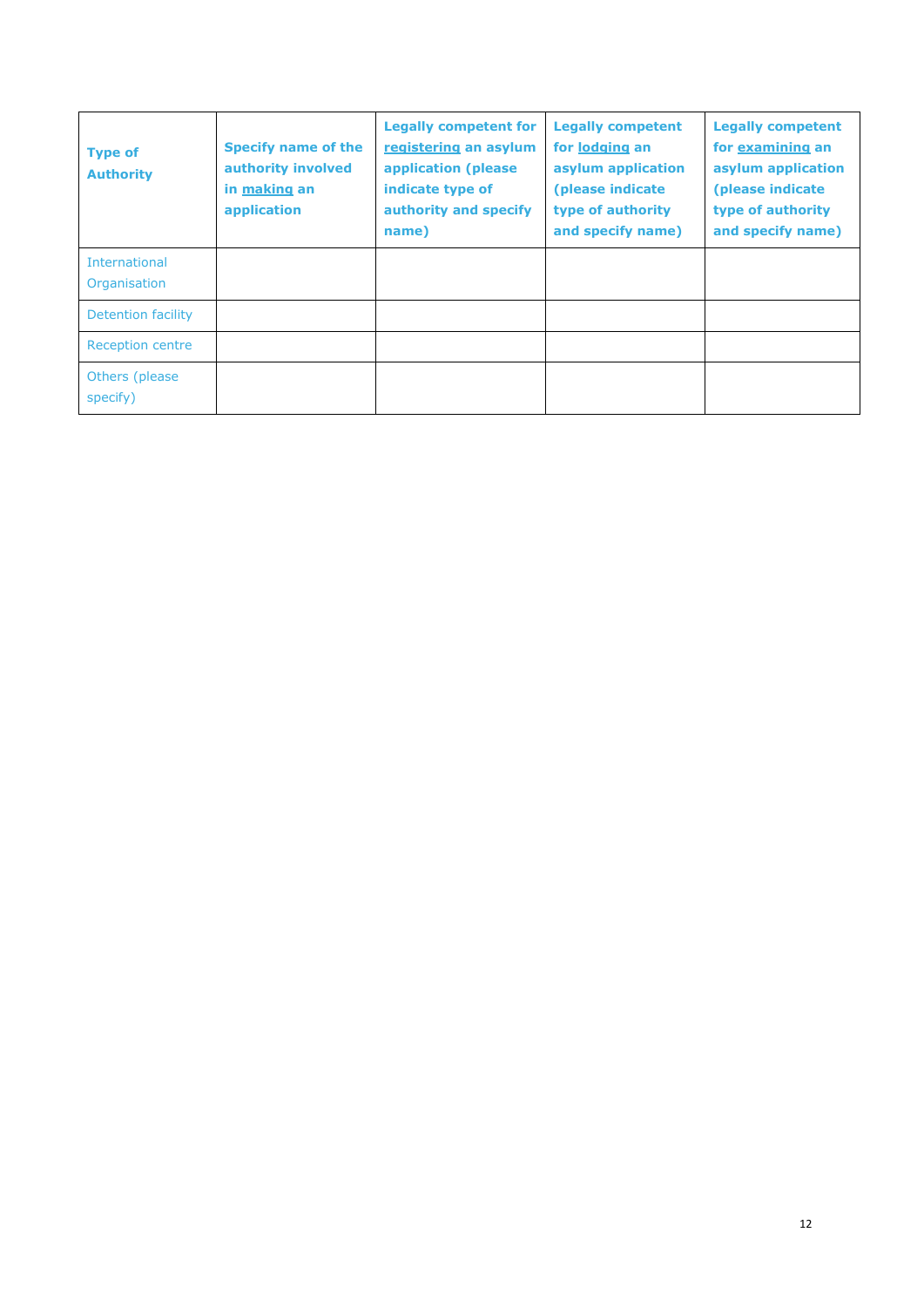# 1.3 Data collected during the asylum procedure

7. Which information is gathered during the asylum procedure at the different phases and by whom? Please, fill Table 4 below.

#### **Table 4**

*Notes:* 

- *column 2: numbers 1 / 2 are performed by the Border and Foreign Police Departments, number 3 is performed by the Migration Office*
- *column 3: Border and Foreign Police Departments include Asylum Departments, Foreign Police Departments, Border Control Departments, Police Detention Centres for Foreigners*
- *column 5 and 6: Data from IS MIGRA can be obtained in two ways: either they are available in the database and they can be used for statistical purposes by using database programmes, or they are not recorded in the database, but they can be obtained by opening individual cases (digital version of the minutes)*

| <b>1.Categories of data</b><br>collected | 2. In which phase(s) is this<br>information collected? (including self-<br>registration)<br>Registering (1)<br>self-registration (1.1)<br>lodging $(2)$<br>examination (3)<br>Please use the numbers provided for each<br>phase to indicate the phase the data is<br>collected. In case phases are combined in your<br>state, please indicate it accordingly by using a<br>dash (see example below). | 3. Which<br>organization<br>collects this<br>information in each<br>of the different<br>phases? (whenever<br>possible please refer to<br>the authorities listed in<br>section 1.2 | 4. How is this particular category of<br>data /biometric data collected?<br>- online self-registration<br>written questionnaire (in paper)<br>- oral (interview, face-to-face)<br>oral (interview via phone/ video call)<br>- open source (e.g. social media)<br>analysing documents<br>analysing content of mobile devices (e.g.<br>phones, laptops)<br>- using automated or artificial intelligence for<br>analysis of data<br>- other: please specify<br>(multiple answers possible)<br>If different data collection tools are used in<br>the different phases, please specify it. If<br>possible, please indicate if any specific<br>technology is used in the process. | 5. Where is this<br>particular category<br>of data /biometric<br>data stored?<br>- in an electronic file<br>- in a database<br>- on paper | 6. If applicable,<br>please specify the<br>name of the<br>database(s) |
|------------------------------------------|------------------------------------------------------------------------------------------------------------------------------------------------------------------------------------------------------------------------------------------------------------------------------------------------------------------------------------------------------------------------------------------------------|-----------------------------------------------------------------------------------------------------------------------------------------------------------------------------------|-----------------------------------------------------------------------------------------------------------------------------------------------------------------------------------------------------------------------------------------------------------------------------------------------------------------------------------------------------------------------------------------------------------------------------------------------------------------------------------------------------------------------------------------------------------------------------------------------------------------------------------------------------------------------------|-------------------------------------------------------------------------------------------------------------------------------------------|-----------------------------------------------------------------------|
| <b>Name</b><br>- current name            | 1/2, 3                                                                                                                                                                                                                                                                                                                                                                                               | - Border and Foreign<br>Police Departments<br>- Migration Office                                                                                                                  | face-to-face interview<br>document analysis                                                                                                                                                                                                                                                                                                                                                                                                                                                                                                                                                                                                                                 | in the<br>database<br>(documents<br>kept in IS<br>MIGRA in<br>electronic<br>version)<br>on paper<br>(minutes)                             | MIGRA                                                                 |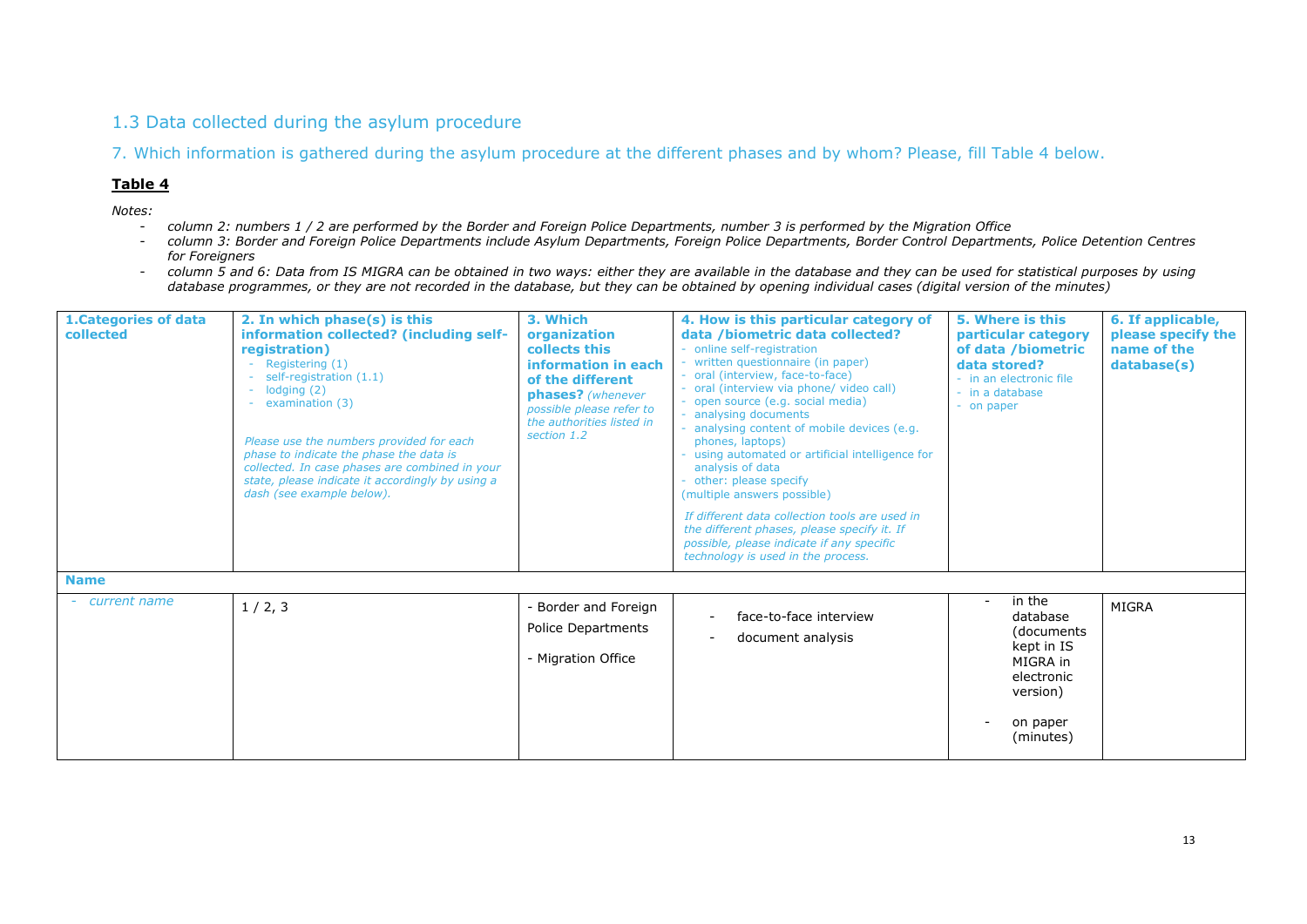| - birth name       | 1/2, 3 | - Border and Foreign<br>Police Departments<br>- Migration Office | face-to-face interview<br>$\sim$<br>document analysis | in the<br>$\sim$<br>database<br>(documents<br>kept in IS<br>MIGRA in<br>electronic<br>version)<br>on paper<br>$\overline{\phantom{m}}$<br>(minutes) | <b>MIGRA</b> |
|--------------------|--------|------------------------------------------------------------------|-------------------------------------------------------|-----------------------------------------------------------------------------------------------------------------------------------------------------|--------------|
| - previous name(s) | 1/2, 3 | - Border and Foreign<br>Police Departments<br>- Migration Office | face-to-face interview<br>$\sim$<br>document analysis | in the<br>$\sim$<br>database<br>(documents<br>kept in IS<br>MIGRA in<br>electronic<br>version)<br>on paper<br>$\overline{\phantom{a}}$<br>(minutes) | <b>MIGRA</b> |
| - pen name (alias) | 1/2, 3 | - Border and Foreign<br>Police Departments<br>- Migration Office | face-to-face interview                                | in the<br>$\blacksquare$<br>database<br>(documents<br>kept in IS<br>MIGRA in<br>electronic<br>version)<br>on paper<br>-<br>(minutes)                | <b>MIGRA</b> |
| - religious names  | 1/2, 3 | - Border and Foreign<br>Police Departments<br>- Migration Office | face-to-face interview<br>$\sim$                      | on paper<br>$\overline{\phantom{a}}$<br>(minutes)                                                                                                   |              |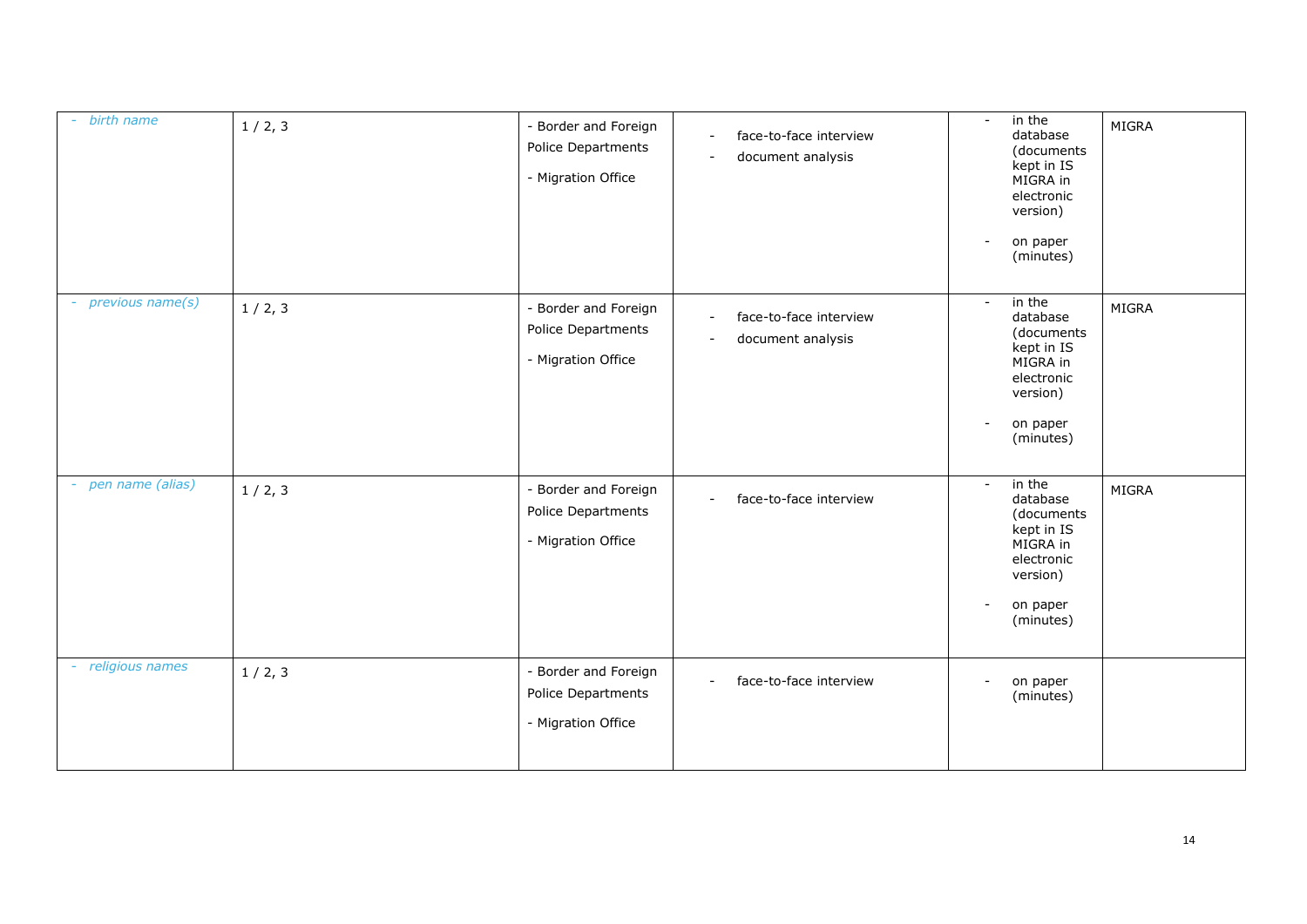| other names                                                        | 1/2, 3 | Border and Foreign<br>Police Departments<br>- Migration Office              | face-to-face interview<br>$\overline{\phantom{a}}$<br>document analysis                                                            | in the<br>$\blacksquare$<br>database<br>(documents<br>kept in IS<br>MIGRA in<br>electronic<br>version)<br>on paper<br>(minutes)                       | <b>MIGRA</b>                                                              |
|--------------------------------------------------------------------|--------|-----------------------------------------------------------------------------|------------------------------------------------------------------------------------------------------------------------------------|-------------------------------------------------------------------------------------------------------------------------------------------------------|---------------------------------------------------------------------------|
| <b>Sex</b>                                                         | 1/2, 3 | Bureau of Border<br>and Foreign Police<br>Departments<br>- Migration Office | face-to-face interview<br>$\sim$<br>document analysis                                                                              | in the<br>$\sim$<br>database<br>(documents<br>kept in IS<br>MIGRA in<br>electronic<br>version)<br>on paper<br>$\overline{\phantom{a}}$<br>(minutes)   | MIGRA                                                                     |
| <b>Biometric data</b>                                              |        |                                                                             |                                                                                                                                    |                                                                                                                                                       |                                                                           |
| - photo                                                            | 1/2    | Border and Foreign<br>Police Departments<br>- Migration Office              | photograph <sup>7</sup><br>$\sim$                                                                                                  | $in$ the<br>$\sim$<br>database<br>(documents<br>kept in IS<br>MIGRA in<br>electronic<br>version)<br>on paper<br>$\overline{\phantom{a}}$<br>(minutes) | <b>MIGRA</b>                                                              |
| fingerprints (which<br>fingers, rolled or<br>pressed fingerprints) | 1/2    | Border and Foreign<br>Police Departments<br>- Migration Office              | fingerprints if there are no<br>exceptions such as missing<br>fingers or fingers where to take<br>the fingerprints is impossible - | in the<br>$\sim$<br>database<br>(documents<br>kept in IS<br>MIGRA in                                                                                  | <b>EURODAC</b><br>(fingerprints taken<br>during the<br>registration in IS |

<sup>7</sup> During registration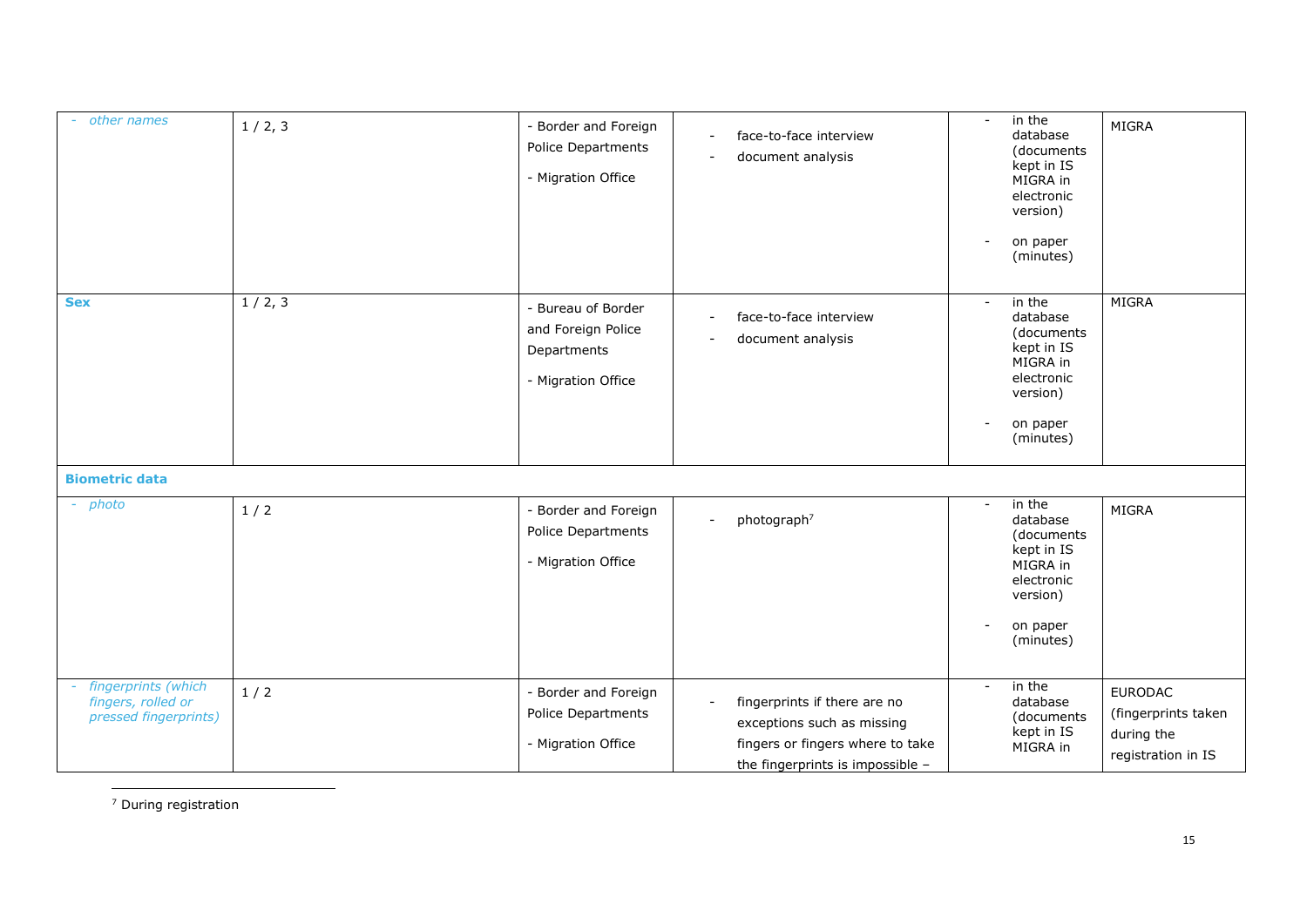|                   |                          |                          | the fingerprints are taken by<br>the police officer as follows:<br>1) right thumb<br>2) left thumb<br>3) remaining four fingers on<br>right hand together<br>4) remaining four fingers on left<br>hand together<br>5) rolled fingerprints on right<br>hand from thumb to little finger<br>6) rolled fingerprints on left<br>hand from thumb to little<br>finger <sup>8</sup> | electronic<br>version)<br>on paper<br>(minutes) | MIGRA are stored<br>in the national<br>state-wide system<br>of automated<br>dactyloscopic<br>identification of<br>persons which is<br>aimed at collecting,<br>storing and<br>distribution of<br>dactyloscopic<br>fingerprints and<br>palm prints of<br>persons (AFIS) and<br>have a unique<br>identificatory on the<br>basis of which the<br>person is identified<br>in IS MIGRA. So<br>physically the |
|-------------------|--------------------------|--------------------------|------------------------------------------------------------------------------------------------------------------------------------------------------------------------------------------------------------------------------------------------------------------------------------------------------------------------------------------------------------------------------|-------------------------------------------------|--------------------------------------------------------------------------------------------------------------------------------------------------------------------------------------------------------------------------------------------------------------------------------------------------------------------------------------------------------------------------------------------------------|
|                   |                          |                          |                                                                                                                                                                                                                                                                                                                                                                              |                                                 | fingerprints are<br>recorded to AFIS<br>and then further<br>sent to EURODAC)                                                                                                                                                                                                                                                                                                                           |
| - iris scan       | $\overline{a}$           | $\overline{a}$           | $\overline{a}$                                                                                                                                                                                                                                                                                                                                                               | $\overline{a}$                                  | $\overline{a}$                                                                                                                                                                                                                                                                                                                                                                                         |
| - other           | $\overline{\phantom{a}}$ | $\blacksquare$           | $\tilde{\phantom{a}}$                                                                                                                                                                                                                                                                                                                                                        | $\blacksquare$                                  | $\blacksquare$                                                                                                                                                                                                                                                                                                                                                                                         |
| <b>Eye colour</b> | $\sim$                   | $\overline{\phantom{a}}$ | $\overline{a}$                                                                                                                                                                                                                                                                                                                                                               | $\blacksquare$                                  | $\overline{\phantom{a}}$                                                                                                                                                                                                                                                                                                                                                                               |
| <b>Height</b>     |                          | $\overline{a}$           |                                                                                                                                                                                                                                                                                                                                                                              | $\overline{a}$                                  | $\overline{\phantom{a}}$                                                                                                                                                                                                                                                                                                                                                                               |

<sup>8</sup> During registration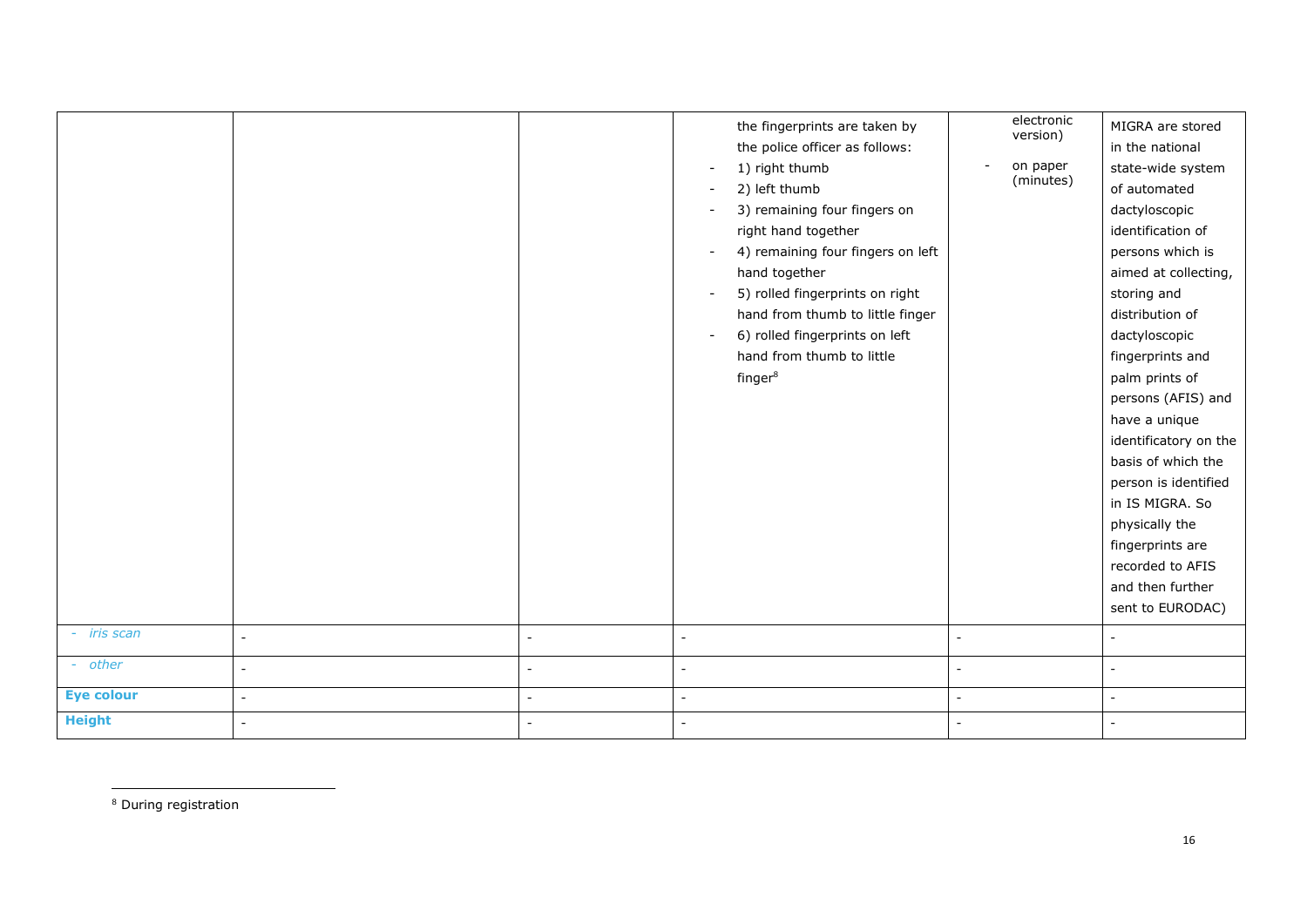| <b>Date of birth</b>     | 1/2, 3 | Border and Foreign<br>Police Departments<br>- Migration Office              | face-to-face interview<br>$\blacksquare$<br>document analysis                     | in the<br>$\overline{\phantom{a}}$<br>database<br>(documents<br>kept in IS<br>MIGRA in<br>electronic<br>version)<br>on paper<br>$\overline{\phantom{a}}$<br>(minutes) | MIGRA |
|--------------------------|--------|-----------------------------------------------------------------------------|-----------------------------------------------------------------------------------|-----------------------------------------------------------------------------------------------------------------------------------------------------------------------|-------|
| <b>Citizenship(s)</b>    | 1/2, 3 | Border and Foreign<br>Police Departments<br>- Migration Office              | face-to-face interview<br>$\sim$<br>document analysis<br>$\overline{\phantom{a}}$ | in the<br>$\sim$<br>database<br>(documents<br>kept in IS<br>MIGRA in<br>electronic<br>version)<br>on paper<br>$\overline{\phantom{a}}$<br>(minutes)                   | MIGRA |
| <b>Country of origin</b> | 1/2, 3 | Bureau of Border<br>and Foreign Police<br>Departments<br>- Migration Office | face-to-face interview<br>document analysis<br>$\overline{\phantom{a}}$           | in the<br>$\sim$<br>database<br>(documents<br>kept in IS<br>MIGRA in<br>electronic<br>version)<br>on paper<br>(minutes)                                               | MIGRA |
| <b>Place of birth</b>    |        |                                                                             |                                                                                   |                                                                                                                                                                       |       |
| - town                   | 1/2, 3 | Border and Foreign<br>Police Departments<br>- Migration Office              | face-to-face interview<br>$\sim$<br>document analysis<br>$\sim$                   | on paper<br>$\overline{\phantom{a}}$<br>(minutes)                                                                                                                     |       |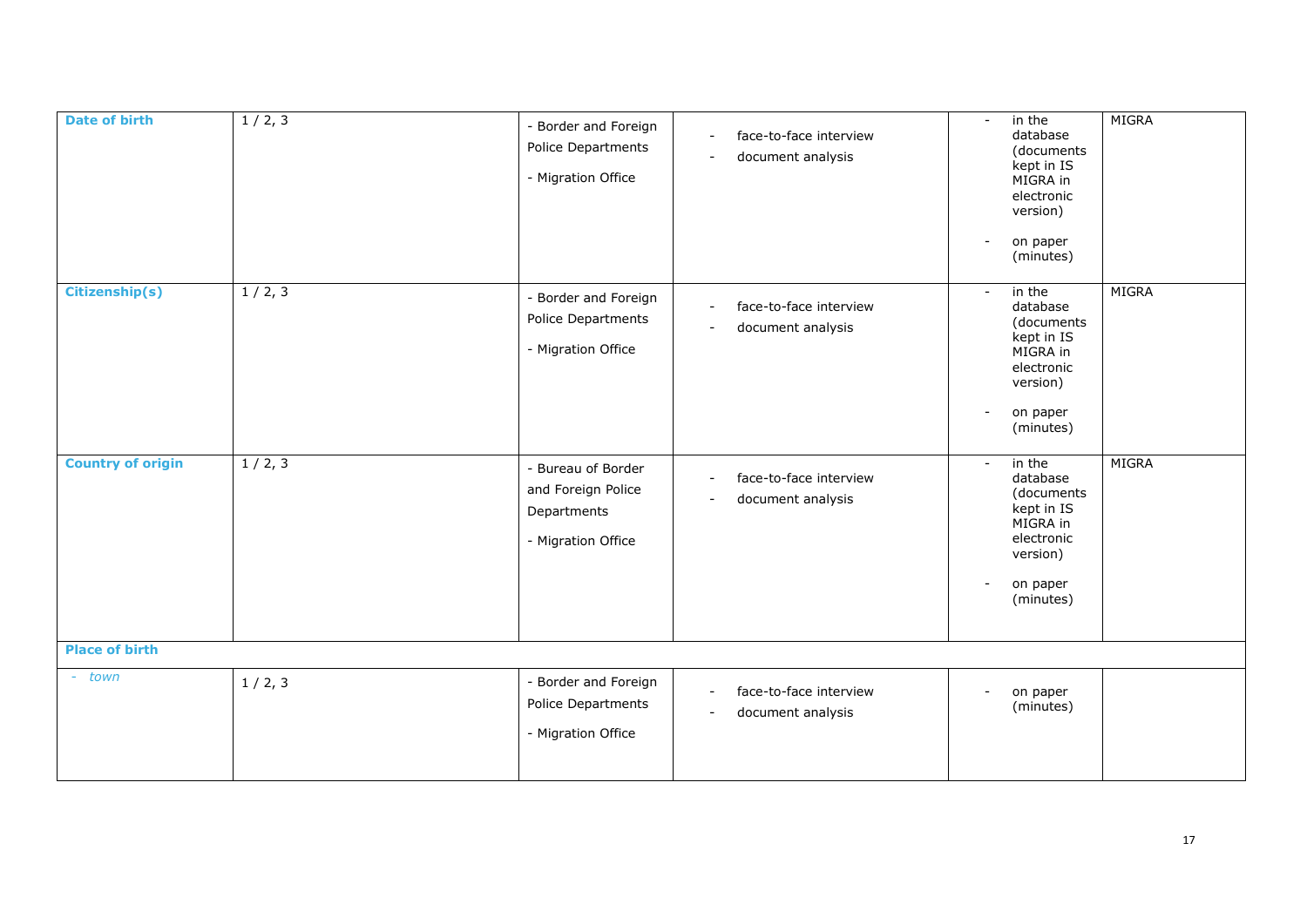| - region                                                                | 1/2, 3 | - Border and Foreign<br>Police Departments<br>- Migration Office | face-to-face interview<br>$\blacksquare$<br>document analysis                                       | on paper<br>$\sim$<br>(minutes)                                                                                   |              |
|-------------------------------------------------------------------------|--------|------------------------------------------------------------------|-----------------------------------------------------------------------------------------------------|-------------------------------------------------------------------------------------------------------------------|--------------|
| country                                                                 | 1/2, 3 | - Border and Foreign<br>Police Departments<br>- Migration Office | face-to-face interview<br>$\overline{\phantom{a}}$<br>document analysis<br>$\overline{\phantom{a}}$ | on paper<br>$\sim$<br>(minutes)                                                                                   |              |
| - $other$ (i. e.<br>nationality, ethnic or<br>tribal identity)          | 1/2, 3 | - Border and Foreign<br>Police Departments<br>- Migration Office | face-to-face interview<br>$\overline{\phantom{a}}$<br>document analysis                             | in database<br>on paper<br>(minutes)                                                                              | <b>MIGRA</b> |
| Date of arrival in the<br>(Member) State                                | 1/2, 3 | - Border and Foreign<br>Police Departments<br>- Migration Office | face-to-face interview<br>document analysis<br>$\overline{\phantom{a}}$                             | on paper<br>$\overline{\phantom{a}}$<br>(minutes)<br>documents<br>kept in IS<br>MIGRA in<br>electronic<br>version |              |
| <b>Last place of</b><br>residence in the<br>country of origin           | 3      | - Migration Office                                               | face-to-face interview<br>$\sim$<br>document analysis<br>$\overline{\phantom{a}}$                   | on paper<br>$\overline{\phantom{a}}$<br>(minutes)                                                                 |              |
| <b>Last place of</b><br>residence before entry<br>in the (Member) State | 1/2, 3 | - Border and Foreign<br>Police Departments<br>- Migration Office | face-to-face interview<br>$\blacksquare$<br>document analysis                                       | on paper<br>(minutes)                                                                                             |              |
| <b>Contact details</b>                                                  |        |                                                                  |                                                                                                     |                                                                                                                   |              |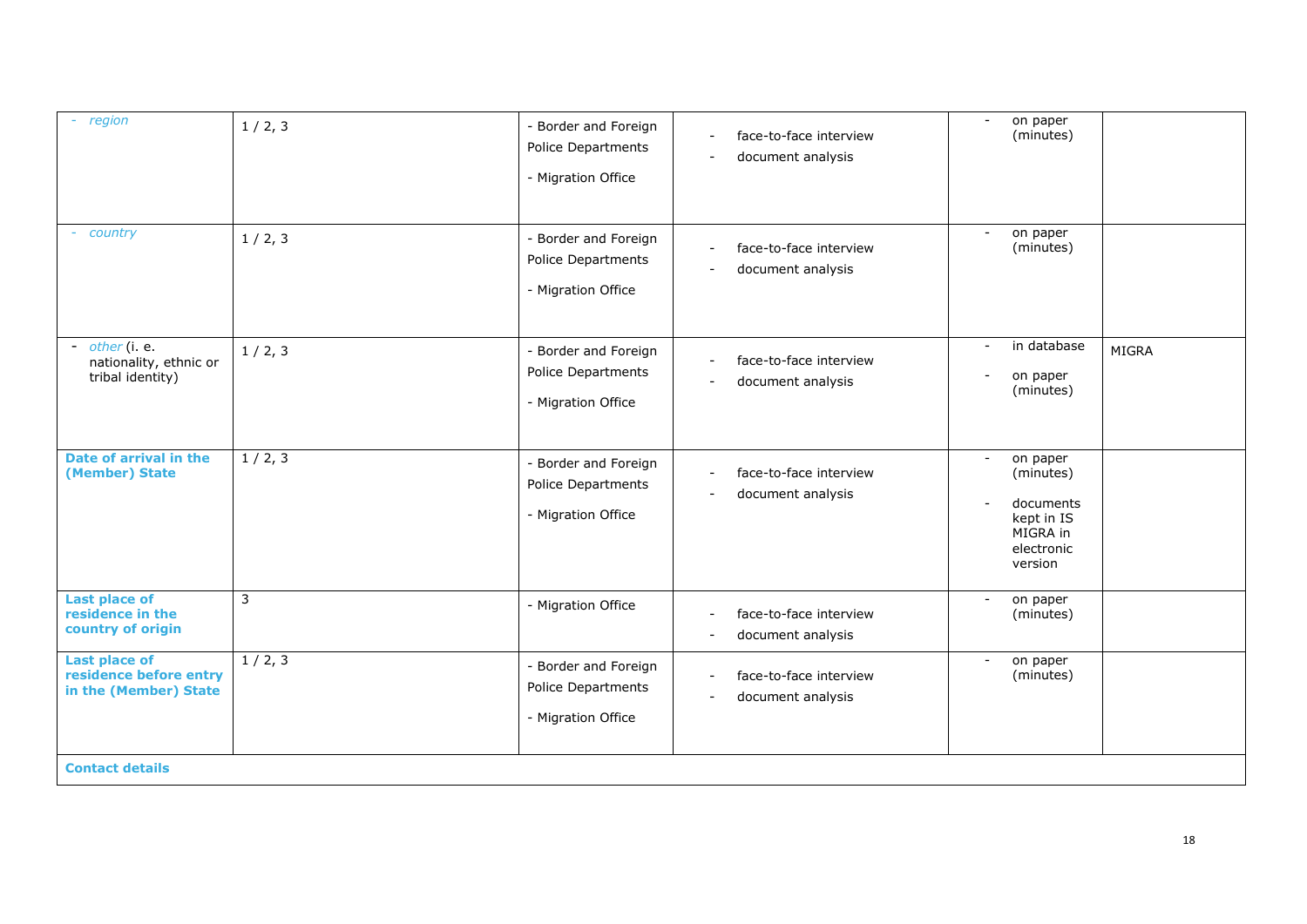| - phone number             | $\mathsf{3}$   | - Migration Office                                               | face-to-face interview<br>$\blacksquare$<br>document analysis<br>$\sim$                   | in the<br>$\blacksquare$<br>database<br>on paper<br>$\blacksquare$<br>(minutes)                                                                     | MIGRA <sup>9</sup>  |
|----------------------------|----------------|------------------------------------------------------------------|-------------------------------------------------------------------------------------------|-----------------------------------------------------------------------------------------------------------------------------------------------------|---------------------|
| email address<br>$\sim$    | $\overline{3}$ | - Migration Office                                               | face-to-face interview<br>$\overline{\phantom{a}}$<br>document analysis<br>$\sim$         | in the<br>$\overline{\phantom{a}}$<br>database<br>on paper<br>$\overline{a}$<br>(minutes)                                                           | MIGRA               |
| current address            | 1/2, 3         | - Border and Foreign<br>Police Departments<br>- Migration Office | face-to-face interview<br>$\blacksquare$<br>document analysis<br>$\sim$                   | in the<br>$\sim$<br>database<br>on paper<br>$\overline{\phantom{a}}$<br>(minutes)                                                                   | MIGRA <sup>10</sup> |
| - other                    | $\sim$         |                                                                  |                                                                                           |                                                                                                                                                     |                     |
| <b>Civil status</b>        |                |                                                                  |                                                                                           |                                                                                                                                                     |                     |
| <b>Accompanied by:</b>     |                |                                                                  |                                                                                           |                                                                                                                                                     |                     |
| spouse or civil<br>partner | 1/2, 3         | - Border and Foreign<br>Police Departments<br>- Migration Office | face-to-face interview<br>$\blacksquare$<br>document analysis<br>$\overline{\phantom{a}}$ | in the<br>$\sim$<br>database<br>(documents<br>kept in IS<br>MIGRA in<br>electronic<br>version)<br>on paper<br>$\overline{\phantom{a}}$<br>(minutes) | <b>MIGRA</b>        |

<sup>&</sup>lt;sup>9</sup> This data is recorded in MIGRA as a note.

<sup>&</sup>lt;sup>10</sup> This data is recorded in MIGRA as a note.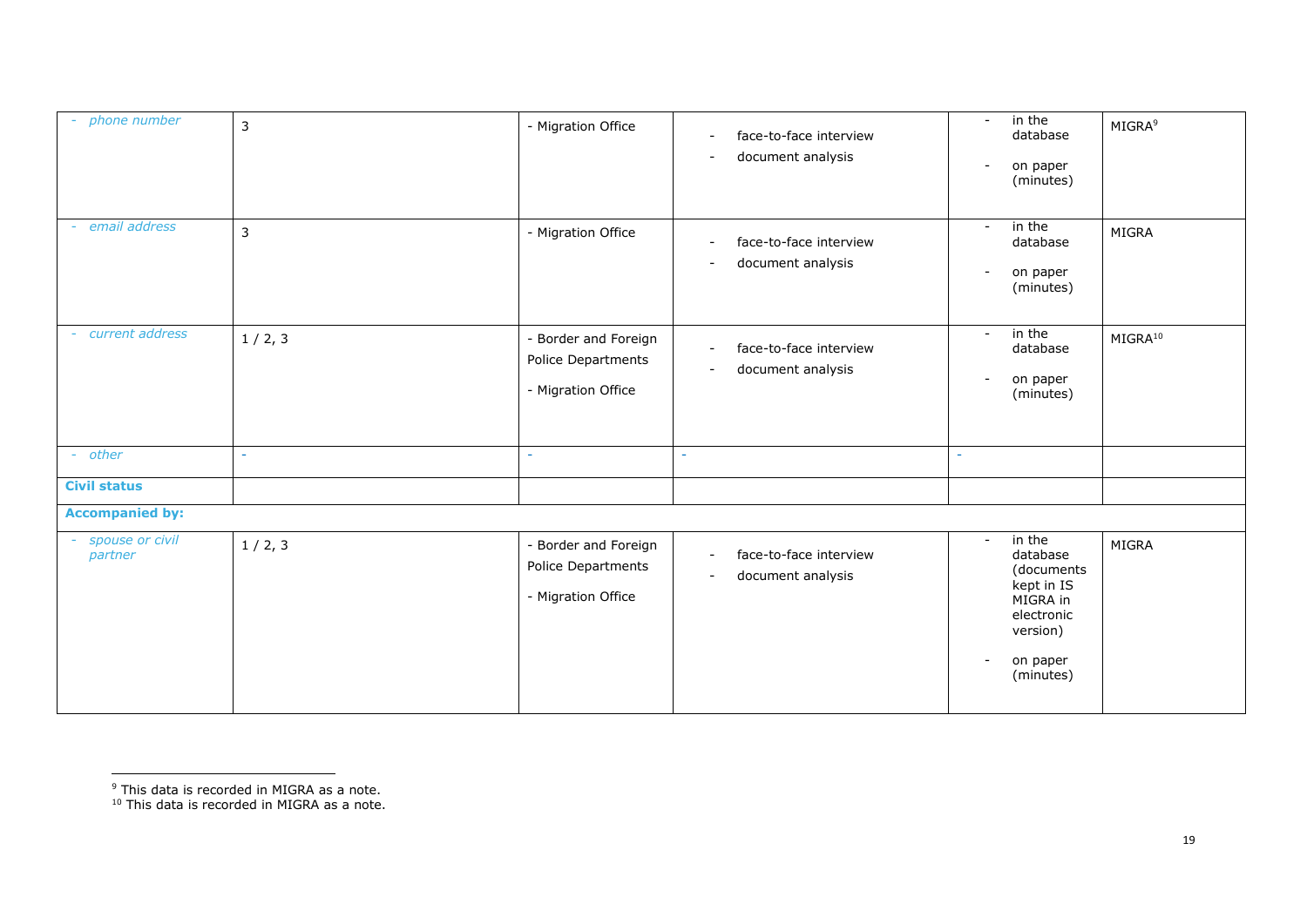| children<br>$\sim$ .                        | 1/2, 3       | Border and Foreign<br>Police Departments<br>- Migration Office | face-to-face interview<br>$\sim$<br>document analysis<br>$\overline{\phantom{a}}$         | in the<br>$\blacksquare$<br>database<br>(documents<br>kept in IS<br>MIGRA in<br>electronic<br>version)<br>on paper<br>$\overline{a}$<br>(minutes) | MIGRA        |
|---------------------------------------------|--------------|----------------------------------------------------------------|-------------------------------------------------------------------------------------------|---------------------------------------------------------------------------------------------------------------------------------------------------|--------------|
| parents                                     | 1/2, 3       | Border and Foreign<br>Police Departments<br>- Migration Office | face-to-face interview<br>$\sim$<br>document analysis<br>$\overline{\phantom{a}}$         | in the<br>database<br>(documents<br>kept in IS<br>MIGRA in<br>electronic<br>version)<br>on paper<br>$\overline{\phantom{a}}$<br>(minutes)         | MIGRA        |
| - other relatives                           | 1/2, 3       | Border and Foreign<br>Police Departments<br>- Migration Office | face-to-face interview<br>$\blacksquare$<br>document analysis<br>$\overline{\phantom{a}}$ | in the<br>$\overline{\phantom{a}}$<br>database<br>(documents<br>kept in IS<br>MIGRA in<br>electronic<br>version)<br>on paper<br>(minutes)         | <b>MIGRA</b> |
| <b>Family members in the (Member) State</b> |              |                                                                |                                                                                           |                                                                                                                                                   |              |
| - name                                      | $\mathsf{3}$ | - Migration Office                                             | face-to-face interview<br>$\blacksquare$<br>document analysis<br>$\overline{\phantom{a}}$ | on paper<br>(minutes)                                                                                                                             |              |
| - residency                                 | $\mathbf{3}$ | - Migration Office                                             | face-to-face interview<br>$\sim$                                                          | on paper<br>$\blacksquare$<br>(minutes)                                                                                                           |              |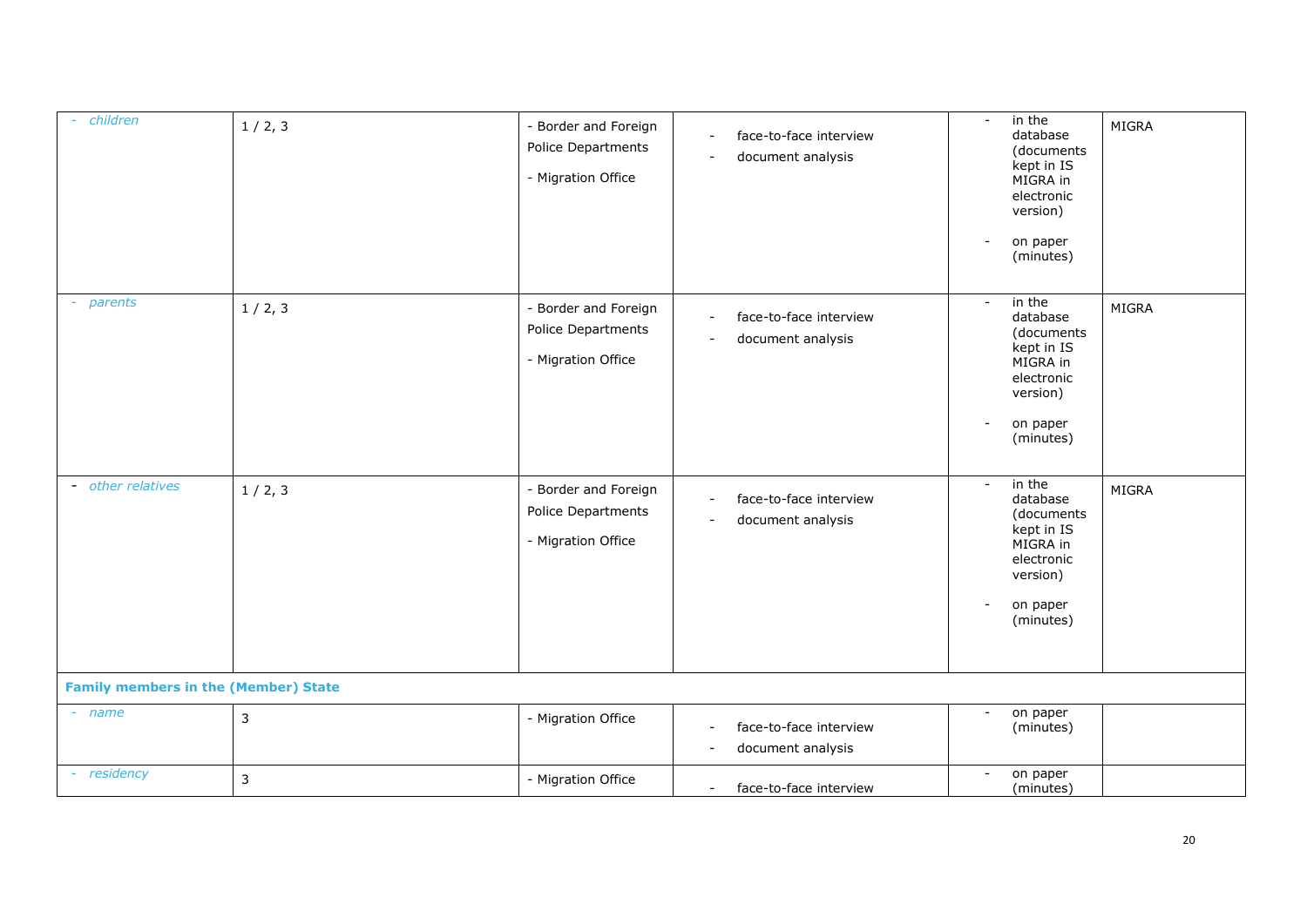|                                                                    |                                                 |                                                                         | document analysis<br>$\sim$                                                                                                        |                                                                                                                                                                      |                                                                                                                                                                                                              |
|--------------------------------------------------------------------|-------------------------------------------------|-------------------------------------------------------------------------|------------------------------------------------------------------------------------------------------------------------------------|----------------------------------------------------------------------------------------------------------------------------------------------------------------------|--------------------------------------------------------------------------------------------------------------------------------------------------------------------------------------------------------------|
| - citizenship                                                      | 3                                               | - Migration Office                                                      | face-to-face interview<br>document analysis<br>$\overline{\phantom{a}}$                                                            | on paper<br>(minutes)                                                                                                                                                |                                                                                                                                                                                                              |
| - other                                                            | 3                                               | - Migration Office                                                      | face-to-face interview<br>document analysis                                                                                        | on paper<br>$\blacksquare$<br>(minutes)                                                                                                                              |                                                                                                                                                                                                              |
| <b>Family members in</b><br>another (Member)<br><b>State</b>       | 3                                               | - Migration Office                                                      | face-to-face interview<br>$\overline{\phantom{a}}$<br>document analysis                                                            | on paper<br>(minutes)                                                                                                                                                |                                                                                                                                                                                                              |
| <b>Close relatives in the</b><br>(Member) State                    | 3                                               | - Migration Office                                                      | face-to-face interview<br>document analysis<br>$\overline{\phantom{a}}$                                                            | on paper<br>$\overline{\phantom{a}}$<br>(minutes)                                                                                                                    |                                                                                                                                                                                                              |
| <b>Close relatives in</b><br>another (Member)<br><b>State</b>      | 3                                               | - Migration Office                                                      | face-to-face interview<br>document analysis                                                                                        | on paper<br>$\overline{\phantom{a}}$<br>(minutes)                                                                                                                    |                                                                                                                                                                                                              |
| <b>Health status</b>                                               |                                                 |                                                                         |                                                                                                                                    |                                                                                                                                                                      |                                                                                                                                                                                                              |
| - specifics on health<br>status                                    | 3<br>if placed in the Detention Centre 1 / 2, 3 | - Migration Office                                                      | face-to-face interview<br>$\overline{\phantom{a}}$<br>document analysis<br>medical examination                                     | on paper<br>(minutes)                                                                                                                                                |                                                                                                                                                                                                              |
| - reference that a<br>general health check<br>has been carried out | 3<br>if placed in the Detention Centre 1 / 2, 3 | - Migration Office<br>- Border and Foreign<br><b>Police Departments</b> | face-to-face interview<br>$\overline{\phantom{a}}$<br>document analysis<br>$\blacksquare$<br>medical examination<br>$\blacksquare$ | in database<br>(reference to<br>the medical<br>examination<br>/treatment)<br>(documents<br>kept in IS<br>MIGRA in<br>electronic<br>version)<br>on paper<br>(minutes) | MIGRA (in case of<br>medical<br>examination for the<br>purpose of age<br>determination the<br>scans of medical<br>statements are<br>recorded in IS<br>MIGRA at the<br>change of age act,<br>in case of other |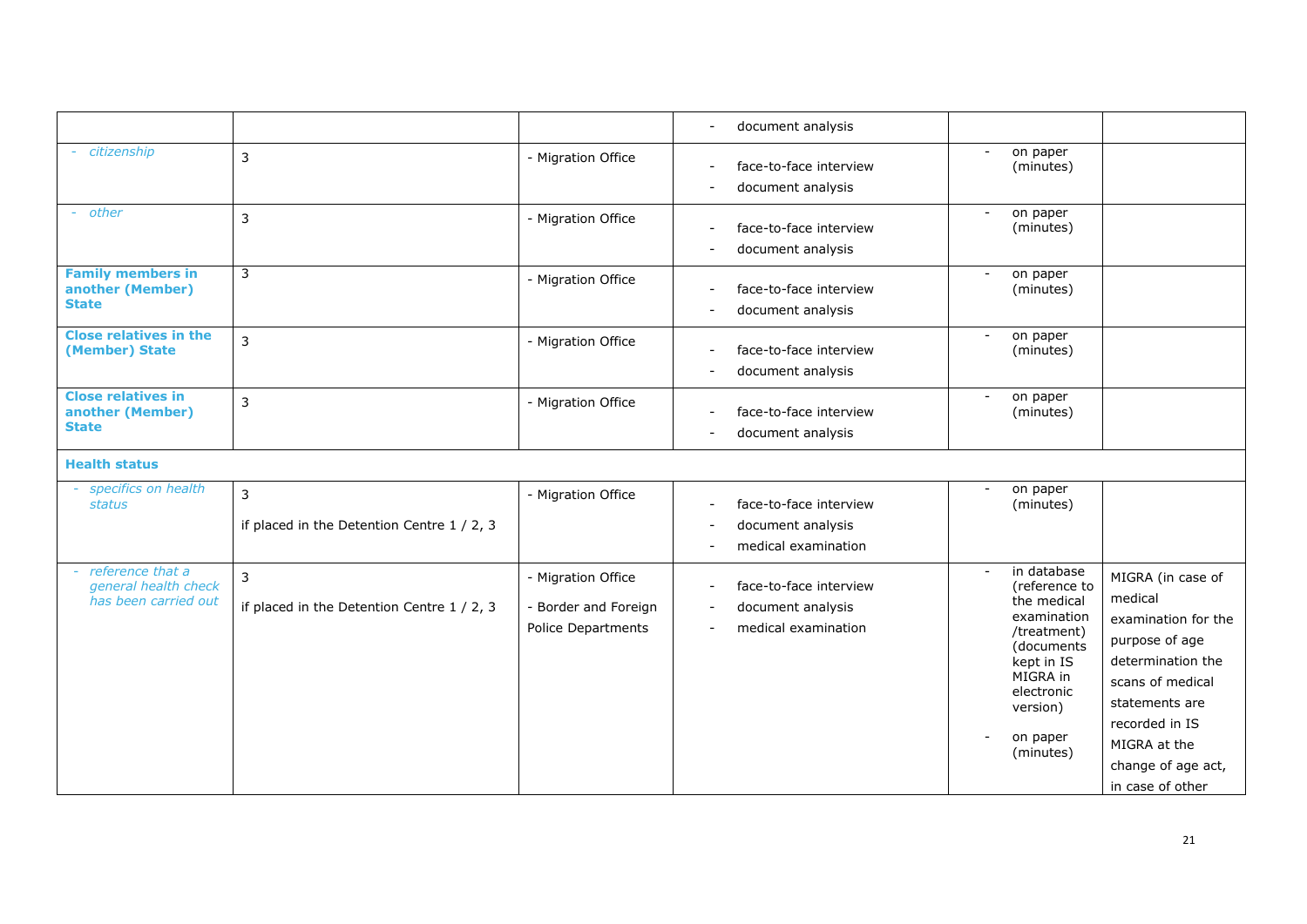| - other                       | $\sim$         | $\blacksquare$     | $\overline{a}$                                                                  | $\blacksquare$                                    | medical<br>examinations/treat-<br>ments only the<br>reference to the<br>examination/treat-<br>ment is recorded) |
|-------------------------------|----------------|--------------------|---------------------------------------------------------------------------------|---------------------------------------------------|-----------------------------------------------------------------------------------------------------------------|
| <b>Education</b>              |                |                    |                                                                                 |                                                   |                                                                                                                 |
| school attendance             | 3              | - Migration Office | face-to-face interview<br>$\sim$<br>document analysis<br>$\blacksquare$         | on paper<br>$\blacksquare$<br>(minutes)           |                                                                                                                 |
| academic studies              | 3              | - Migration Office | face-to-face interview<br>$\sim$<br>document analysis<br>$\blacksquare$         | on paper<br>$\blacksquare$<br>(minutes)           |                                                                                                                 |
| trainings<br>$\sim$           | $\overline{3}$ | - Migration Office | face-to-face interview<br>$\sim$<br>document analysis<br>$\blacksquare$         | on paper<br>$\blacksquare$<br>(minutes)           |                                                                                                                 |
| apprenticeships               | 3              | - Migration Office | face-to-face interview<br>$\overline{a}$<br>document analysis<br>$\blacksquare$ | on paper<br>$\overline{\phantom{a}}$<br>(minutes) |                                                                                                                 |
| non-formal work<br>experience | 3              | - Migration Office | face-to-face interview<br>$\sim$<br>document analysis<br>$\blacksquare$         | on paper<br>$\overline{\phantom{a}}$<br>(minutes) |                                                                                                                 |
| - other                       | 3              | - Migration Office | face-to-face interview<br>$\sim$                                                | on paper<br>$\overline{\phantom{a}}$<br>(minutes) |                                                                                                                 |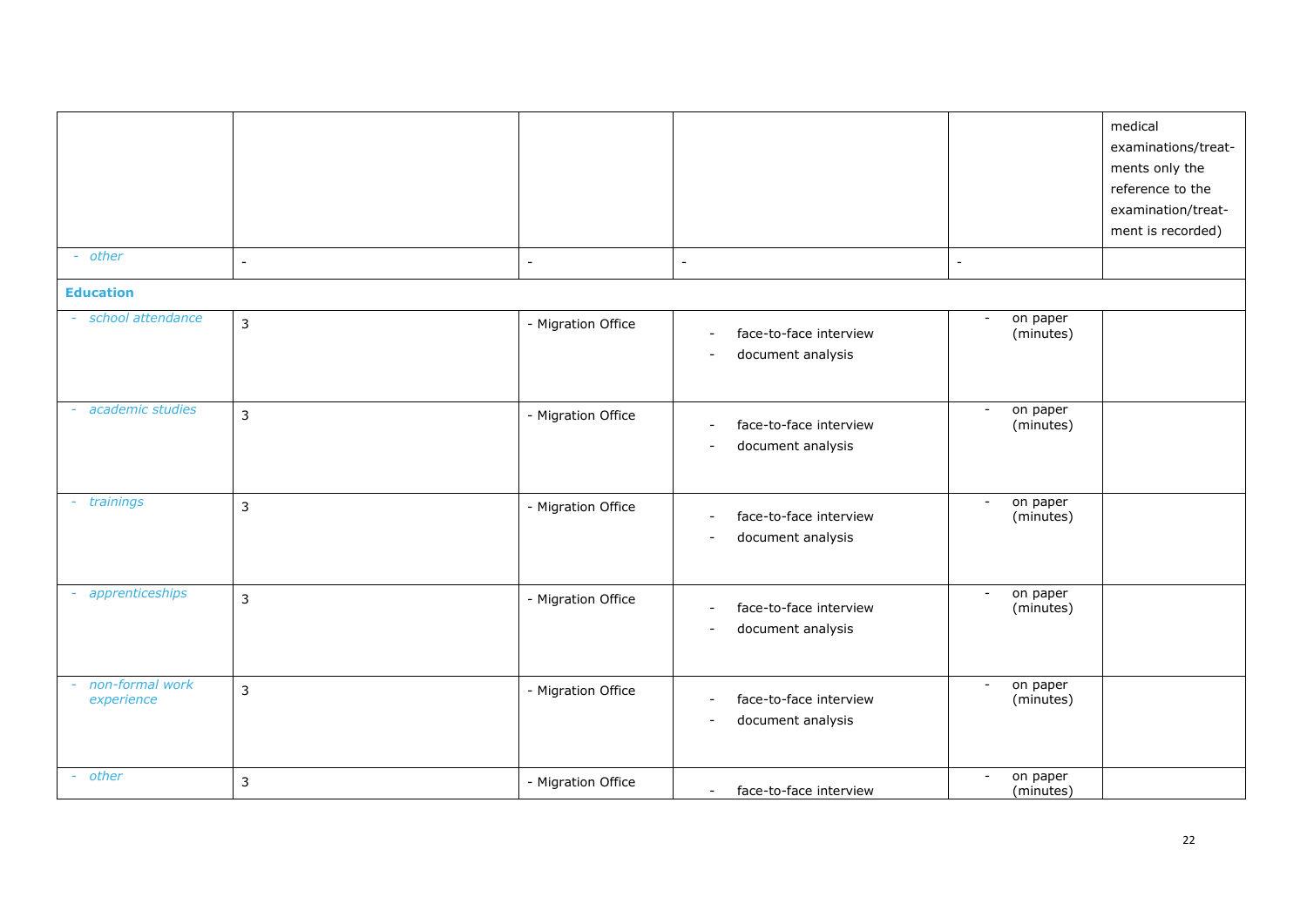|                             |                         |                                                                  | document analysis<br>$\sim$                                                                                                                                            |                                                                                                                                         |                                                                                            |
|-----------------------------|-------------------------|------------------------------------------------------------------|------------------------------------------------------------------------------------------------------------------------------------------------------------------------|-----------------------------------------------------------------------------------------------------------------------------------------|--------------------------------------------------------------------------------------------|
| <b>Language skills</b>      | 1/2, 3                  | - Border and Foreign<br>Police Departments<br>- Migration Office | face-to-face interview<br>$\blacksquare$                                                                                                                               | in database<br>$\sim$<br>on paper<br>(minutes)                                                                                          | <b>MIGRA</b>                                                                               |
| <b>Profession</b>           | $\overline{\mathbf{3}}$ | Migration<br>$\overline{a}$<br>Office                            | face-to-face interview<br>$\blacksquare$<br>document analysis<br>$\blacksquare$                                                                                        | on paper<br>(minutes)                                                                                                                   |                                                                                            |
| <b>Criminal record</b>      | 1/2, 3                  | - Border and Foreign<br>Police Departments<br>- Migration Office | face-to-face interview<br>$\blacksquare$<br>document analysis<br>$\blacksquare$<br>hit based on fingerprints in<br>$\sim$<br>international police database<br>Interpol | on paper<br>(minutes)<br>in database<br>(reference to<br>the positive<br>hit in the<br>international<br>police<br>database<br>Interpol) | MIGRA (result of<br>the hit in the<br>international police<br>database Interpol<br>stored) |
| <b>Financial resources</b>  | 1/2, 3                  | - Border and Foreign<br>Police Departments<br>- Migration Office | face-to-face interview<br>$\blacksquare$<br>document analysis<br>$\sim$                                                                                                | on paper<br>$\sim$<br>(minutes)                                                                                                         |                                                                                            |
| <b>Supporting documents</b> |                         |                                                                  |                                                                                                                                                                        |                                                                                                                                         |                                                                                            |
| - passport                  | 1/2, 3                  | - Border and Foreign<br>Police Departments<br>- Migration Office | face-to-face interview<br>$\blacksquare$<br>document analysis<br>$\overline{\phantom{a}}$                                                                              | in the<br>database<br>(documents<br>kept in IS<br>MIGRA in<br>electronic<br>version)                                                    | <b>MIGRA</b>                                                                               |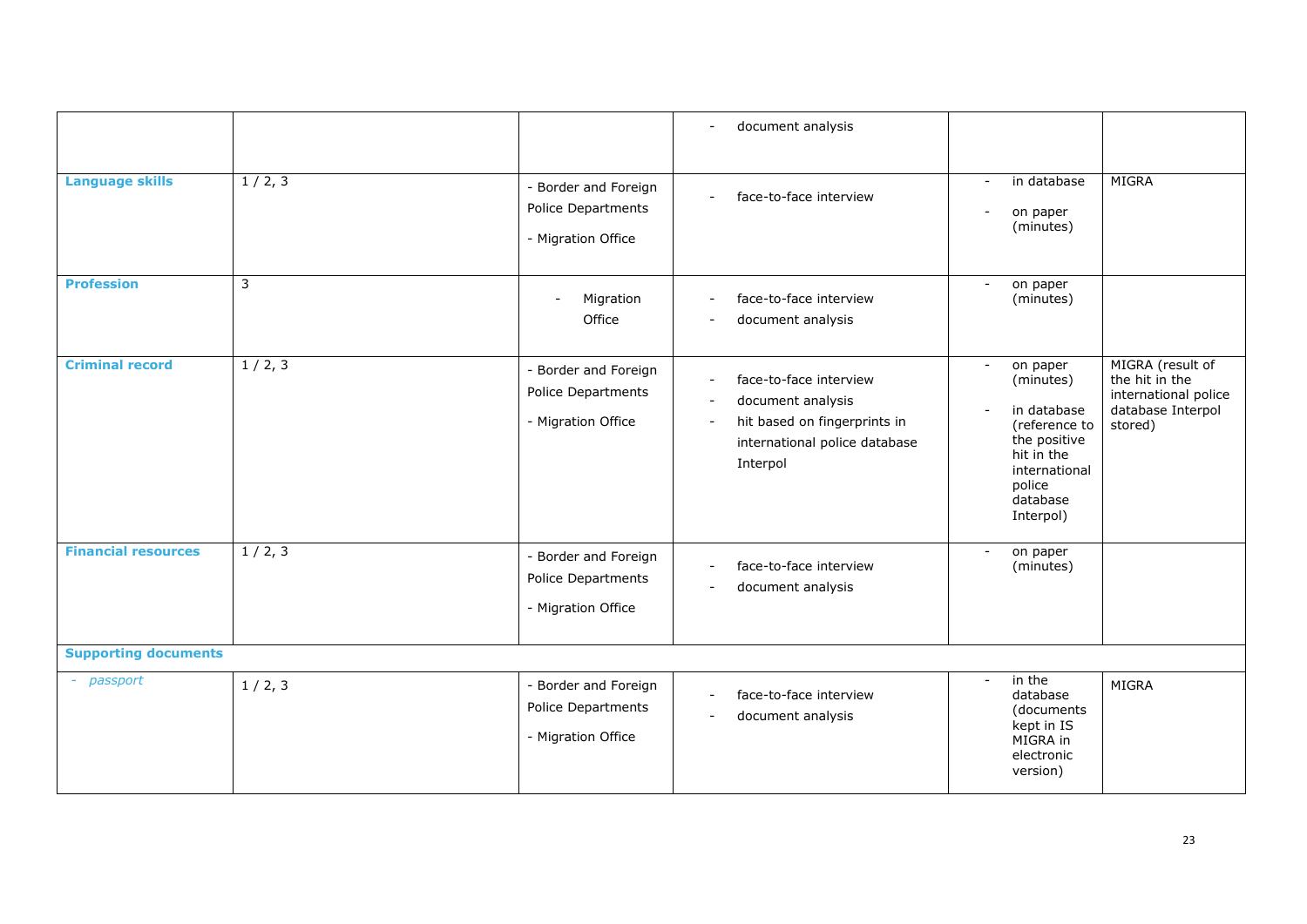|                                                                                                                                 |        |                                                                               |                                                                                           | on paper<br>$\blacksquare$<br>(minutes)                                                                                                           |                                                              |
|---------------------------------------------------------------------------------------------------------------------------------|--------|-------------------------------------------------------------------------------|-------------------------------------------------------------------------------------------|---------------------------------------------------------------------------------------------------------------------------------------------------|--------------------------------------------------------------|
| travel document                                                                                                                 | 1/2, 3 | - Border and Foreign<br>Police Departments<br>- Migration Office              | face-to-face interview<br>document analysis<br>$\sim$                                     | in the<br>$\blacksquare$<br>database<br>(documents<br>kept in IS<br>MIGRA in<br>electronic<br>version)<br>on paper<br>$\overline{a}$<br>(minutes) | <b>MIGRA</b>                                                 |
| - other (e.g. drivers<br>licence, birth<br>certificate, etc.)                                                                   | 1/2, 3 | - Border and Foreign<br>Police Departments<br>- Migration Office              | face-to-face interview<br>$\blacksquare$<br>document analysis                             | in the<br>$\blacksquare$<br>database<br>(documents<br>kept in IS<br>MIGRA in<br>electronic<br>version)<br>on paper<br>(minutes)                   | MIGRA                                                        |
| <b>Reasons for fleeing</b>                                                                                                      | 1/2, 3 | - Bureau of Border<br>and Foreign Police<br>Departments<br>- Migration Office | face-to-face interview<br>document analysis<br>$\blacksquare$                             | in database<br>$\blacksquare$<br>on paper<br>$\overline{a}$<br>(minutes)                                                                          | <b>MIGRA</b>                                                 |
| <b>Reasons for not</b><br>wanting to be<br>returned to the<br>competent Member<br>State as part of a<br><b>Dublin procedure</b> | 3      | - Migration Office                                                            | face-to-face interview<br>document analysis<br>$\overline{\phantom{a}}$                   | on paper<br>$\blacksquare$<br>(minutes)                                                                                                           |                                                              |
| <b>Previous applications</b>                                                                                                    | 1/2, 3 | - Border and Foreign<br>Police Departments                                    | face-to-face interview<br>$\overline{\phantom{0}}$<br>document analysis<br>$\blacksquare$ | in the<br>$\blacksquare$<br>database                                                                                                              | MIGRA (result from<br>the hit in Eurodac<br>database stored) |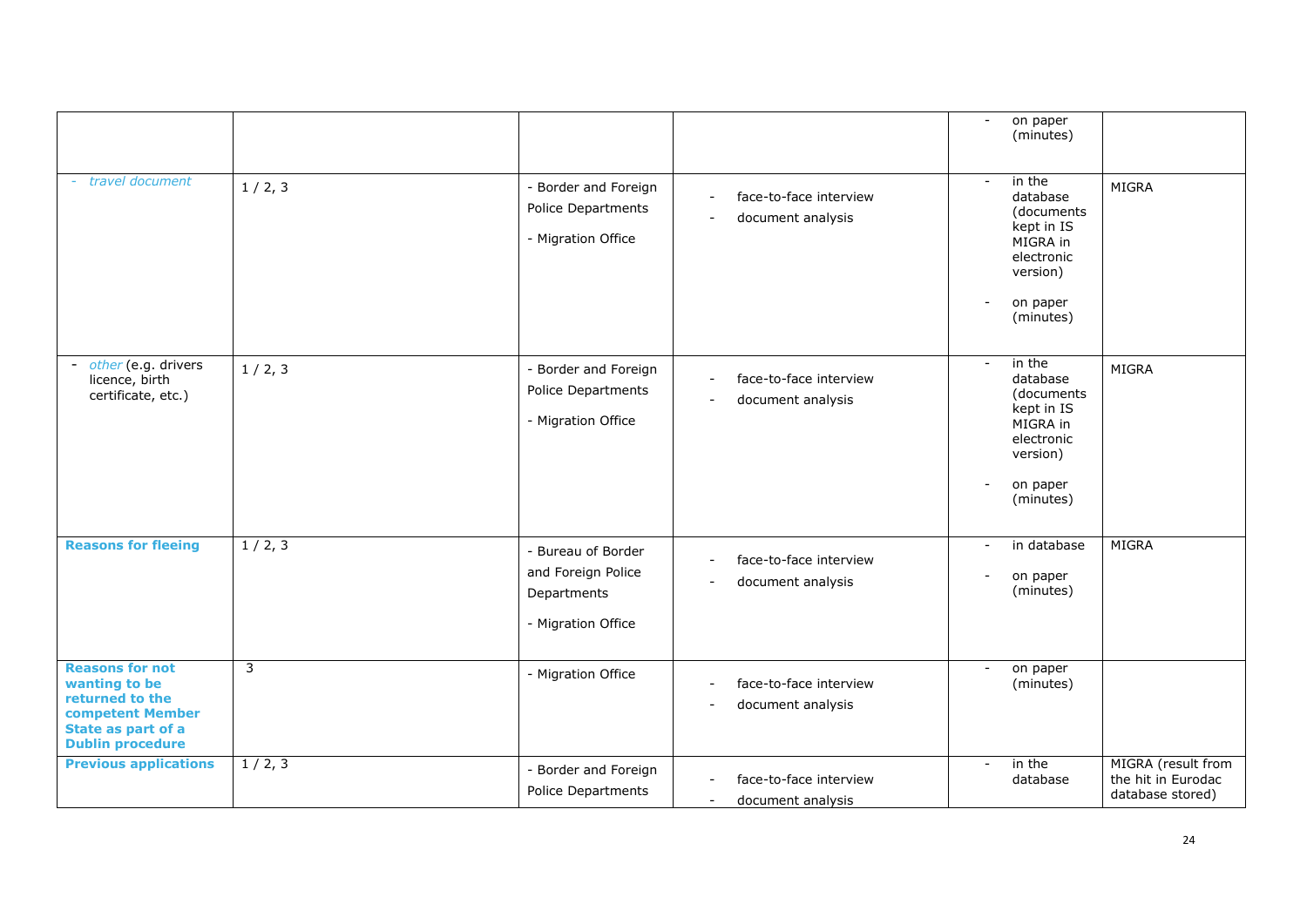|                                            |                | - Migration Office                                                            | hit on the basis of fingerprints<br>$\blacksquare$<br>in Eurodac database                 | on paper<br>(minutes)                                                                                                                                          |              |
|--------------------------------------------|----------------|-------------------------------------------------------------------------------|-------------------------------------------------------------------------------------------|----------------------------------------------------------------------------------------------------------------------------------------------------------------|--------------|
| <b>Information on the</b><br>route taken   | 1/2, 3         | - Bureau of Border<br>and Foreign Police<br>Departments<br>- Migration Office | face-to-face interview<br>$\overline{\phantom{a}}$<br>document analysis<br>$\blacksquare$ | in database<br>$\sim$<br>(documents<br>kept in IS<br>MIGRA in<br>electronic<br>version)<br>on paper<br>$\overline{\phantom{a}}$<br>(minutes)                   |              |
| <b>Information on</b><br>exclusion grounds | 3              | - Migration Office                                                            | face-to-face interview<br>$\overline{a}$<br>document analysis<br>$\overline{a}$           | on paper<br>$\sim$<br>(minutes)                                                                                                                                |              |
| <b>Religious affiliation</b>               | $\overline{3}$ | - Migration Office                                                            | face-to-face interview<br>$\blacksquare$<br>document analysis<br>$\overline{a}$           | on paper<br>$\overline{\phantom{a}}$<br>(minutes)                                                                                                              |              |
| <b>Vulnerabilities</b>                     |                |                                                                               |                                                                                           |                                                                                                                                                                |              |
| - Unaccompanied<br>minor                   | 1/2, 3         | - Border and Foreign<br>Police Departments<br>- Migration Office              | face-to-face interview<br>÷,<br>document analysis<br>$\blacksquare$                       | in database<br>$\overline{\phantom{a}}$<br>(documents<br>kept in IS<br>MIGRA in<br>electronic<br>version)<br>on paper<br>$\overline{\phantom{a}}$<br>(minutes) | <b>MIGRA</b> |
| - Pregnant                                 | 1/2, 3         | - Border and Foreign<br>Police Departments<br>- Migration Office              | face-to-face interview<br>$\overline{\phantom{a}}$<br>document analysis<br>$\blacksquare$ | in database<br>$\sim$<br>on paper<br>(minutes)                                                                                                                 | MIGRA        |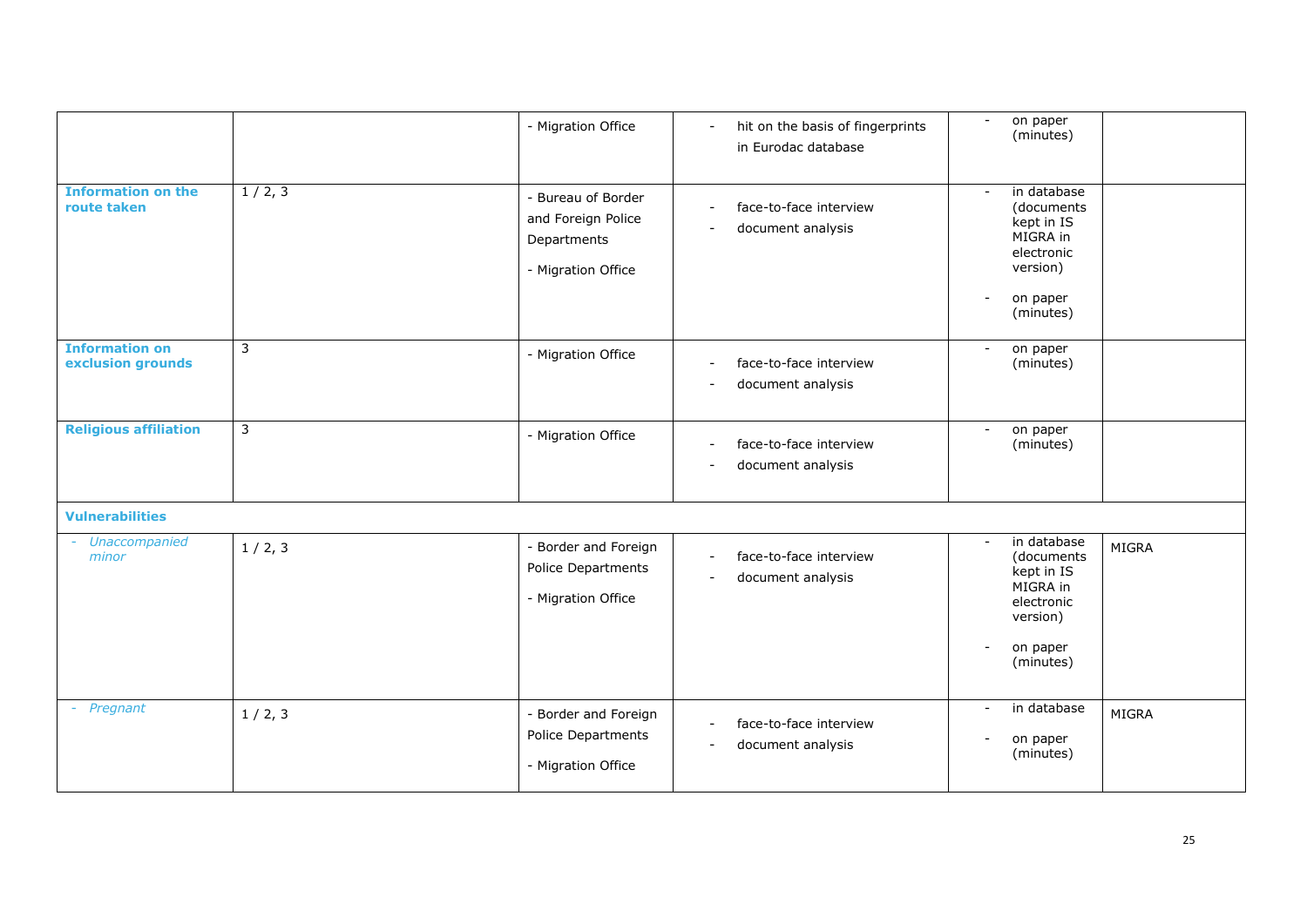| - Disabilities (which?)                                                              | 1/2, 3 | - Border and Foreign<br>Police Departments<br>- Migration Office | face-to-face interview<br>$\blacksquare$<br>document analysis<br>$\blacksquare$                          | in database<br>$\sim$<br>on paper<br>(minutes)    | MIGRA |
|--------------------------------------------------------------------------------------|--------|------------------------------------------------------------------|----------------------------------------------------------------------------------------------------------|---------------------------------------------------|-------|
| Elderly                                                                              | 1/2, 3 | - Border and Foreign<br>Police Departments<br>- Migration Office | face-to-face interview<br>$\sim$<br>document analysis<br>$\blacksquare$                                  | on paper<br>$\overline{\phantom{a}}$<br>(minutes) |       |
| Single parent with<br>minor child(ren)                                               | 1/2, 3 | - Border and Foreign<br>Police Departments<br>- Migration Office | face-to-face interview<br>$\sim$<br>document analysis                                                    | on paper<br>(minutes)                             |       |
| - Victims of human<br>trafficking                                                    | 1/2, 3 | - Border and Foreign<br>Police Departments<br>- Migration Office | face-to-face interview<br>$\sim$<br>document analysis                                                    | on paper<br>$\blacksquare$<br>(minutes)           |       |
| - Mental disorders                                                                   | 1/2, 3 | - Border and Foreign<br>Police Departments<br>- Migration Office | face-to-face interview<br>$\sim$<br>document analysis<br>$\blacksquare$<br>medical examination<br>$\sim$ | on paper<br>$\sim$<br>(minutes)                   |       |
| Victims of torture,<br>physical or sexual<br>violence (female<br>genital mutilation) | 1/2, 3 | - Border and Foreign<br>Police Departments<br>- Migration Office | face-to-face interview<br>$\sim$<br>document analysis<br>$\blacksquare$                                  | on paper<br>$\overline{\phantom{a}}$<br>(minutes) |       |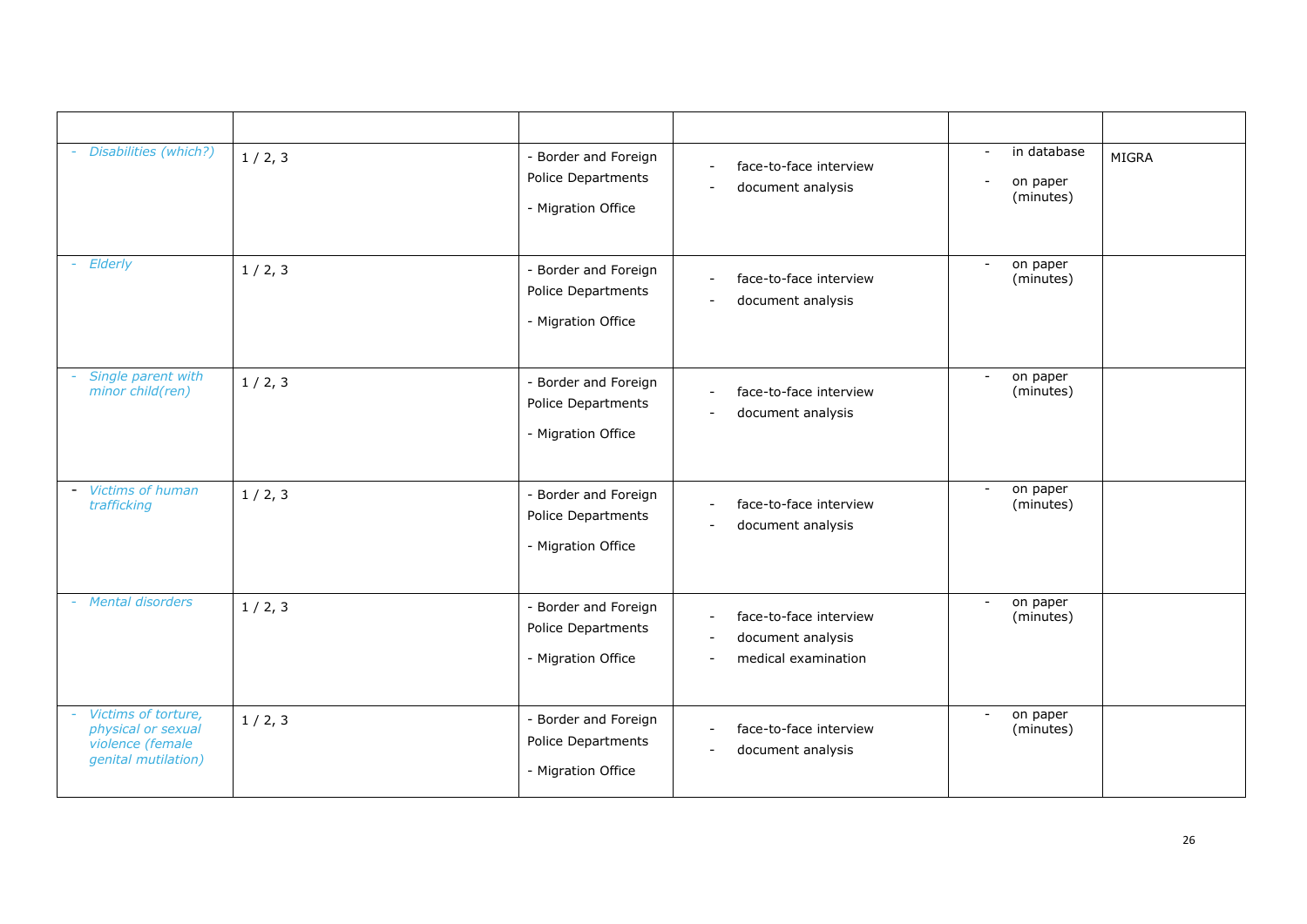| - other (all reasons for<br>which a person could<br>be considered<br>vulnerable are<br>collected) | 1/2, 3 | - Border and Foreign<br>Police Departments<br>- Migration Office | face-to-face interview<br>document analysis<br>$\overline{\phantom{a}}$ | on paper<br>$\overline{\phantom{a}}$<br>(minutes) |  |
|---------------------------------------------------------------------------------------------------|--------|------------------------------------------------------------------|-------------------------------------------------------------------------|---------------------------------------------------|--|
| Other (please specify)   -                                                                        |        |                                                                  |                                                                         |                                                   |  |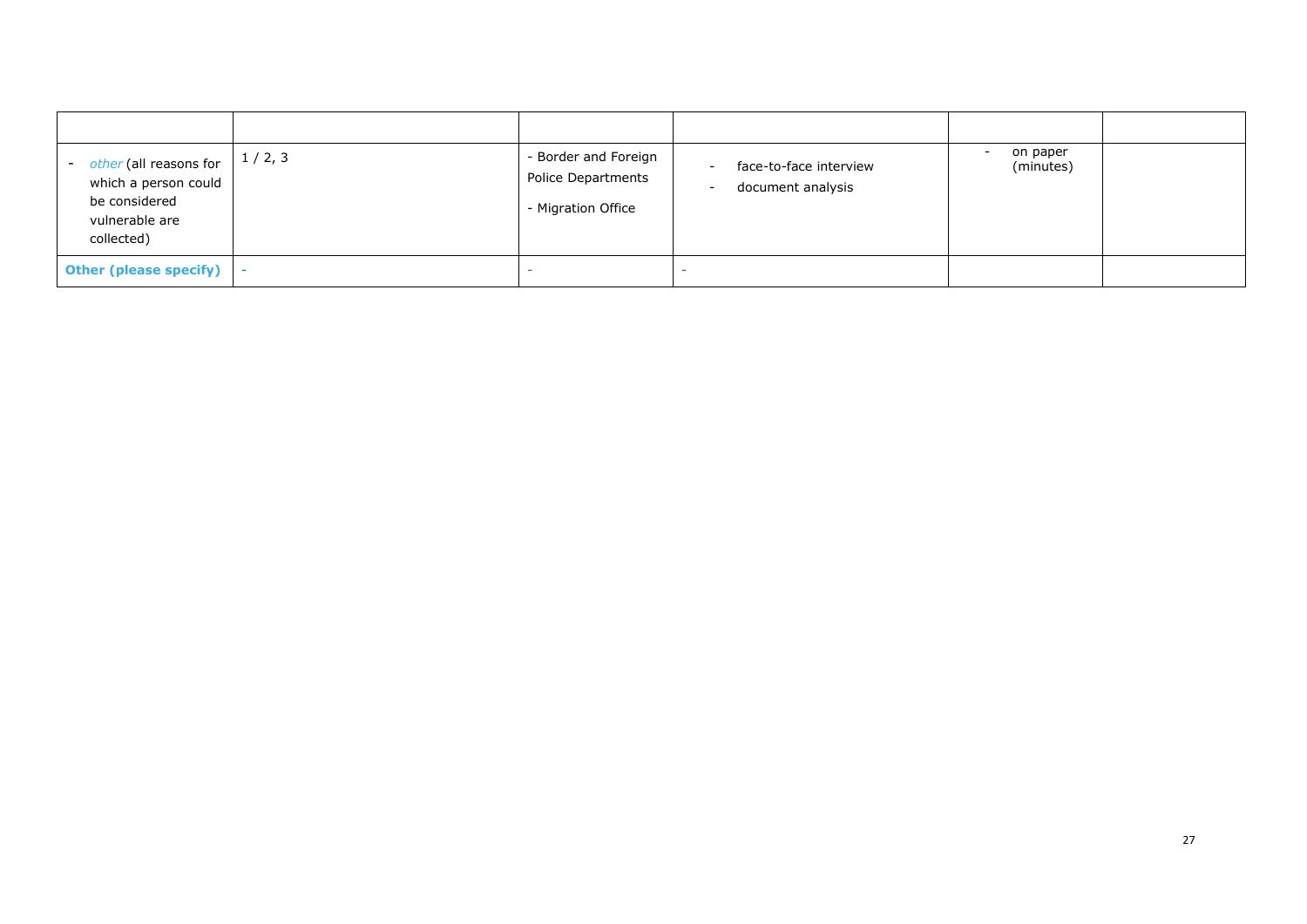8. Has your (Member) State identified any good practice in frontloading information collected by other authorities not directly connected to the asylum procedure? If yes, please elaborate and specify in which phase does the frontloading take place.

For each good practice mentioned, please describe a) for whom it is a good practice, b) why it is considered a good practice and c) what is the source of the statement  $-$  (please indicate sources)

No.

- 1.4 Data management during the asylum procedure
- 9. Please fill Table 5 based on the information given in column 6 of Table 4 (filling as many rows as the databases indicated that Table).

#### **Table 5**

*Note:* 

*Border and Foreign Police Departments include Asylum Departments, Foreign Police Departments, Border Control Departments, Police Detention Centres for Foreigners* 

| <b>Database</b> | Overview/definition of<br>the database (please<br>indicate whether it is<br>a regional, national or<br>European database). | National authorities that have access to the databases or<br>access to its data $^{11}$ |                                                             |                                                                                                                                                                                                                                                               |                                                                       | Data shared with other<br>Member States (apart<br>from the data that<br>(Member) States share<br>through EU databases<br>e.g. Eurostat, VIS, SIS)                                                                                              |  |  |
|-----------------|----------------------------------------------------------------------------------------------------------------------------|-----------------------------------------------------------------------------------------|-------------------------------------------------------------|---------------------------------------------------------------------------------------------------------------------------------------------------------------------------------------------------------------------------------------------------------------|-----------------------------------------------------------------------|------------------------------------------------------------------------------------------------------------------------------------------------------------------------------------------------------------------------------------------------|--|--|
|                 |                                                                                                                            | Name of authority/<br>organisation                                                      | In which phase of<br>the asylum<br>procedure                | For what purpose                                                                                                                                                                                                                                              | Type of<br>data                                                       | For what<br>purpose                                                                                                                                                                                                                            |  |  |
| (Database<br>1) | IS MIGRA <sup>12</sup><br>(national database)                                                                              | - Border and<br>Foreign Police<br>Departments<br>- Migration Office                     | -entire asylum<br>procedure<br>- entire asylum<br>procedure | - for the purposes<br>of asylum<br>procedure,<br>expulsion<br>procedure,<br>residence<br>procedure, risk<br>analysis on<br>irregular<br>migration,<br>provision of<br>statistics on<br>irregular<br>migration<br>- for the purposes<br>of asylum<br>procedure | Statistical<br>and<br>analytical<br>data on<br>irregular<br>migration | With Ukraine<br>following<br>point 4 of<br>the Plan of<br>Development<br>of<br>Cooperation<br>between the<br>State Border<br>Service of<br>Ukraine and<br>the Bureau<br>of Border<br>and Foreign<br>Police of the<br>Police Force<br>Presidium |  |  |

<sup>&</sup>lt;sup>11</sup> Please differentiate between access to database and access to data. 'Access to database' is understood as a national authority being authorised to have direct access to a database without the need to request data to be transmitted to them via other authorities or intermediaries. 'Access to data' is reserved to cases where an authority has access to data contained to a database, through transmission or sharing by another authority. <sup>12</sup> Border and Foreign Police Departments and Migration Office have access to the database and SIS and MI can access data.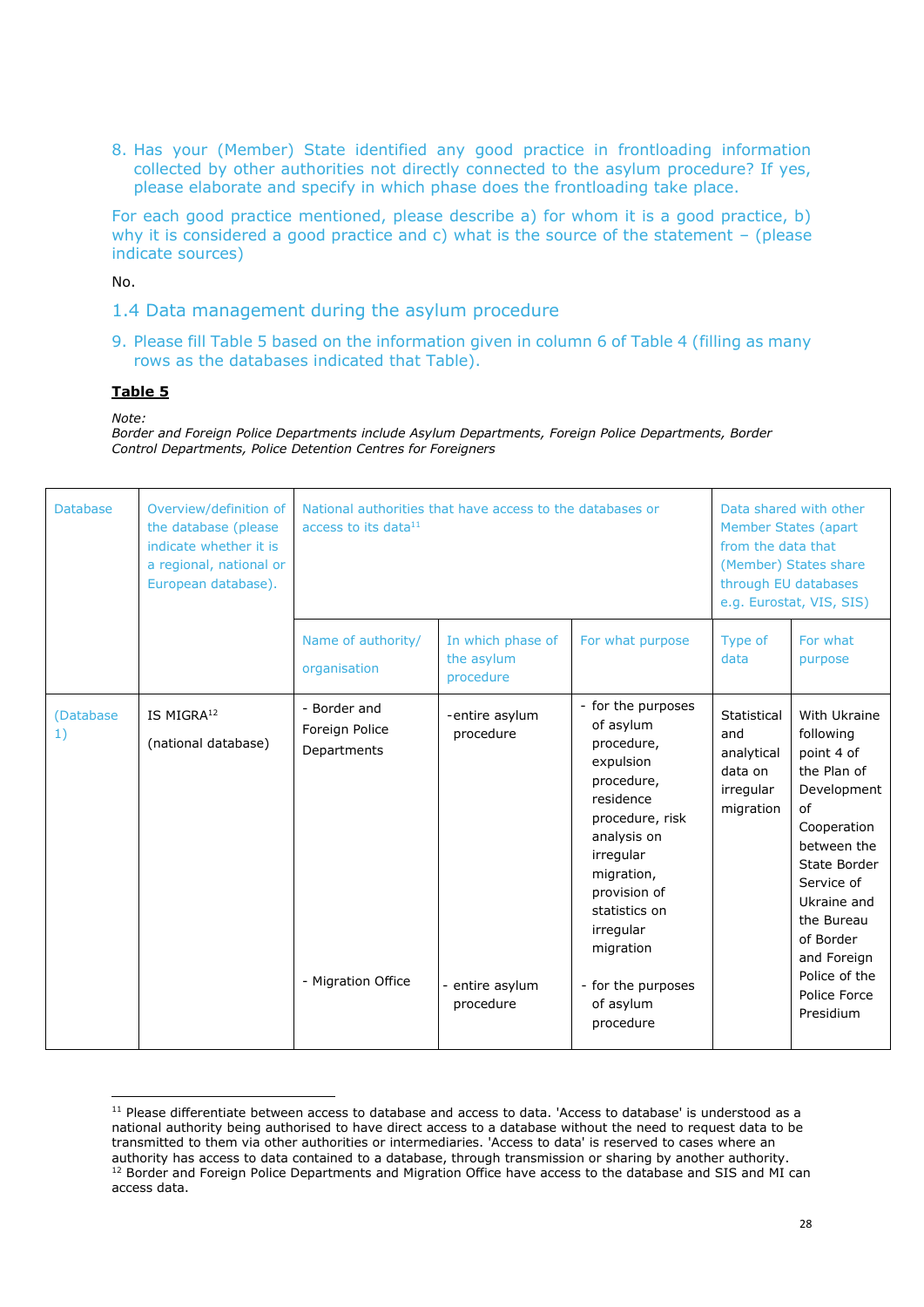|                  |                                                        | - Slovak<br><b>Information Service</b><br>(SIS)<br>- Military<br>Intelligence (MI) | -determination of<br>security threats<br>phase<br>- determination<br>of security<br>threats phase | - for the purposes<br>of security<br>threats<br>evaluation<br>- for the purposes<br>of security<br>threats<br>evaluation |  |
|------------------|--------------------------------------------------------|------------------------------------------------------------------------------------|---------------------------------------------------------------------------------------------------|--------------------------------------------------------------------------------------------------------------------------|--|
| (Database)<br>2) | SIS, IS INBO<br>(national database) <sup>13</sup>      | - Border and<br>Foreign Police<br>Departments                                      | - entire asylum<br>procedure                                                                      | - for the purpose of<br>expulsion<br>procedure                                                                           |  |
| (Database)<br>3) | EURODAC <sup>14</sup>                                  | - Border and<br>Foreign Police<br>Departments<br>- Migration Office                | - when entering<br>asylum procedure<br>- when entering<br>asylum procedure                        |                                                                                                                          |  |
| (Database)<br>4) | VIS <sup>15</sup>                                      | - Border and<br>Foreign Police<br>Departments                                      | - when entering<br>asylum procedure                                                               |                                                                                                                          |  |
| (Database<br>5)  | - Interpol, REGOB<br>(national database) <sup>16</sup> | - Border and<br>Foreign Police<br>Departments                                      | - when entering<br>asylum procedure                                                               | $\overline{\phantom{a}}$                                                                                                 |  |

# Section 2: Making an asylum application

*This section requests information on asylum seekers making an asylum application to an authority that is not competent to register an asylum application.* 

*'Making an application': The expression of intent to apply for international protection.*

2.1 Making an application to an authority not competent to register the asylum application

*If your (Member) State does not differentiate between "making an application" and "registering an application", or if these two phases are conducted concurrently, as referred to in Section 1.1, please skip and go to Section 3.* 

The Slovak Republic does not distinguish between different phases of the asylum application process - the phases of expressing the intent to apply for asylum (making), registering and lodging an asylum application are all conducted concurrently as a single phase.

<sup>&</sup>lt;sup>13</sup> Directorates of Border and Foreign Police have access to IS INBO database and on its basis also to SIS database. Data are recorded following the initiation of the Border and Foreign Police Departments, which have access to data.

<sup>&</sup>lt;sup>14</sup> Border and Foreign Police Departments have access to the database and the Migration Office can access data.

<sup>&</sup>lt;sup>15</sup> Border and Foreign Police Departments have access to data. Border Control Departments have also access to VIS database following the approval from the relevant Directorate of Border and Foreign Police while issuing visa.

<sup>16</sup> Border and Foreign Police Departments have access to data.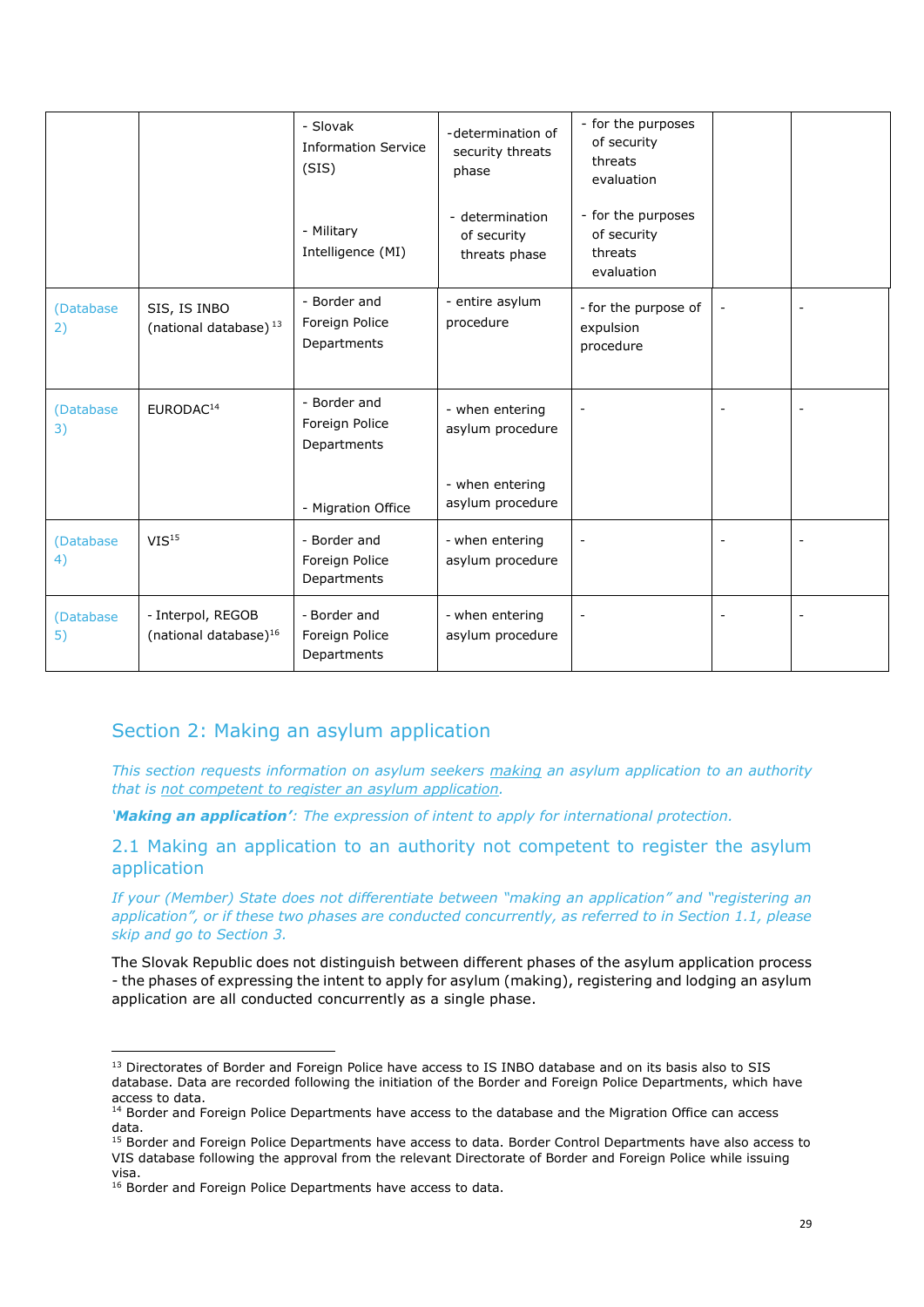10. What information do authorities who are not competent to register an asylum application provide to the asylum applicants on where to go and what to do?

See also question 2a).

11. Do the authorities who are not competent to register any asylum application collect any data on the asylum applicant?

## ☐ Yes

### ☒ No

If yes, please specify which type of data is collected.

If yes, is this data further transferred to the competent authorities?

Section 3: Registering an asylum application

*'Registering an asylum application': Record the applicant's intention to seek protection.*

*This section requests information on the registration of asylum applications.*

*If the process of registering and lodging of the asylum application are conducted concurrently (according to the law or in practice) in your (Member) State, please make this clear in Section 1 and proceed by skipping this Section and going directly to Section 4. If however, registering and lodging of an asylum application are conducted separately in your (Member) State (e.g. in crisis times or regionally with regard to islands vs. main land, cities vs. rural areas, centralised vs decentralised) please proceed by answering the following questions in Sections 3 and 4.* 

*If the process of registering, lodging and examination of the asylum application are conducted concurrently (according to the law or in practice) in your (Member) State, please make this clear in Section 1 and proceed by skipping this Section and going directly to Section 5.*

For Member States implementing the hotspot approach, please highlight whether there are *differences in the processes applied in hotspots with regard to the standard/general asylum procedure.* 

The Slovak Republic does not distinguish between different phases of the asylum application process - the 'making', 'registering' and 'lodging' phases of the asylum application process are all conducted concurrently as a single phase.

## 3.1 Cross checking of data collected at the registration phase

N.A.

12. Against which databases at i. local/regional, ii. national, iii. European and iv. international levels is the information collected during registration cross-checked $17$ (please elaborate, what the purpose is of the cross-checking and if only specific categories of data are cross-checked)?

13. Does systematic cross-checking against (i) VIS and (ii) SIS take place?

☐ Yes ☐ No

14. What issues has your (Member) State encountered in cross-checking data collected at registration phase?

<sup>&</sup>lt;sup>17</sup> Purpose of cross-checking: Previous asylum applications, Prior legal residence/stay, Illegal border crossing, Illegal stay (overstay), Criminal record, Security risks, Detect counterfeit identity/travel documents, Other (please specify).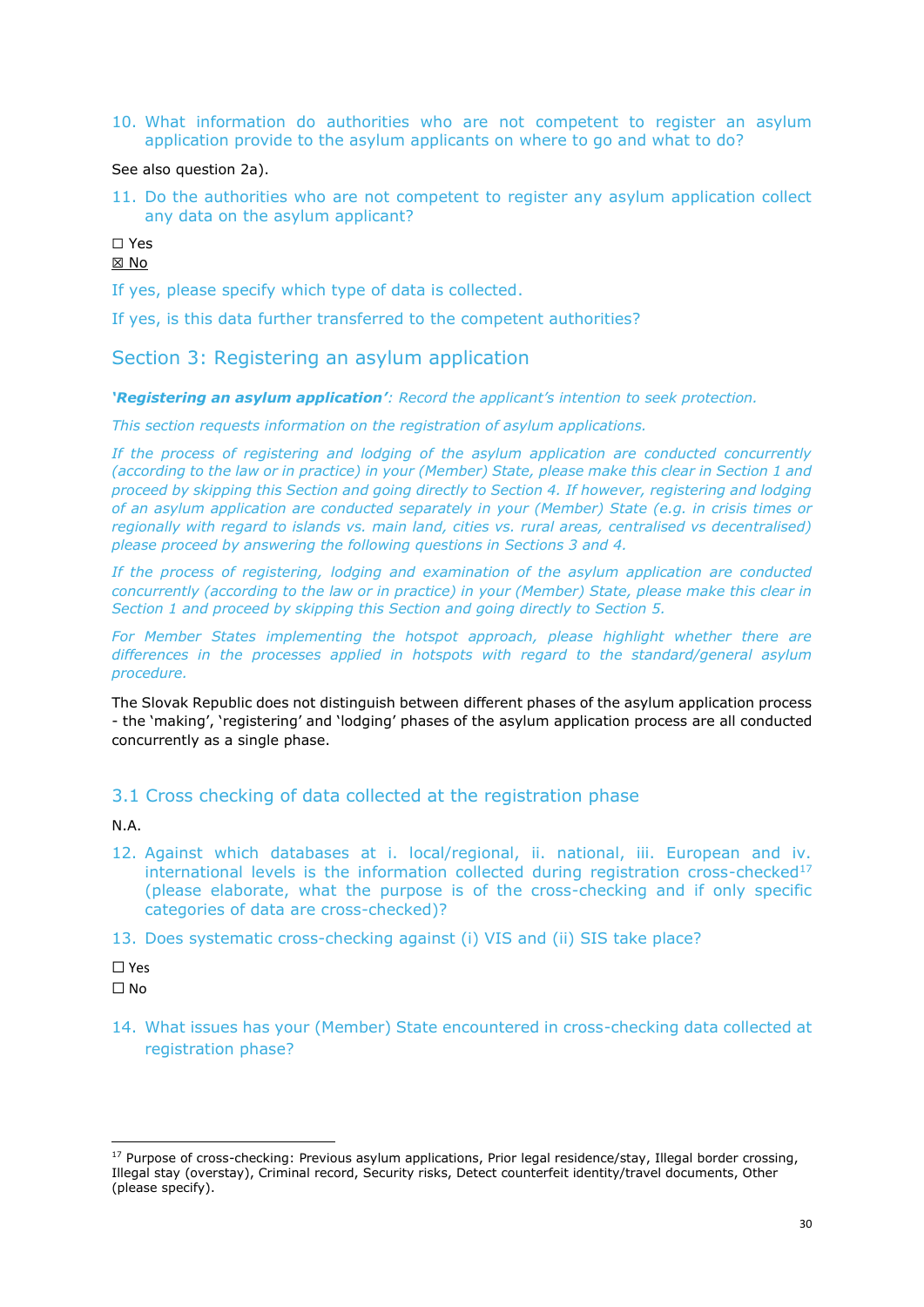For each issue mentioned, please describe a) for whom it is an issue, b) why it is considered an issue and c) whether the assessment that this issue based on input from experts (please indicate sources)

3.2 Information provided to asylum applicants in the registration phase

15. Are asylum applicants provided with a processing/privacy notice<sup>18</sup> about the personal data collected from them during the registration phase?

☐ Yes  $\Box$  No

If yes, please describe which information is provided (i.e. the purpose for which personal data from the asylum applicant is collected and on what basis, who has access to the information, data protection rights etc).

- 16. a) Who provides the information mentioned above (under Q15) (public authorities, international organisations, CSO - civil society organisations)?
- b) How is this information provided (orally, digitally, in writing or all three)?

c) Where information is provided orally, is interpretation available?

☐ Yes

 $\Box$  No

d) Where information is provided digitally, is translation available?

☐ Yes

 $\Box$  No

If yes, who provides the digital information (e.g. national authorities, NGOs etc)?

e) Where information is provided in writing is translation available?

☐ Yes

☐ No

If yes, who provides the translation service (e.g. national authorities, NGOs etc)?

17. Is any specific training or guidance (i.e. guidelines) provided for staff responsible for data management with regard to information collected at the registration phase?

3.3 Where self-registration procedures apply, (Member) States are asked to elaborate more on the framework and experiences.

18. Does your (Member) State have any self-registration procedures in place?

☐ Yes

☐ No

<sup>&</sup>lt;sup>18</sup> The obligation to take appropriate measures to provide data subjects with a processing or privacy notice stems from Article 12 GDPR which obliges data controllers to provide "any information referred to in Articles 13 and 14 and any communication under Articles 15 to 22 and 34 relating to processing to the data subject in a concise, transparent, intelligible and easily accessible form, using clear and plain language." The information referred to in Articles 13 sets out the information to be provided where data has been collected from the data subject. It includes setting out the purpose of the data collected and legal basis; legitimate interests of the data controller (where this is used as the legal base); recipients of the data or categories of data; and if the data will be transferred to a third country or international organisation. Articles 15 to 22 refer to the data subject's rights including the rights to access, rectification and erasure; the right to object (if data is being collected for certain purposes including for a task carried out in the public interest or an official function vested in the data controller or in pursuit of legitimate interests of the data controller); right to data portability etc.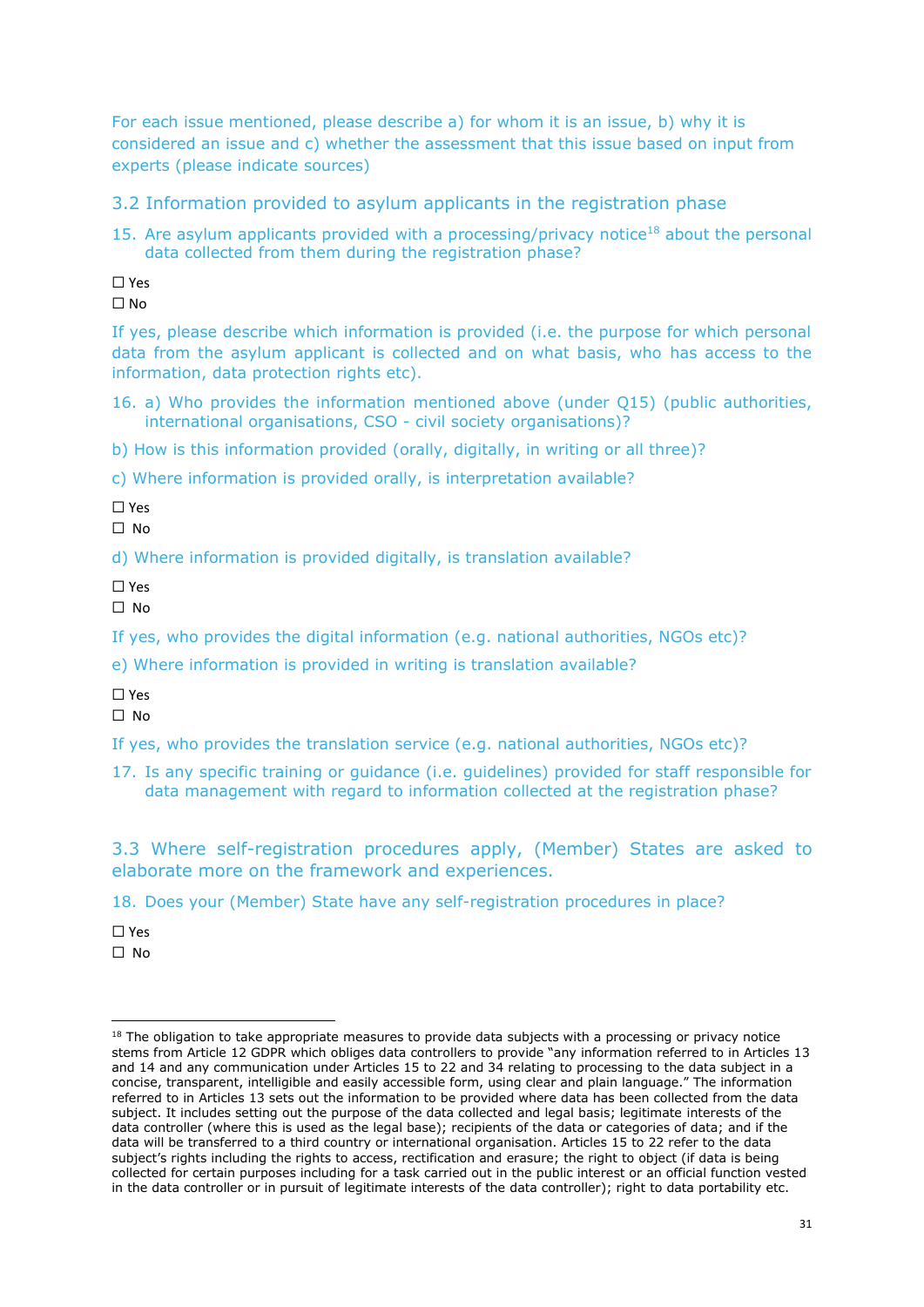- If yes, please answer questions 19-23.
- If not, please move to section 4.
- 19. When was the self-registration procedure introduced and why?
- 20. Where do asylum seekers self-register (e.g. website, by phone)?
- 21. Are asylum seekers provided with any guidance/assistance/information on how to selfregister?
- If yes, please elaborate and indicate who provides this information
- 22. In which languages is the self-registration procedure available?
- 23. Is self-registration mandatory or optional?

Section 4: Lodging an asylum application

*This section requests information on asylum applicants lodging an asylum application.* 

- 4.1 Cross checking of data collected at the lodging phase
- 24. Against which databases at i. local/regional, ii. national, iii. European and iv. international levels is the information collected during the lodging phase crosschecked (please elaborate, what the purpose is of the cross-checking and if only specific categories of data are cross-checked)?
- i. We do not have/don't use such databases
- ii. MIGRA, ECU and REGOB information systems
- iii. European databases SIS, VIS, EURODAC
- iv. International databases INBO, INTERPOL

The purpose of cross-checking of information on the applicant against various databases is to acquire the widest variety of information possible on a person, their identity and movement, to be subsequently used in the asylum proceeding.

25. Does systematic cross-checking against (a) VIS and (b) SIS take place?

☒ Yes

☐ No

26. What issues have you encountered in cross checking data collected at the lodging phase?

For each issue mentioned, please describe a) for whom it is an issue, b) why it is considered an issue and c) whether the assessment that this issue based on input from experts - please indicate sources)

The SR has not encountered any issues.

- 4.2 Information provided to asylum applicants at the lodging phase
- 28. Are asylum applicants provided with a processing/privacy notice<sup>19</sup> about the personal data collected from them during the lodging phase?

<sup>&</sup>lt;sup>19</sup> The obligation to take appropriate measures to provide data subjects with a processing or privacy notice stems from Article 12 GDPR which obliges data controllers to provide "any information referred to in Articles 13 and 14 and any communication under Articles 15 to 22 and 34 relating to processing to the data subject in a concise, transparent, intelligible and easily accessible form, using clear and plain language." The information referred to in Articles 13 sets out the information to be provided where data has been collected from the data subject. It includes setting out the purpose of the data collected and legal basis; legitimate interests of the data controller (where this is used as the legal base); recipients of the data or categories of data; and if the data will be transferred to a third country or international organisation. Articles 15 to 22 refer to the data subject's rights including the rights to access, rectification and erasure; the right to object (if data is being collected for certain purposes including for a task carried out in the public interest or an official function vested in the data controller or in pursuit of legitimate interests of the data controller); right to data portability etc.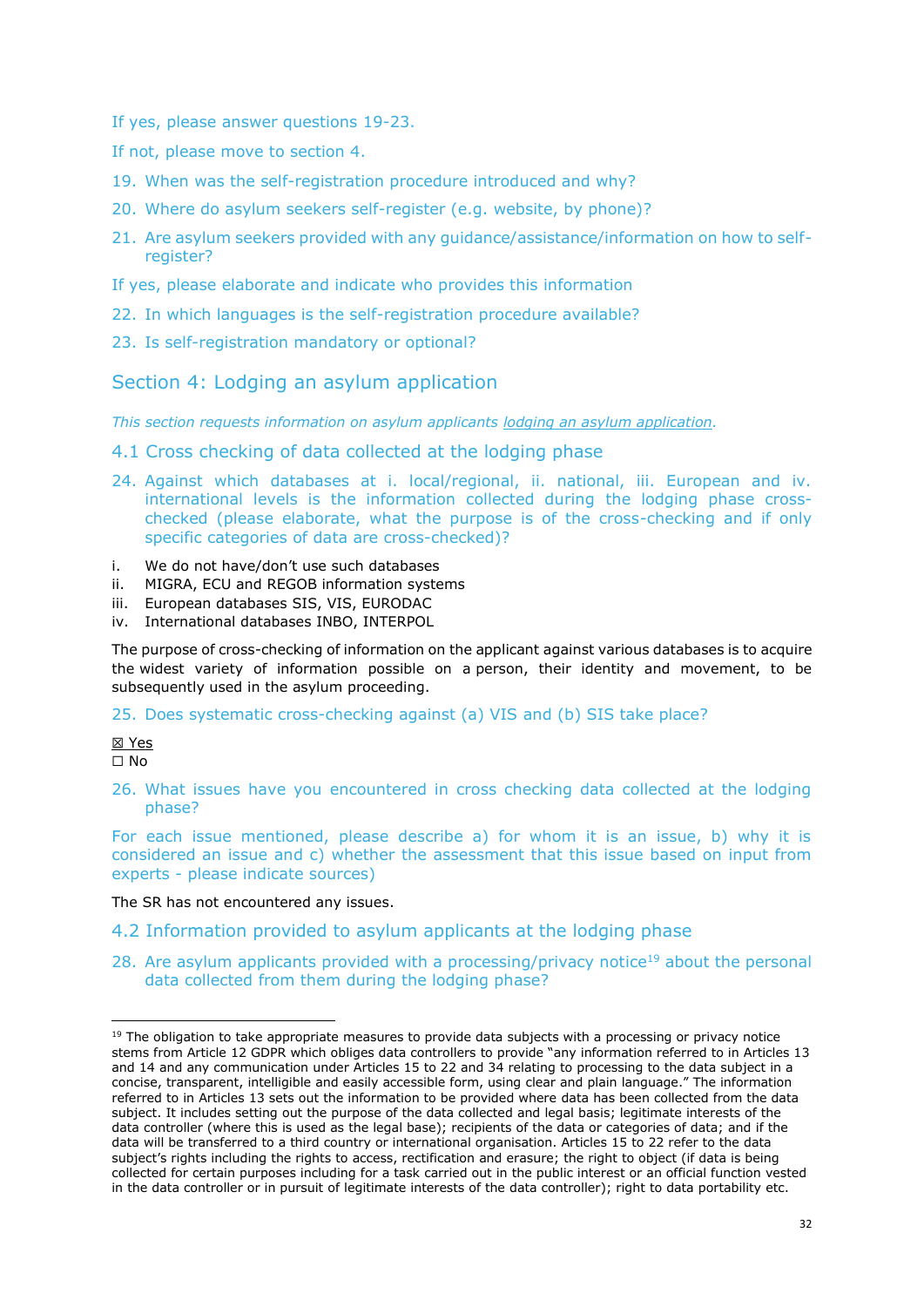☒ Yes ☐ No

If yes, please describe which information is provided (i.e. the purpose for which personal data from the asylum applicant is collected and on what basis, who has access to the information, data protection rights etc).

Data on the foreigners who applied for asylum or who illegally entered and were not returned or are illegally staying in the SR including their dactyloscopic fingerprints are processed in information systems of the Ministry of Interior of the SR and EURODAC information system in line with the relevant legislation. In this case the Police Department issues to the foreigner instructions on their rights and obligations related to the fingerprinting into the information systems of the Ministry of Interior of the SR and EURODAC information system. The instruction contains information on the protection of personal data, on their processing, on the right of access to personal data, contact details where it is possible to acquire these data as well as on the possibility to request remedial action if a person feels affected.

29. a) Who provides the information mentioned above (under Q 28) (public authorities, international organisations, CSO - civil society organisations)?

Border and Foreign Police Departments competent to lodge an asylum application.

b) How is this information provided (orally, digitally, in writing or all three)?

Please describe.

Orally, through an interpreter.

c) Where information is provided orally, is interpretation available?

☒ Yes ☐ No

If yes, who provides the interpretation services (e.g. national authorities, NGOs etc)?

Border and Foreign Police Departments competent to lodge an asylum application.

d) Where information is provided digitally, is translation available?

☐ Yes ☐ No

N.A.

If yes, who provides the digital information (e.g. national authorities, NGOs etc)?

e) Where information is provided in writing is translation available?

☐ Yes

☐ No

N.A.

If yes, who provides the translation service (e.g. national authorities, NGOs etc)?

## 30. Is any specific training or guidance provided for staff responsible for data management with regard to information collected at the lodging phase?

Yes, staff responsible for data management are trained in national legislation - Act on Protection of Personal Data.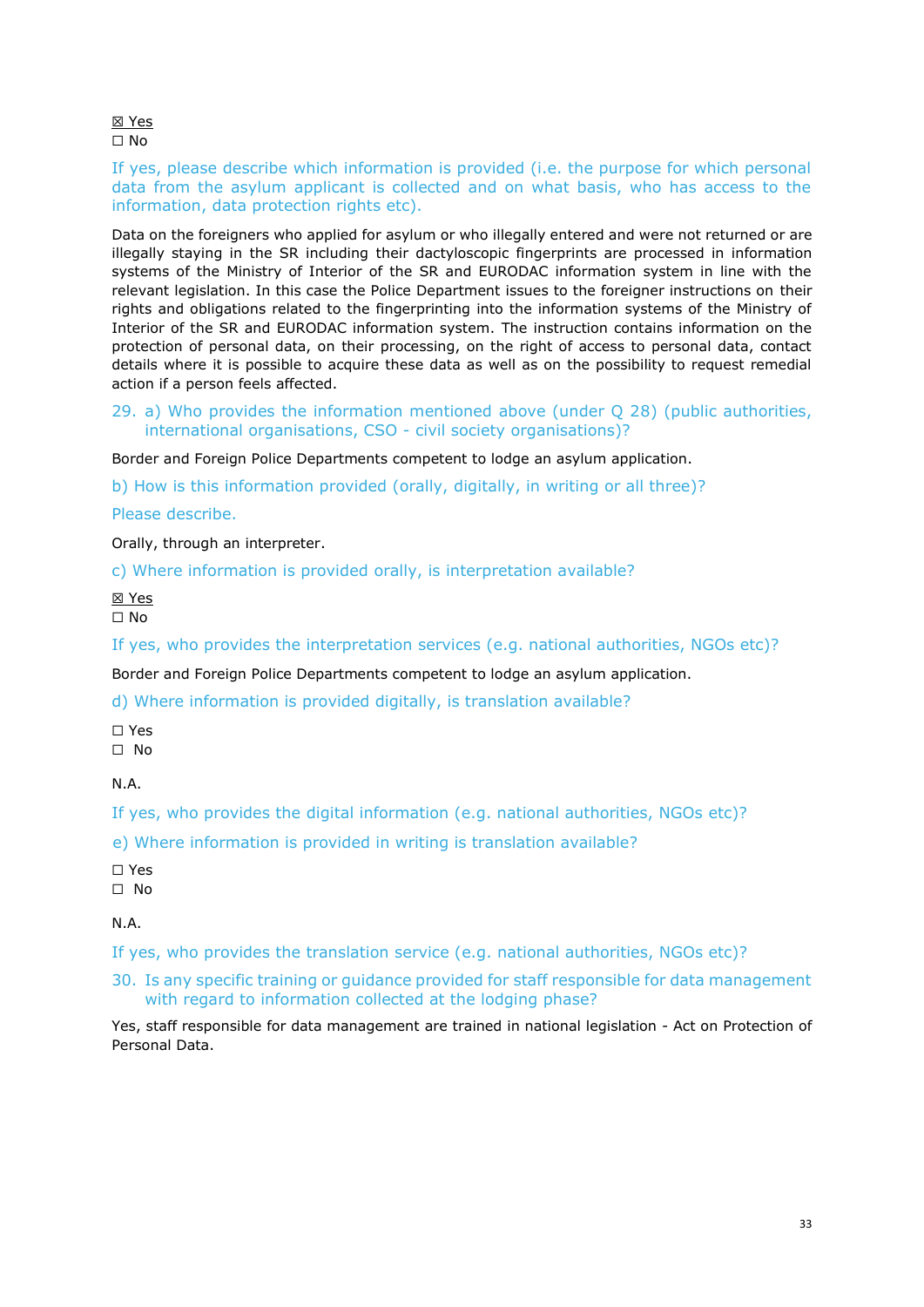# Section 5: Examining an asylum application

*The following sections request information on any additional data collected after an asylum application is deemed to have been lodged and before a first instance decision is issued.*

5.1 Cross checking of data collected at the examination phase

31. Against which databases at i. local/regional, ii. national, iii. European and iv. international levels is the information collected during the examination phase crosschecked (please elaborate, what the purpose is of the cross-checking and if only specific categories of data are cross-checked)?

Information collected during the asylum procedure is cross-checked against European databases VIS and EURODAC and with the national IS MIGRA database. The purpose of such cross-checking of information is to acquire as much information on a person as possible or to verify the information provided by that person.

32. Does systematic cross-checking against (a) VIS and (b) SIS take place?

☒ Yes

 $\Box$  No

33. What issues has your (Member) State encountered in cross checking data collected at the examination phase?

For each issue mentioned, please describe a) for whom it is an issue, b) why it is considered an issue and c) whether the assessment that this issue based on input from experts (please indicate sources).

The SR has not encountered any needs or issues.

- 5.2 Information provided to asylum applicants at the examination phase
- 34. Are asylum applicants provided with a processing/privacy note<sup>20</sup> about the personal data collected from them during the examination phase?

☒ Yes ☐ No

35. If yes, please describe which information is provided (i.e. the purpose for which personal data from the asylum applicant is collected and on what basis, who has access to the information, data protection rights etc).

a) Who provides the information mentioned above (under Q 34) (public authorities, international organisations, CSO - civil society organisations)?

b) How is this information provided (orally, digitally, in writing or all three)?

Please describe.

In writing, Migration Office. The written instruction contains information on the protection of personal data, on their processing, on the right of access to personal data, contact details where it is possible to acquire these data and on the possibility to request remedial action if a person feels affected.

c) Where information is provided orally, is interpretation available?

<sup>&</sup>lt;sup>20</sup> The obligation to take appropriate measures to provide data subjects with a processing or privacy notice stems from Article 12 GDPR which obliges data controllers to provide "any information referred to in Articles 13 and 14 and any communication under Articles 15 to 22 and 34 relating to processing to the data subject in a concise, transparent, intelligible and easily accessible form, using clear and plain language." The information referred to in Articles 13 sets out the information to be provided where data has been collected from the data subject. It includes setting out the purpose of the data collected and legal basis; legitimate interests of the data controller (where this is used as the legal base); recipients of the data or categories of data; and if the data will be transferred to a third country or international organisation. Articles 15 to 22 refer to the data subject's rights including the rights to access, rectification and erasure; the right to object (if data is being collected for certain purposes including for a task carried out in the public interest or an official function vested in the data controller or in pursuit of legitimate interests of the data controller); right to data portability etc.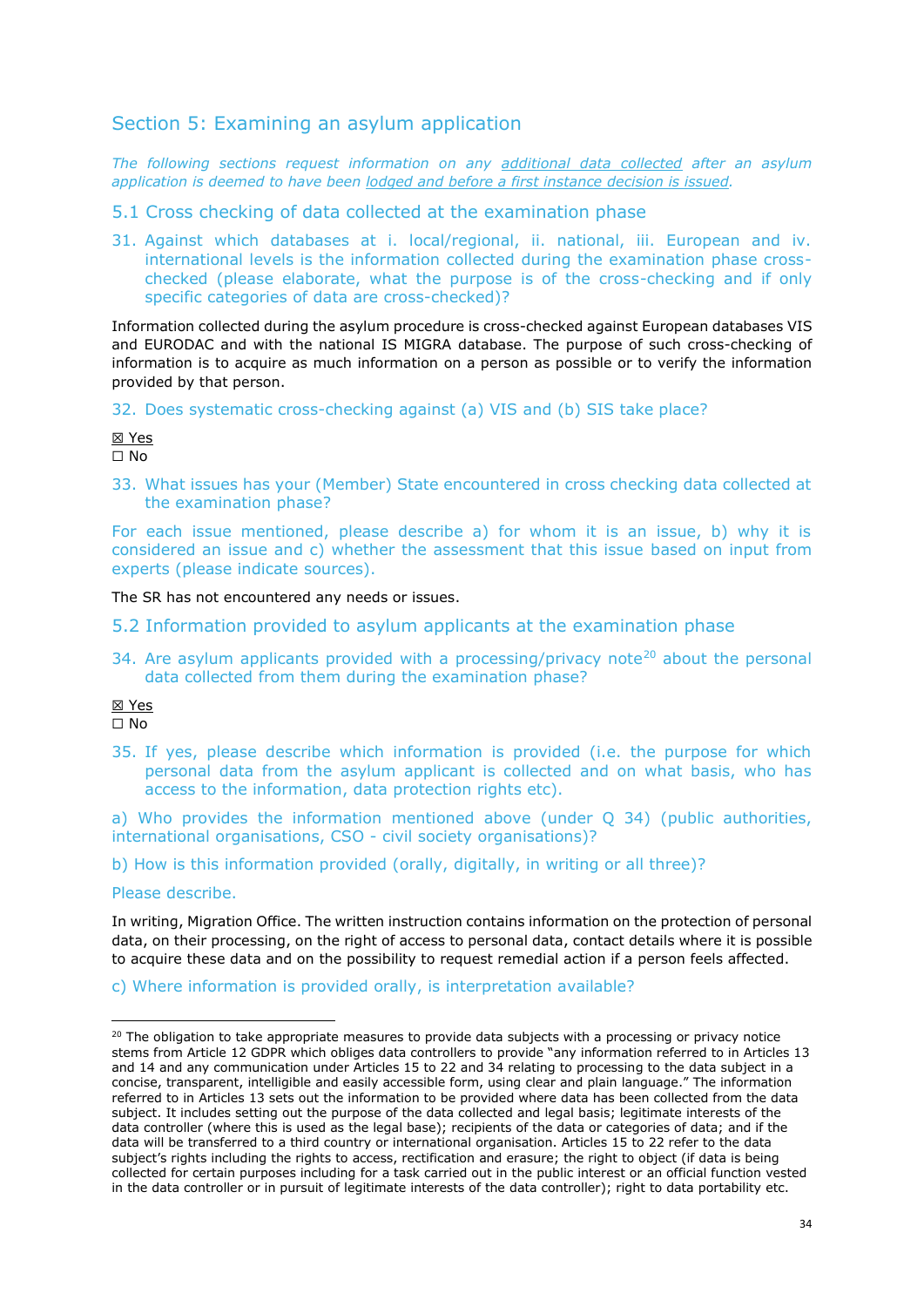☐ Yes

☐ No

N.A.

If yes, who provides the interpretation services (e.g. national authorities, NGOs etc)?

d) Where information is provided digitally, is translation available?

☐ Yes

☐ No

N.A.

If yes, who provides the digital information (e.g. national authorities, NGOs etc)?

e) Where information is provided in writing is translation available?

☒ Yes ☐ No

If yes, who provides the translation service (e.g. national authorities, NGOs etc)?

Migration Office provides the information in written form, with translations available in the widely used languages according to the country of origin of asylum seekers. If the translation into some of the more specific languages is not available, the Migration Office ensures oral translation of the instruction.

36. Is any specific training or guidance provided for staff responsible for data management with regard to information collected at the examination phase?

Yes, staff responsible for data management are trained in national legislation - Act on Protection of Personal Data.

# Section 6: Data quality and safeguards

*The following sections request information on how data quality is managed and the safeguards that (Member) States apply.*

## 6.1 Data quality management

37. Is the quality of (at least some categories of) data (alphanumeric and biometric) collected during the asylum procedure assessed (e.g. with regard to accuracy, timeliness, completeness, consistency, duplication and validity of the data)?

## ☒ Yes

☐ No

However, it needs to be said that the Slovak Republic does not have a uniform system of the quality of data collected during the asylum procedure control and assessment in place. As for the information acquired during the asylum procedure recorded in the individual applicants' files, the Migration Office has a uniform system of asylum procedure quality assessment in place, in which, inter alia, timeliness, accuracy and consistency of collected information is assessed and evaluated regularly twice a year as part of the overall quality of asylum procedure assessment. No significant shortcomings were found recently.

As concerns assessment of information in the information systems, they are assessed ad hoc depending on concrete needs. As for shortcomings detected in this area, only minor inaccuracies were found, e.g. incorrect transliteration of names or dates.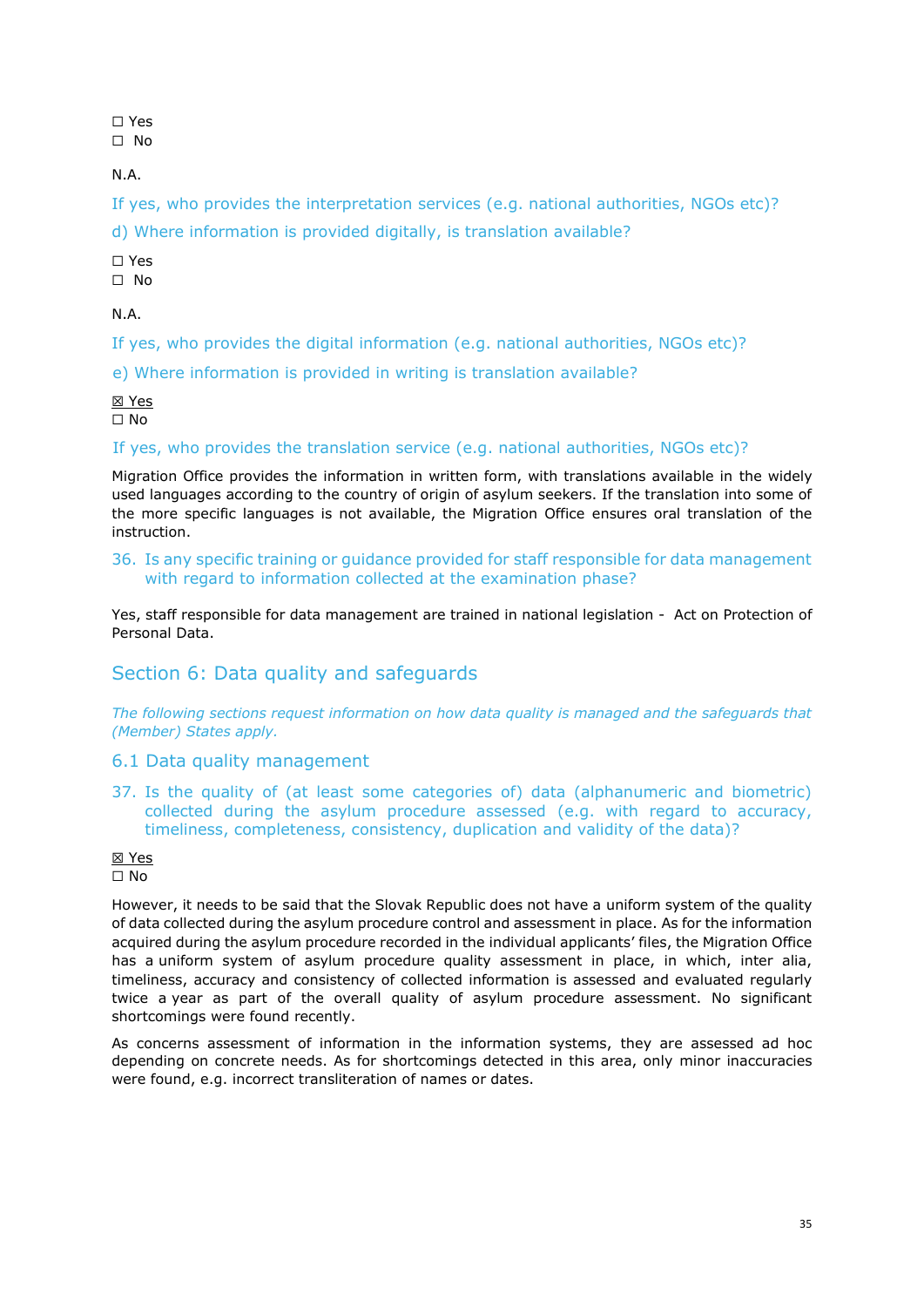If yes, please elaborate on some contrasting<sup>21</sup> examples of data quality assessment and indicate:

a) In which phase(s) of the asylum procedure is the quality of data assessed (quality assessment)?

Quality of data is assessed throughout the entire asylum procedure duration.

b) How (specific tools)<sup>22</sup> and by whom (centralised/decentralised) is the quality assessment carried out?

Quality of data assessment is partly centralised – in case of the asylum procedure quality assessment; and partly decentralised – in case of ad hoc controls.

c) If decentralised, how is it ensured that the other actors get to know about data amendments and changes?

Potential amendments and changes are shared between relevant actors.

38. Do quality assessment measures only apply retroactively?

☒ Yes

☐ No

39. Are any preventative measures in place to get the information right at the very beginning? If yes, which safeguards are in place?

#### ☐ Yes ☒ No

#### 6.2 Safeguards

40. Describe the supervision mechanism for data protection supervision of the personal data collected during the asylum procedure in your Member State.<sup>23</sup>

Data is processed pursuant to the Act no. 18/2018 Coll. on personal data protection and on amendments and supplements to some acts, and pursuant to Regulation (EU) 2016/679 of the European Parliament and of the Council on the protection of natural persons with regard to the processing of personal data and on the free movement of such data, and repealing Directive 95/46/EC. The Constitution of the Slovak Republic in its Article 19 par. 3 stipulates the right of every person to be protected against unjustified collection, disclosure and other misuse of his or her personal data. A person has the right to obtain the information regarding whether the Ministry of Interior of the Slovak Republic processes personal data concerning him/her and what type of data are being processed, and has the right to access to the data. The operator (Ministry of Interior) is obliged to provide the information concerning the actions taken based on the received request within one month of its receipt. That period may be extended by two further months, and even repeatedly, in justified cases, taking into account the complexity and number of the requests. The operator shall inform the data subject of any such extension together with the reasons for the delay. In justified cases, an applicant has the right to correction, erasure of personal data, restriction of processing of personal data, the right to object to processing of personal data as well as the right to data portability, all this upon request. The request can be submitted in person, in writing or by electronic means signed by advanced electronic signature, or by e-mail. The request shall enclose (with the exception of the request signed by the data subject's advanced electronic signature) a copy of the identity document or an ID card of the asylum seeker. The authority competent to act in these matters is the Inspection and Control Unit of the Bureau of the Inspection Service of the Ministry of Interior of the Slovak Republic. This Bureau is also competent to carry out any control of handling

<sup>&</sup>lt;sup>21</sup> It will not be feasible to elaborate on all data quality assessment measures for each type of data collected which is why we are asking for contrasting examples where different types of quality assessment measure (e.g. tools, technical equipment, data analytics etc.) apply.

 $22$  E.g. name transliteration, screening for duplicates against data already stored in the database, automated data quality checks, data analytics, artificial intelligence.

<sup>23</sup> The question does not refer to the legal framework but to how a data protection authority in a Member State supervises the implementation of that legal framework (what are the structures in place in your Member State to ensure the data subject's data protection rights are being ensured).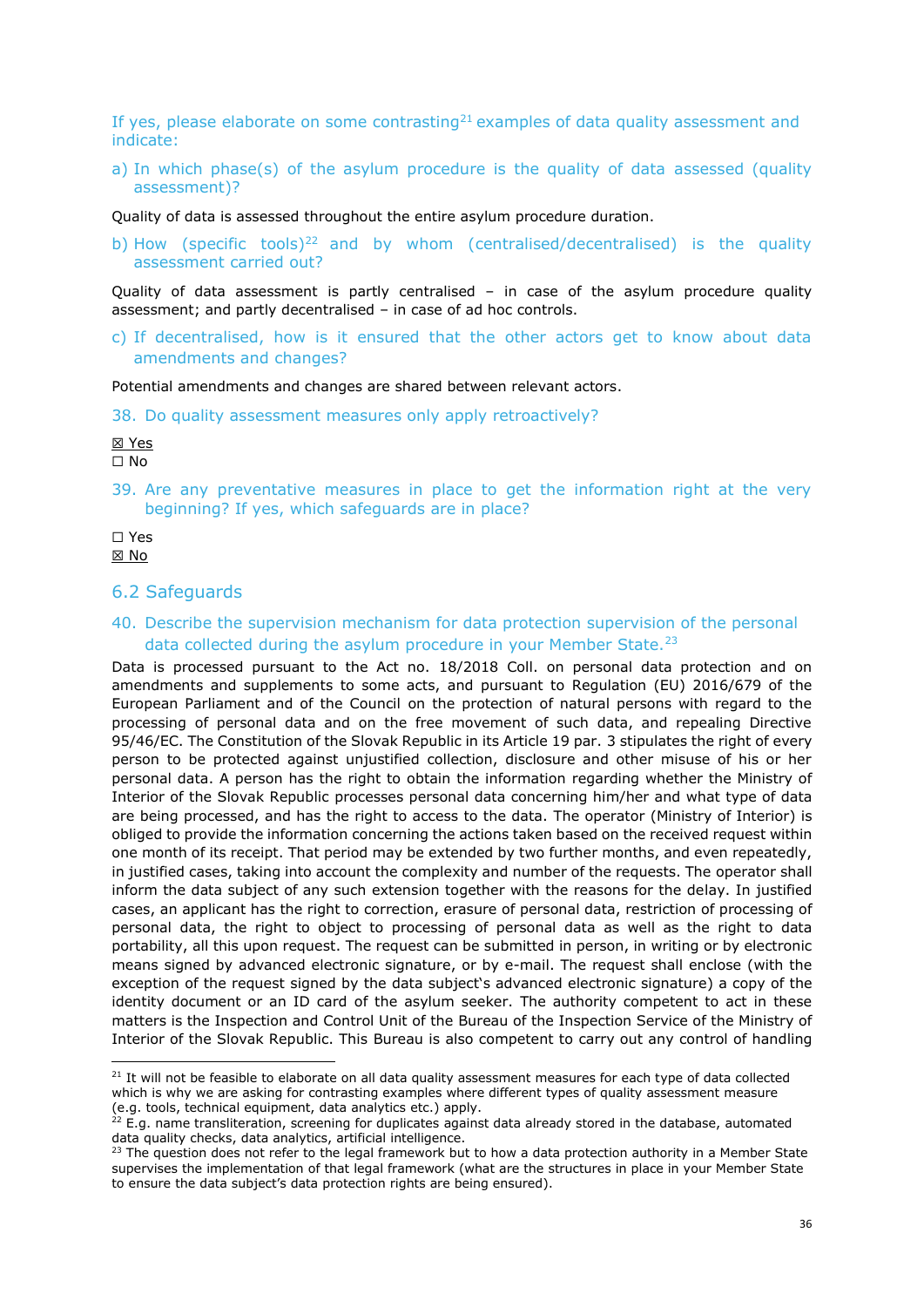of personal data within the scope of activities executed by the Ministry of Interior of the SR either upon request or of its own motion.

41. Have (national) data protection authorities or similar entities assessed any of the databases described above?

#### ☐ Yes ☒ No

If yes, please specify the relevant authorities, briefly describe what conclusions have they drawn, including whether such conclusions have led to changes in data management. Please indicate sources and whether there are any published reports or audits available on these inspections.

42. How is it arranged in practice the manner in which the rights of asylum applicants in relation to access, rectification and erasure of their data stored in the national systems are exercised? Please provide available statistics concerning the number of requests made by asylum applicants, if any.

The procedure is described in question 40. The SR has not registered any such request yet.

Section 7: Responding to challenges in data management: recent reforms to the asylum procedure

- 7.1 Challenges and changes/reforms in data management
- 43. Has your (Member) State experienced any of the following challenges related to data management in the past years (since 2014)?

Please elaborate on each of the selected challenges, mentioning: a) for whom it is a challenge (policy-maker, organisation, other stakeholders); b) why it is considered a challenge; and c) how was it identified as a challenge (e.g. surveys, evaluation reports, focus groups, experts opinions etc).

☐ Lack of human or financial resources

- □ Self-registration
- ☐ Legal obstacles
- ☐ Cooperation between national authorities
- ☐ Interoperability of databases
- ☐ Technical limitations in data processing
- ☐ Implementation of Eurodac and/or GDPR regulation
- □ Lack of training/information
- ⊠ Transliteration (e.g. Arabic to Latin or other alphabets)
- ☐ Other (please specify):

Transliteration to Latin alphabet, as well as the conversion of dates from the Persian Calendar, etc. These, however, are minor common things that are not seen as a challenge for the future.

44. Did your (Member) State introduce any major change(s)/reform(s) related to data management in the past years (since 2014)?

☐ Yes ☒ No

If yes, please describe those changes and why they were made.

If not, please move to Q48.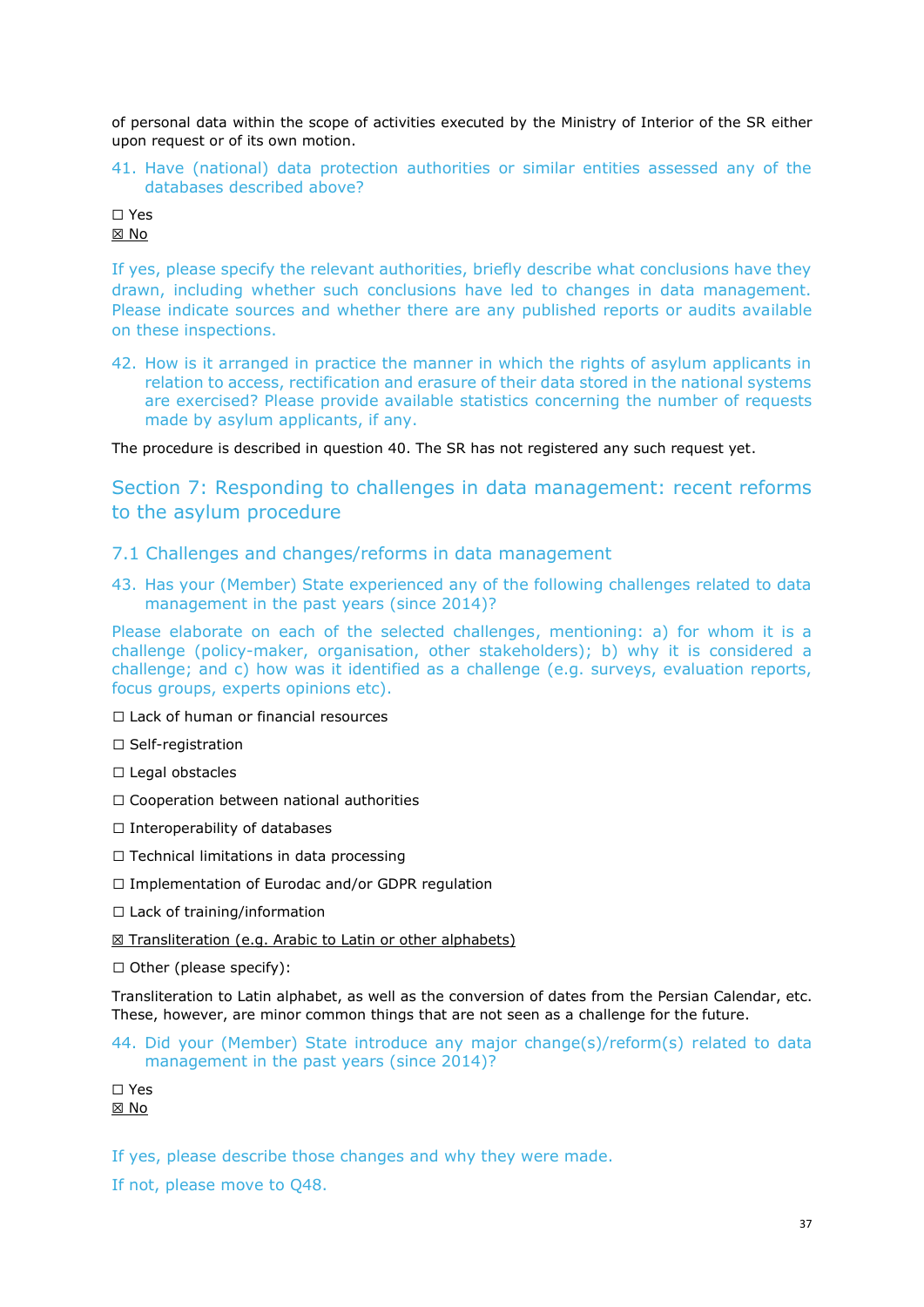45. Have any of the abovementioned changes become standard operating procedure in your (Member) State?

☐ Yes

☐ No

N.A.

46. Were any of these changes/reforms related to data management introduced due to the introduction of 'channelling'?

☐ Yes

☐ No

N.A.

47. Did the reforms introduced achieve the intended results? Why? Please elaborate and explain why the reform(s) achieved/did not achieve the intended results.

N.A.

48. Would your (Member) State consider this reform (s) as a good practice?

Please elaborate and explain why your (Member) State considers/ does not consider the reform(s) a good practice. In particular, please mention whether any of those reform(s) are believed to have improved the quality of the asylum procedure.

N.A.

49. Have any on-going (unaddressed) challenges related to data management in the asylum procedure been identified in your (Member) State?

☐ Yes ☒ No

If yes, please elaborate.

If yes, is your (Member) State taking any steps to address these challenges?

## 7.2 Contingency measures

50. Are there any contingency measures in place to accelerate and/or ease the process in times of high influx of asylum seekers with regard to data management?

If yes, please describe those measures.

No.

# Section 8: Conclusions

#### With regard to the aims of this study, what conclusions would you draw from your findings reached in elaborating your national contribution? In particular, what is the relevance of your findings to (national and/or EU level) policymakers?

As for the asylum procedure system in the Slovak Republic as such, taking into consideration the fact that in terms of the number of inhabitants and its area the SR is a smaller country, it is possible for the system in which three introductory phases of the asylum procedure are joined into one to function. So far, there have been no issues connected with the lodging of applications or with the collection and storing of information. Only few hours pass between the moment of expressing an intent to apply for asylum and actual lodging of asylum application and, if a person makes an asylum application to an authority not competent to act in the matter, which happens only exceptionally, they are immediately referred to a competent authority, where the application is registered and the asylum procedure begins practically immediately. At the same time, the asylum procedure period